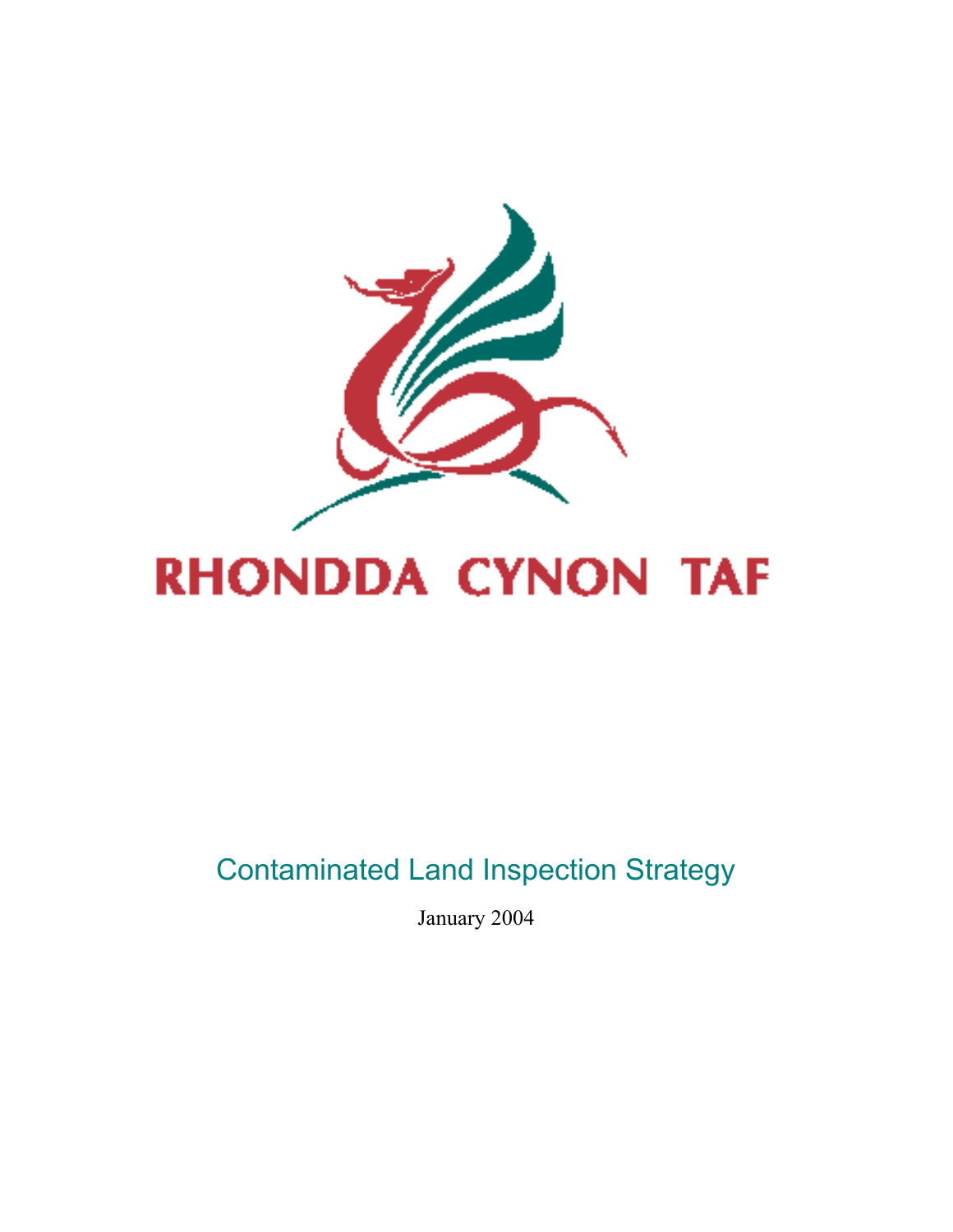# Foreword by the Leader



### Contaminated Land Inspection Strategy

In Rhondda Cynon Taf we are proud to inherit a landscape rich in industrial history. Our communities and our identity are forever linked to our industrial heritage. Contamination is an unwelcome part of this legacy and represents a significant challenge to the Council as we strive to regenerate our communities.

While the Contaminated Land Regulations are technically and legally complex I am clear that our most precious asset is our people. Our primary concern will always be therefore with the health of our communities.

Wherever contamination affects a community we shall ensure that people are consulted at the earliest possible stage and that communities are fully engaged in the remediation process.

P. Jarnan

County Borough Councillor Pauline Jarman, Leader of Rhondda Cynon Taf County Borough Council.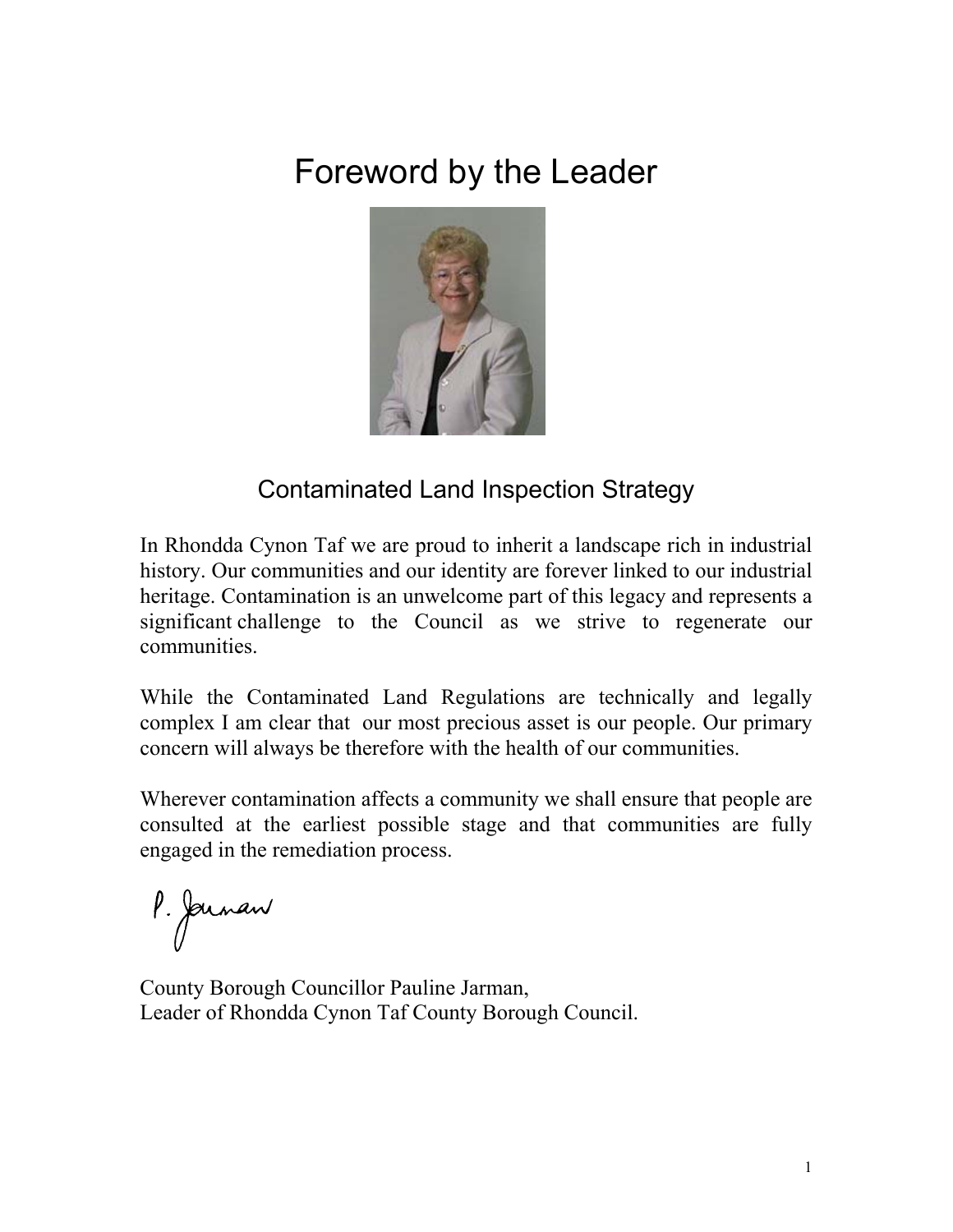#### **Rhondda Cynon Taf County Borough Council**

# **Contaminated Land Inspection Strategy**

#### **Executive Summary**

Contaminated land can affect health, blight areas and preclude redevelopment. The reclamation of derelict and often contaminated industrial sites can therefore be a crucial factor in the regeneration of communities. Rhondda Cynon Taf has had a history of industrial exploitation, which has left a legacy of over 2500 such sites. Many of them are in prime locations and are ripe for redevelopment. The new contaminated land regime compliments the Planning and Development Control process and provides a mechanism to release some of the most contaminated sites for beneficial use. Its risk-based approach will ensure that these sites are cleaned up sufficiently to enable them to be safely used for their new purpose. It therefore supports regeneration (the over-arching corporate priority set out in Our Community Plan) whilst at the same time, safeguarding the health of our community, which is another key corporate objective.

Fully involving communities that may be affected by contaminated land is a top priority and is part of our Community Leadership role. To this end, our goals and objectives for community involvement are:

- **Earning trust and credibility through open, transparent and respectful communications**
- Helping community members understand what the process involves
- Promoting collaboration between the Council and communities and other agencies
- Providing opportunities for communities to become involved
- Managing and co-ordinating health communication activities with appropriate communities
- Informing and updating communities about the Council's work
- Assisting communities in understanding the possible health impacts of exposure to hazardous substances

This approach has been successfully used by the Agency for Toxic Substances and Disease Registry (ATSDR), an independent federal agency in the United States of America.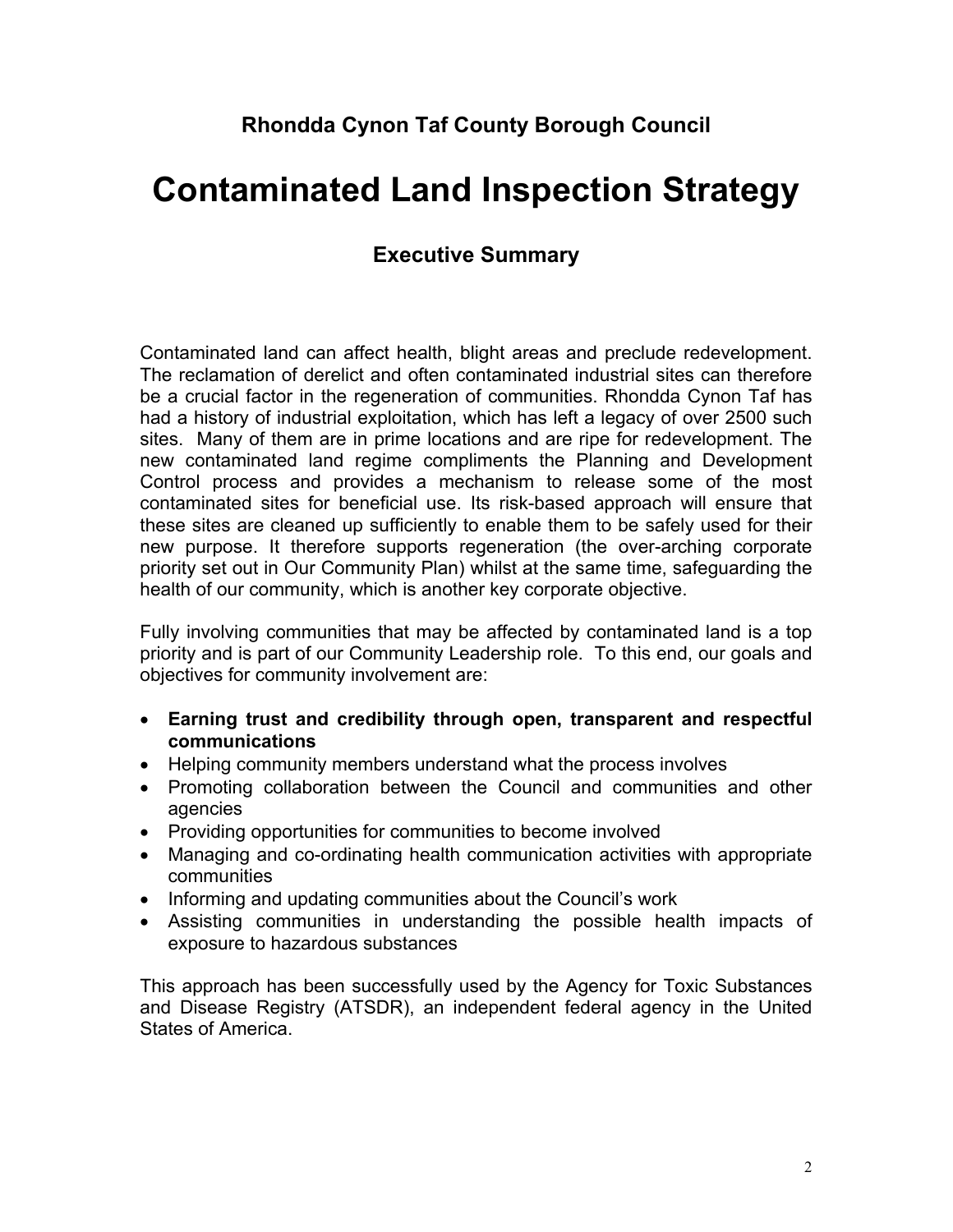The Council's Contaminated Land Inspection Strategy has been designed to achieve the following set of priorities with respect to potentially *contaminated land:*

- 1. To protect human health and well being
- 2. To encourage the redevelopment of damaged land/ reuse of brownfield land
- 3. To encourage voluntary *remediation*
- 4. To communicate and work effectively with other organisations to protect other *receptors*
- 5. To engage with local communities (e.g. through the newly formed Area Regeneration Partnerships) to find out what their priorities are
- 6. To ensure compliance with and enforcement of the legislation and statutory guidance

In 1997 a Contaminated Land Officer was appointed to identify all the land in Rhondda Cynon Taf that has had a previous use that might lead to it being contaminated. The task has been virtually completed with only a few square kilometres of rural land left to scrutinise. To date over 2500 sites have been identified and plotted on a computerised mapping system together with information on the contaminants that are likely to be present. These sites will be prioritised, based on the risk that they could pose, for further investigation based on the proximity of *receptors* to the land in question and our knowledge of the sites. These more detailed investigations will be undertaken to establish whether the sites actually meet the new statutory definition of *contaminated land*. A preliminary assessment indicates that only a handful of sites in Rhondda Cynon Taf will meet the statutory definition of *contaminated land.* 

Sites that are determined to be *contaminated land* will, at the appropriate time, be logged on a Public Register, which will be maintained by the Contaminated Land Officer and will be available for viewing at the appropriate Council offices.

The legislation specifies a list of categories of contaminated land, which must be classified as *Special Sites.* Local Authorities must hand these over to the Environment Agency, which is the enforcing authority for *Special Sites*. It is likely that a high proportion of the *contaminated land* sites in Rhondda Cynon Taf will be classified as *Special Sites*. In these cases the Environment Agency will take the lead role in the investigation, although the Council will retain responsibility for deciding whether to determine the sites "*contaminated land"* and will continue to champion our communities as part of our Community Leadership role.

The Council has already developed a good working relationship with the Environment Agency through involvement with a potential *Special Site* and has assisted in the process of its investigation; the first step towards its eventual *remediation*. It is anticipated that *Special Sites* already known to the Council will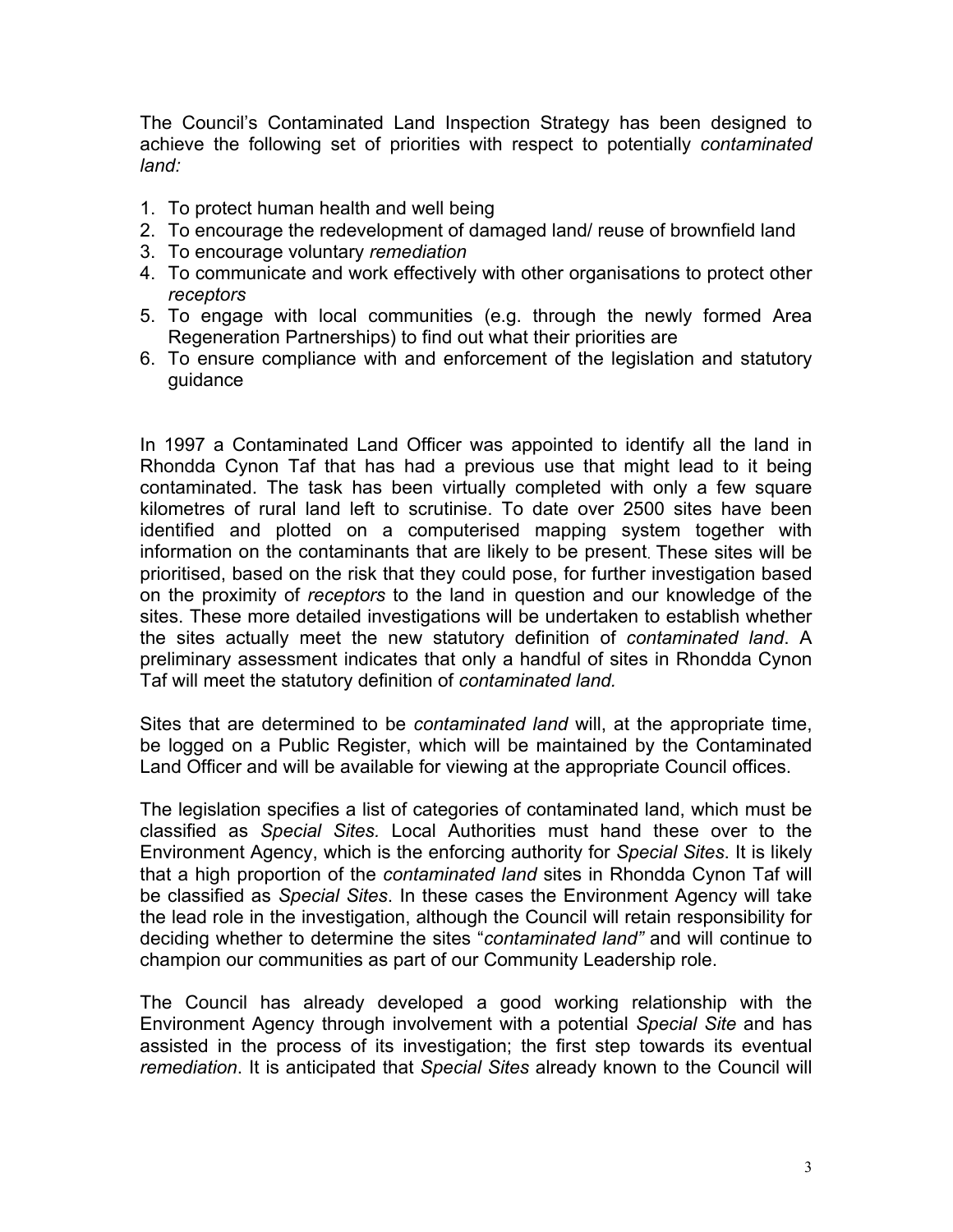be passed to the Environment Agency within the early stages of the inspection process; all others will be forwarded as and when identified.

As the *enforcing authority* for the remaining *contaminated land* sites, the Council will be required to secure their *remediation*. Contaminated land for which the Council has responsibility or liability will be subject to the same processes as all other land covered by Part IIA.

Depending on the final number of *contaminated land* sites identified, it may be necessary to undertake a further prioritisation with Members to ensure that the most urgent sites are remediated first. It is recognised that some areas of *contaminated land* may require immediate attention. These sites will be dealt with as soon as they are discovered to ensure that sensitive receptors are not compromised by delay arising from our administrative procedures.

The Council will liase fully with all other relevant bodies (particularly the Environment Agency) to ensure that decisions on *contaminated land*, which affect the health of our community, are made in the light of the fullest information and the best advice.

The law covering these duties is contained in Part II of the Environmental Protection Act 1990 and was amended by The Environment Act 1995 to include provisions requiring Local Authorities to identify *"contaminated land"* within their boundaries and to keep a register of all such sites. The amendment also requires Local Authorities to secure the remediation of these sites. These requirements are now set out in Part IIA of the Environmental Protection Act 1990. They came into force in Wales in July 2001 through the Contaminated Land (Wales) Regulations 2001.

This new Contaminated Land regime was supported by comprehensive statutory guidance issued by the National Assembly for Wales in November 2001. The guidance requires Local Authorities to prepare a strategy detailing how they will take a rational, ordered and efficient approach to this inspection process. This document is Rhondda Cynon Taf County Borough Council's Contaminated Land Inspection Strategy. It has been written in accordance with the technical advice issued by the National Assembly for Wales.

The draft strategy was distributed to interested parties for consultation with a request that responses were made by  $4<sup>th</sup>$  September 2003. This final document addresses all the responses received as a result of this consultation process. Rhondda Cynon Taf County Borough Council gratefully acknowledges the constructive contributions made by respondents.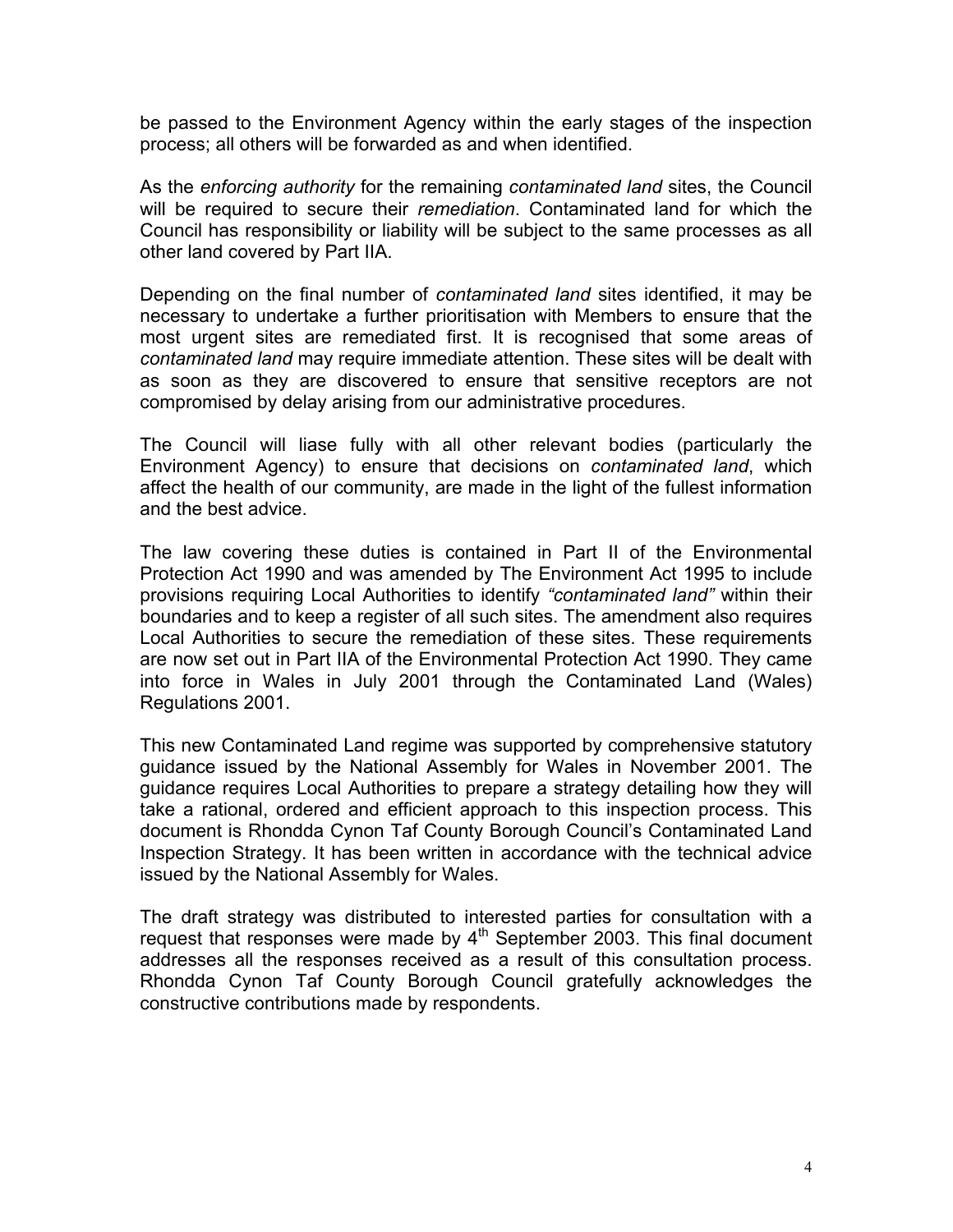| <b>CONTENTS</b>                              |                                                                                                                                                                                                                                                                                                                                                                                                                                                                                                                                                                                                                                                                                                                                                                                   |                                                                                                                                                                                                             |
|----------------------------------------------|-----------------------------------------------------------------------------------------------------------------------------------------------------------------------------------------------------------------------------------------------------------------------------------------------------------------------------------------------------------------------------------------------------------------------------------------------------------------------------------------------------------------------------------------------------------------------------------------------------------------------------------------------------------------------------------------------------------------------------------------------------------------------------------|-------------------------------------------------------------------------------------------------------------------------------------------------------------------------------------------------------------|
| <b>Forward</b>                               |                                                                                                                                                                                                                                                                                                                                                                                                                                                                                                                                                                                                                                                                                                                                                                                   |                                                                                                                                                                                                             |
|                                              | <b>Executive Summary</b>                                                                                                                                                                                                                                                                                                                                                                                                                                                                                                                                                                                                                                                                                                                                                          | $\mathbf{2}$                                                                                                                                                                                                |
| <b>Contents</b>                              |                                                                                                                                                                                                                                                                                                                                                                                                                                                                                                                                                                                                                                                                                                                                                                                   | 5                                                                                                                                                                                                           |
| 1.4                                          | <b>Chapter 1. Introduction</b><br>1.1 Council Policy<br>1.1.2 Best Value<br>1.1.3 The Corporate Mission<br>1.1.4 Mission Statement of Public Health and Protection<br>1.1.5 Service Objectives<br>1.2 Regulatory Context<br>1.2.1 The Role of the Local Authority<br>1.2.2 The Role of the Environment Agency<br>1.2.3 The Role of the Food Standards Agency<br>1.2.4 Defining Contaminated Land<br>1.2.5 Risk Assessment<br>1.2.6 Pollution of Controlled Waters<br>1.2.7 Remediation<br>1.3 Development of the Strategy<br>1.3.1 Requirements of a Strategic Approach<br>1.3.2 Overall Approach<br>1.3.3 Internal Team Responsibility<br>1.3.4 Internal Liaison<br>1.3.5 Statutory Consultation<br>1.3.6 Consultation with Others<br><b>Objectives of the Strategy Document</b> | 9<br>9<br>9<br>10<br>10<br>11<br>11<br>11<br>12 <sub>2</sub><br>12 <sup>°</sup><br>12 <sup>°</sup><br>12 <sub>2</sub><br>13<br>14<br>15<br>15 <sub>1</sub><br>15 <sub>1</sub><br>15<br>15<br>15<br>16<br>16 |
| 2.1<br>$2.2\phantom{0}$<br>2.3<br>2.4<br>2.5 | <b>Chapter 2. Characteristics of Rhondda Cynon Taf</b><br>Rhondda Cynon Taf County Borough Council<br><b>Geographical Location</b><br><b>Background Information</b><br><b>Broad Geological Characteristics</b><br>2.4.1 The Upper Old Red Sandstone<br>2.4.2 The Carboniferous Limestone<br>2.4.3 Millstone Grit<br>2.4.4 The Coal Measures<br>2.4.5 Triassic<br>2.4.6 Recent Deposits<br><b>Hydrogeological Characteristics 21</b><br>2.5.1 Major Aquifers<br>2.5.2 Minor Aquifers                                                                                                                                                                                                                                                                                               | 17<br>17<br>17<br>18<br>18<br>19<br>19<br>19<br>20<br>21<br>21<br>21<br>22                                                                                                                                  |
|                                              | 2.5.3 Non-Aquifers (Aquicludes)                                                                                                                                                                                                                                                                                                                                                                                                                                                                                                                                                                                                                                                                                                                                                   | 22                                                                                                                                                                                                          |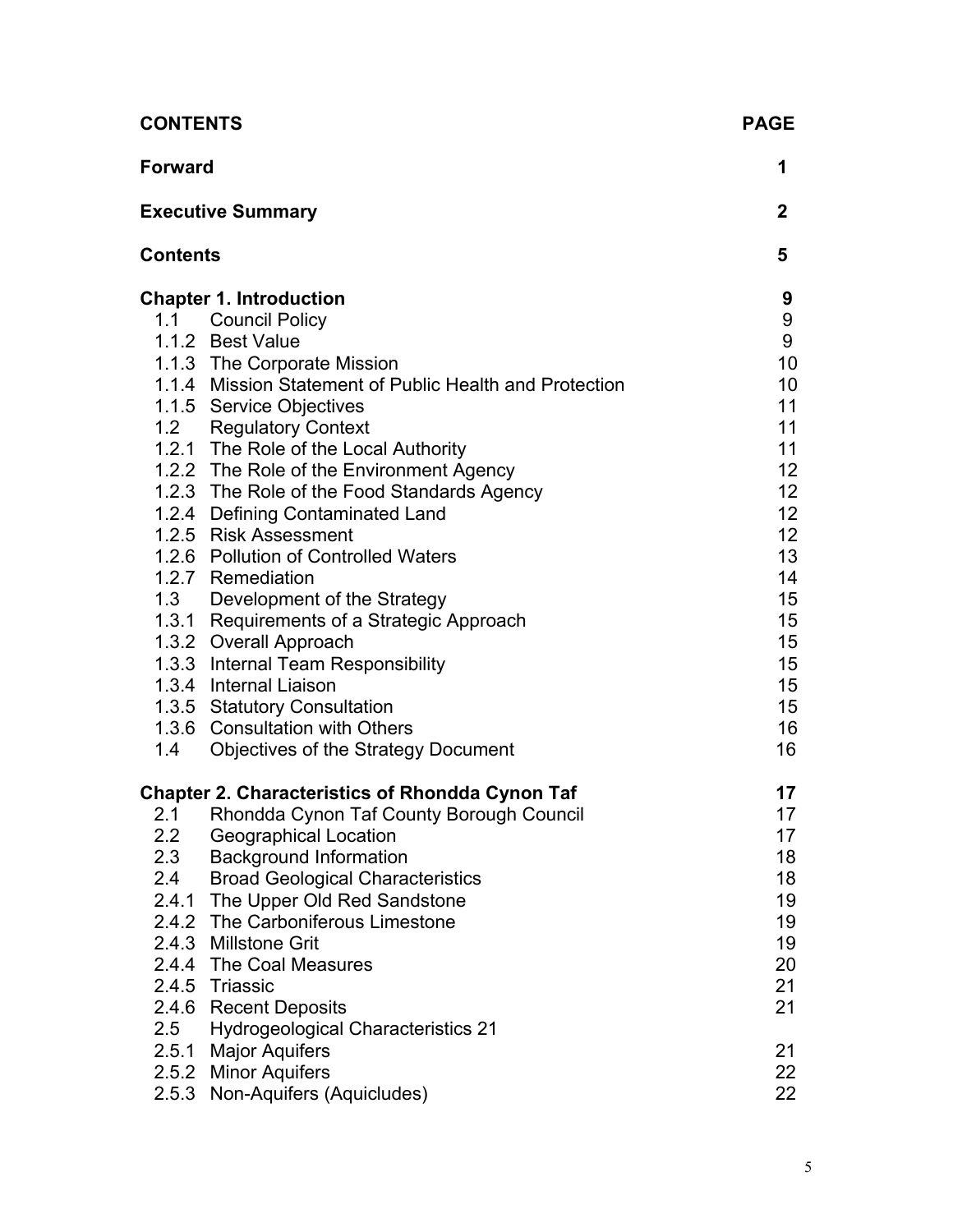| 2.6        | <b>History of Economic Development</b>                       | 23 |
|------------|--------------------------------------------------------------|----|
| 2.6.1 Iron |                                                              | 23 |
|            | 2.6.2 Coal                                                   | 23 |
|            | 2.6.3 Coke Works and Coal Gasification Plants                |    |
|            | 2.6.4 Brick Making                                           | 24 |
|            | 2.6.5 Special Areas                                          | 24 |
|            | 2.6.6 Development Areas                                      | 24 |
|            | 2.6.7 Current Industrial Activity                            | 24 |
|            | 2.7 Protected Locations                                      | 25 |
| 2.8        | <b>Key Property Types</b>                                    | 26 |
| 2.9        | Key Water Resources/Protection Issues                        | 26 |
|            | 2.10 Remediation to Date                                     | 27 |
|            | 2.11 Known Information on Contamination                      | 28 |
|            | <b>Chapter 3. The Council Strategy: Overall Aims</b>         | 29 |
|            | 3.1 The Aims of the Strategy                                 | 29 |
| 3.2        | <b>Objectives and Milestones</b>                             | 30 |
|            | <b>Chapter 4. Council Priority Actions and Timescale</b>     | 31 |
|            | 4.1 Priority Actions                                         | 31 |
|            | 4.1.1 Appointment of Contaminated Land Officer               | 31 |
|            | 4.1.2 Purchase of a Geographical Information System          | 31 |
|            | 4.1.3 Desktop Study                                          | 31 |
|            | 4.1.4 Preparation of Draft Strategy                          | 32 |
|            | 4.1.5 Consultation Period                                    | 32 |
|            | 4.1.6 Preparation of Final Strategy                          | 32 |
|            | 4.1.7 Adoption of Strategy                                   | 32 |
|            | 4.1.8 Publication of Strategy                                | 32 |
|            | 4.1.9 Dealing with Urgent Sites                              | 32 |
|            | 4.1.10 Completing Desktop Study                              | 32 |
|            | 4.1.11 Prioritisation                                        | 33 |
|            | 4.1.12 Detailed Inspection of Sites                          | 33 |
|            | 4.1.13 Local Authority Owned Land                            | 33 |
|            | 4.1.14 Unitary Development Plan Land                         | 34 |
|            | 4.1.15 Controlled Waters, Protected Areas of the Environment |    |
|            | and Buildings                                                | 34 |
|            | 4.1.16 Final Prioritisation                                  | 34 |
|            | <b>Chapter 5. Procedures</b>                                 | 36 |
| 5.1        | <b>Internal Arrangements</b>                                 | 36 |
| 5.2        | <b>Local Authority Land Interests</b>                        | 36 |
| 5.3        | <b>Information Collection</b>                                | 36 |
| 5.4        | <b>Complaints and Voluntary Information</b>                  | 38 |
| 5.4.1      | Complaints                                                   | 38 |
|            | 5.4.2 Voluntary Information                                  | 39 |
|            | 5.4.3 Confidentiality                                        | 39 |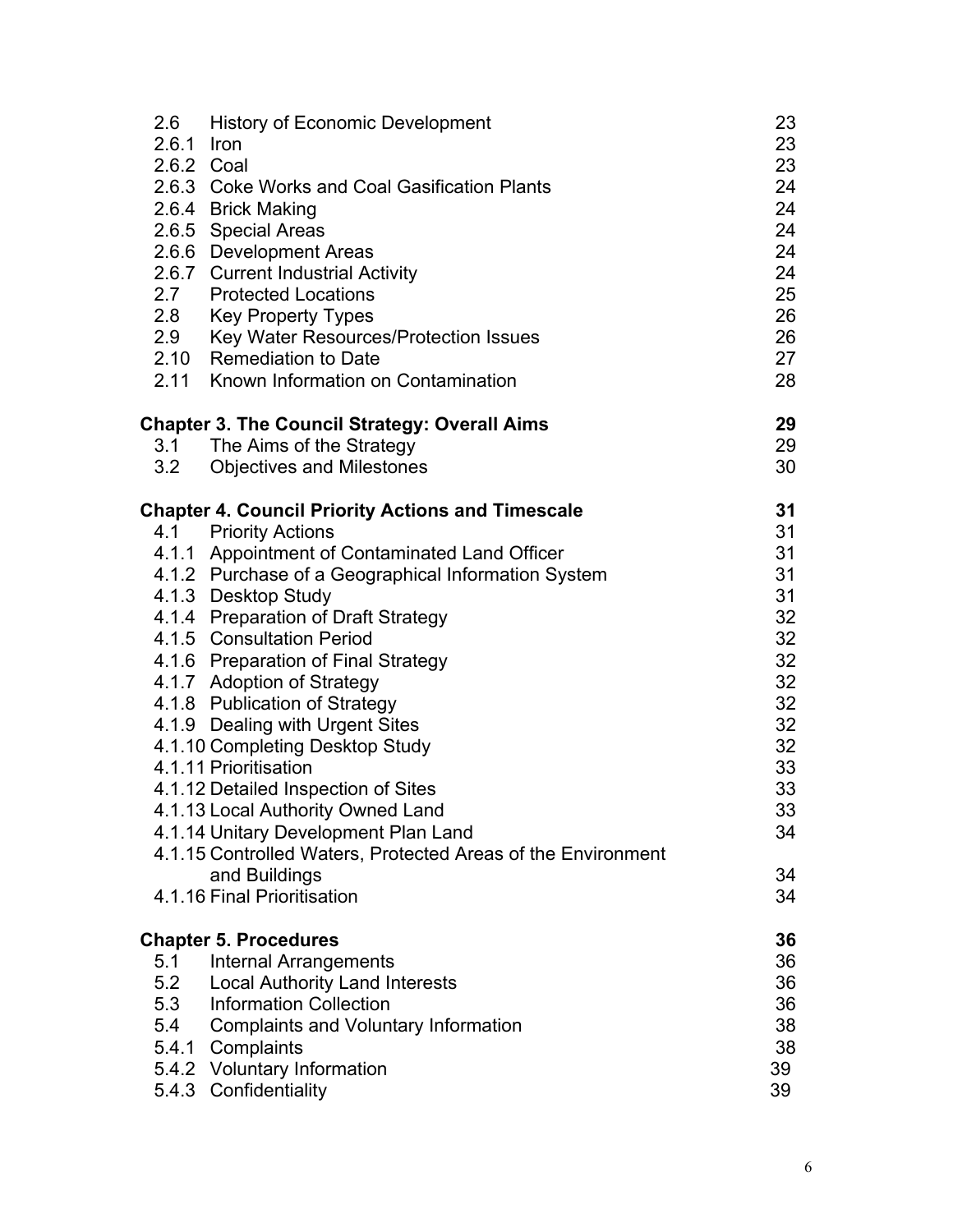|     | 5.4.4 Anonymous Information                                                        | 39       |  |
|-----|------------------------------------------------------------------------------------|----------|--|
| 5.5 | <b>Information Evaluation and Risk Assessment</b>                                  | 39       |  |
|     | 5.5.1 The Contaminated Land Exposure Assessment Model (CLEA)                       |          |  |
|     | 5.5.2 ICRCL Guidelines                                                             |          |  |
|     | 5.5.3 Other Guideline Values                                                       | 40<br>40 |  |
|     | 5.5.4 Risk Assessment for Controlled Waters                                        | 40       |  |
|     | 5.5.5 Risk Assessment for Ecological Systems                                       | 40       |  |
|     | 5.5.6 Conceptual Site Model                                                        |          |  |
| 5.6 | Interaction with Other Regulatory Regimes                                          | 41<br>41 |  |
|     | 5.6.1 Planning and Development Control                                             | 41       |  |
|     | 5.6.2 Building Control                                                             | 42       |  |
|     | 5.6.3 Integrated Pollution Prevention and Control (IPPC)                           | 42       |  |
|     | 5.6.4 Water Pollution Legislation                                                  | 42       |  |
|     | 5.6.5 Waste Management Licensing                                                   | 43       |  |
|     |                                                                                    |          |  |
|     | <b>Chapter 6. General Liaison and Communication</b>                                | 44       |  |
| 6.1 | <b>Other Statutory Bodies</b>                                                      | 44       |  |
| 6.2 | <b>Non Statutory Consultees</b>                                                    | 44       |  |
| 6.3 | Communicating with Owners, Occupiers and Other                                     |          |  |
|     | <b>Interested Parties</b>                                                          | 45       |  |
| 6.4 | Notifying Others of Determinations                                                 | 45       |  |
| 6.5 | <b>Formal Designation of Special Sites</b>                                         | 46       |  |
| 6.6 | <b>Service of Remediation Notices</b>                                              | 46       |  |
| 6.7 | <b>Urgent Remediation</b>                                                          | 47       |  |
| 6.8 | Powers of Entry                                                                    | 47       |  |
| 6.9 | <b>Enforcement Action</b>                                                          | 47       |  |
|     | 6.10 Risk Communication                                                            | 47       |  |
|     | <b>Chapter 7. Inspection</b>                                                       | 49       |  |
|     | 7.1 Arrangements for Carrying Out Detailed Inspections                             | 49       |  |
|     | 7.1.1 Detailed Inspections                                                         | 49       |  |
|     | 7.1.2 Potential Special Sites                                                      | 49       |  |
|     | 7.1.3 Statutory Powers of Entry                                                    | 49       |  |
|     | 7.1.4 Visual Inspections                                                           | 50       |  |
|     | 7.1.5 Intrusive Investigations                                                     | 50       |  |
|     | 7.1.6 Site Specific Liaison                                                        | 50       |  |
|     | 7.1.7 Procurement of External Services                                             | 50       |  |
|     | 7.1.8 Frequency of Inspections                                                     | 50       |  |
|     |                                                                                    | 51       |  |
| 8.1 | <b>Chapter 8. Review Mechanisms</b><br><b>Triggers for Undertaking Inspections</b> | 51       |  |
| 8.2 |                                                                                    | 51       |  |
|     | <b>Triggers for Reviewing Inspection Decisions</b>                                 |          |  |
| 8.3 | <b>Review of Strategy</b>                                                          | 51       |  |
|     | <b>Chapter 9. Information Management</b>                                           | 53       |  |
| 9.1 | The Public Register                                                                | 53       |  |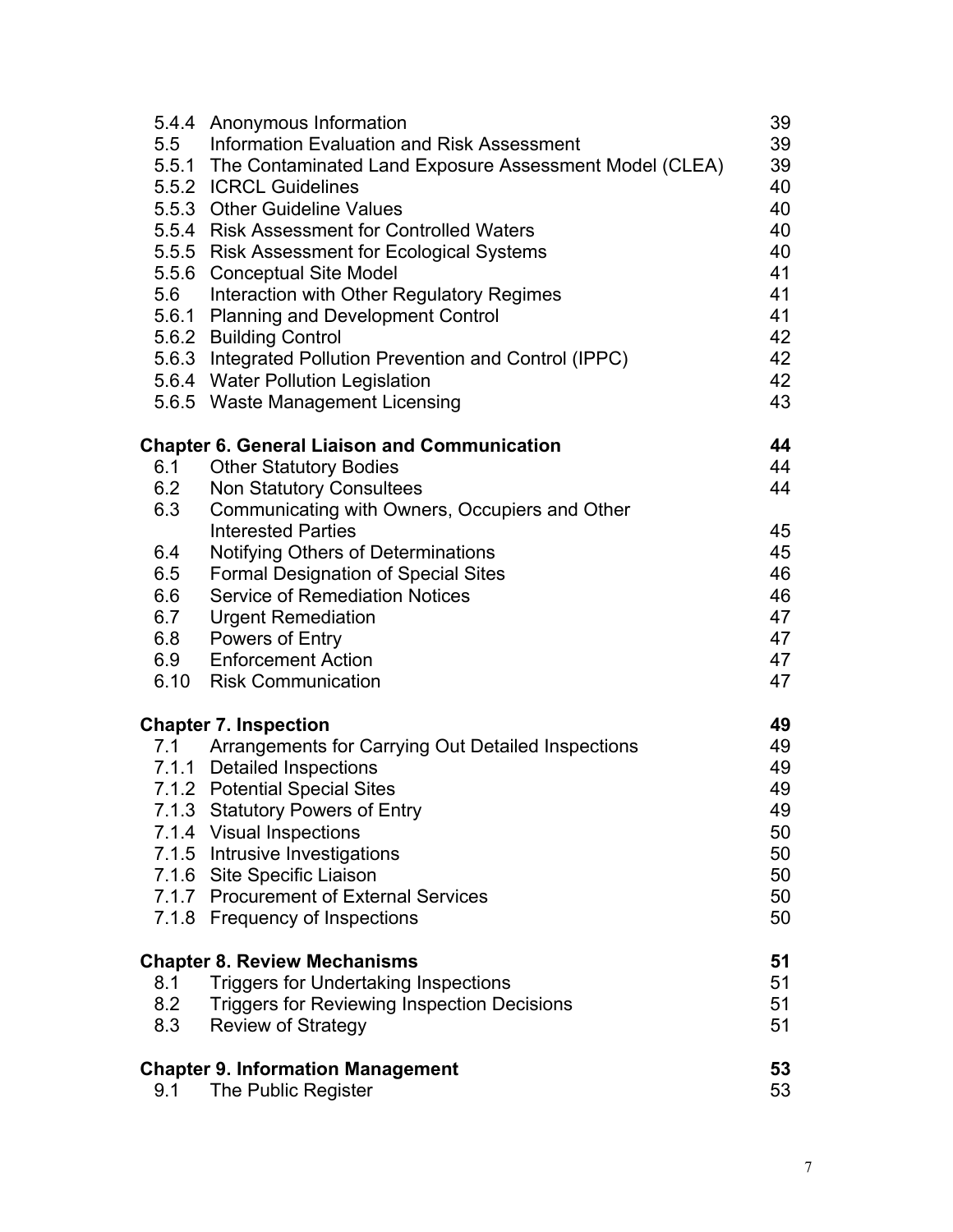| 9.2 | Information Excluded from the Register             | 53 |
|-----|----------------------------------------------------|----|
| 9.3 | Provision of Information to the Environment Agency | 54 |

### **Appendices**

| <b>Appendix 1 Table A, Welsh Statutory Guidance</b>                | 55 |
|--------------------------------------------------------------------|----|
| <b>Appendix 2 Table B, Welsh Statutory Guidance</b>                | 57 |
| <b>Appendix 3 Contact Details for Internal Liaison</b>             | 58 |
| <b>Appendix 4 Contact Details for Statutory Consultees</b>         | 60 |
| <b>Appendix 5 Risk-Based Classification of Land Uses</b>           | 62 |
| <b>Appendix 6 Glossary</b>                                         | 64 |
| <b>Appendix 7 References</b>                                       | 66 |
| Appendix 8 Simplified Procedure for Service of Remediation Notices | 69 |
| <b>Appendix 9 List of Consultees</b>                               |    |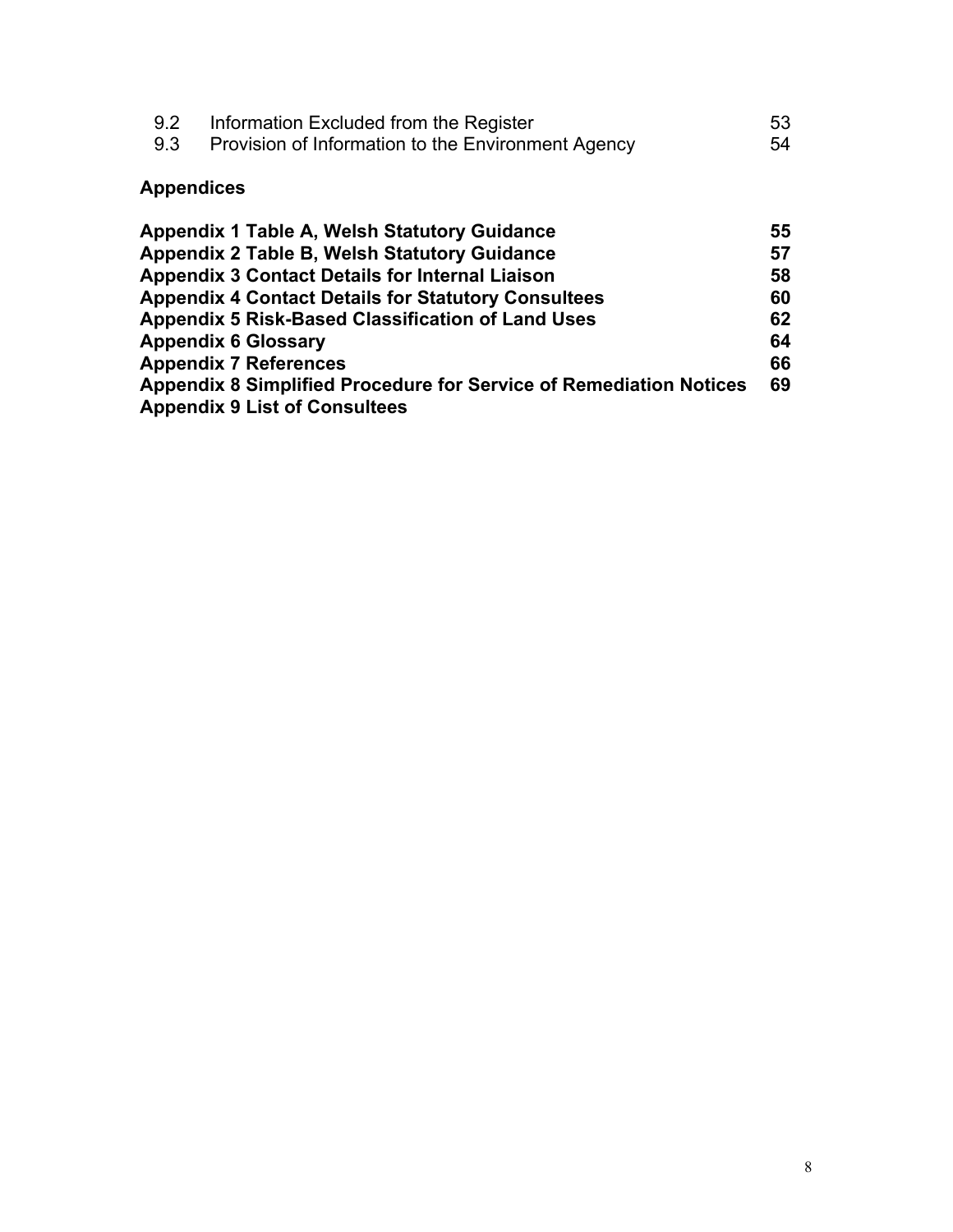# **Chapter 1 Introduction**

Part IIA of the Environmental Protection Act 1990 (Part IIA) - introduced by section 57 of the Environment Act 1995 - provides a new regulatory regime for the identification and remediation of *contaminated land*. In addition to the requirements contained in the primary legislation, operation of the regime is subject to secondary legislation - Regulations, and Statutory Guidance.

The National Assembly for Wales has been responsible for the publication of the Welsh Regulations and Statutory Guidance. The Contaminated Land (Wales) Regulations came into force in June 2001 with the Statutory Guidance (Remediation of Contaminated Land) following in November 2001.

#### 1.1 Council Policy

This Strategy has been prepared within the broad context of Rhondda Cynon Taf County Borough Council's corporate aims and objectives as set out in the Community Plan (April 2000) and with the principles of Best Value and the Improvement Programme for Wales in mind.

#### 1.1.2 Best Value

To secure Best Value in the delivery of public services, the Council is required to carry out our responsibilities with reference to clear and over-arching corporate priorities for future development. The Council recognises that there is unlikely to be sufficient resources available to do all that we would like. Difficult choices will need to be made to establish priorities for action, based on research and consultation about what will provide the greatest value for local people.

Consultation has lead to the development of the Community Plan where the shared vision for the future development of The Valleys is set out, enabling resources to be directed towards tackling the problems faced.

Five main themes for improving the quality of life in Rhondda Cynon Taf were identified with long-term and short-term goals set for each:

- Regeneration
- Learning
- Our Health
- Our Caring Society
- Our Shared Identity

This programme has been extended by the draft Community Plan for 2003 2013 to focus on the following outcomes:

- Regeneration
- Our health and well being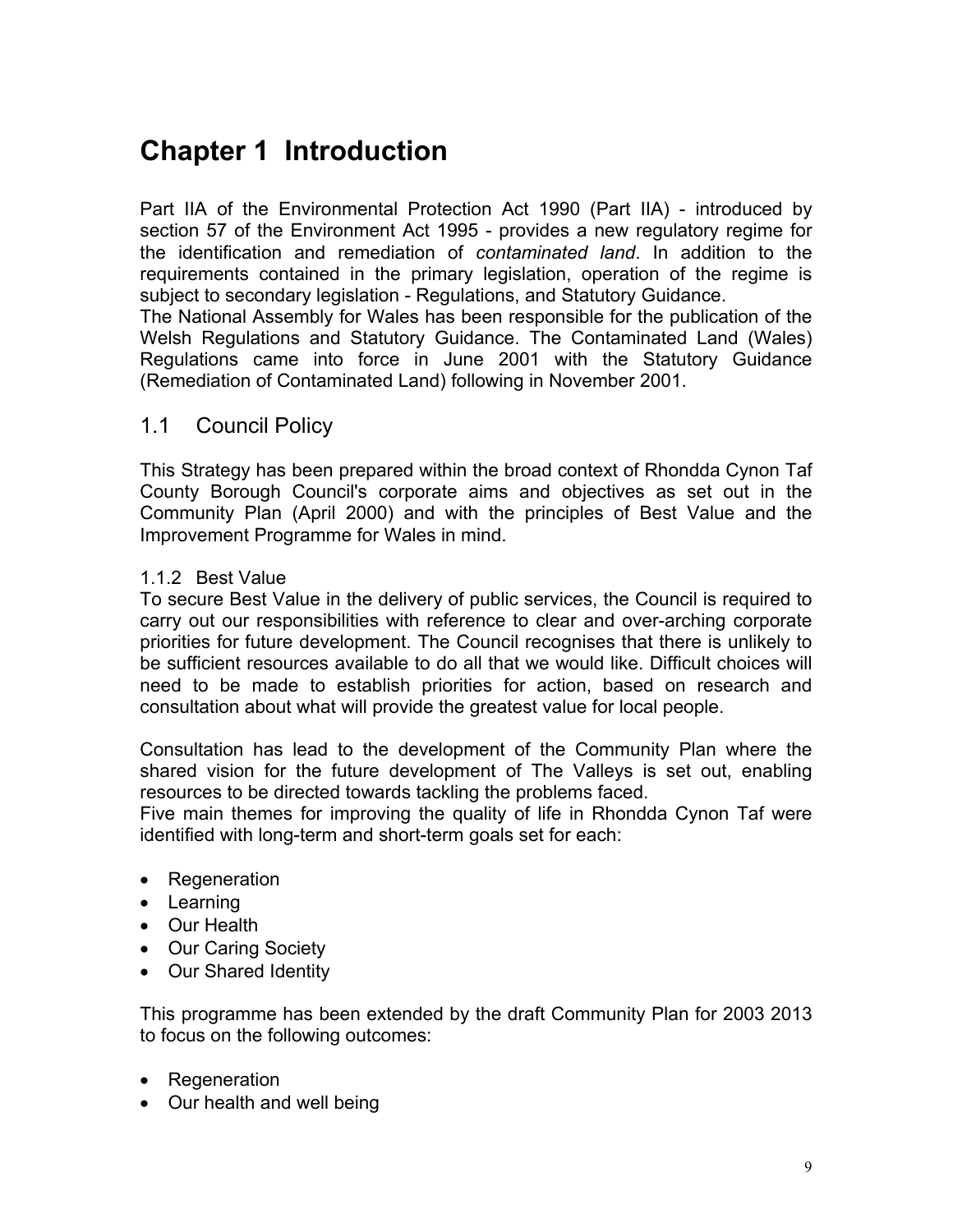- Learning
- Our safety
- Our living space

#### 1.1.3 The Corporate Mission

The corporate mission for the Council is *"Breathing new life into the heartland of South Wales through rebuilding strong, self-reliant communities, able to play a*  full role in a modern Wales and to compete confidently in the European *economy."* 

The over-arching goal of the Corporate Strategy is economic renewal and prosperity. "*By enhancing and protecting the unique character of our landscape, through creating a healthier and more sustainable environment we will regenerate and improve the quality of our environmental inheritance for the future. An infrastructure supporting harmonious economic renewal and social development will also be created."* 

Two of the underlying themes of the Community Plan have a direct impact on the development of the Contaminated Land Inspection Strategy (the Strategy). These are:

- A need for the Council to "put its own house in order" before seeking to make wider improvements and,
- We can do better by putting our limited resources into those areas that will have the greatest benefit for local people.

The risk-based approach of the contaminated land regime is entirely consistent with this philosophy.

1.1.4 Mission Statement of the Public Health and Protection Division The Mission Statement of the Public Health and Protection Division is:

*"To protect personal and social well being through ensuring a safe living and working environment. To encourage health and well being through the creation of leisure opportunities"* 

The remediation of contaminated land clearly supports this mission. The production and implementation of this Strategy is therefore a critical part of the Division's Business Plan, which will be delivered by the Environment Project.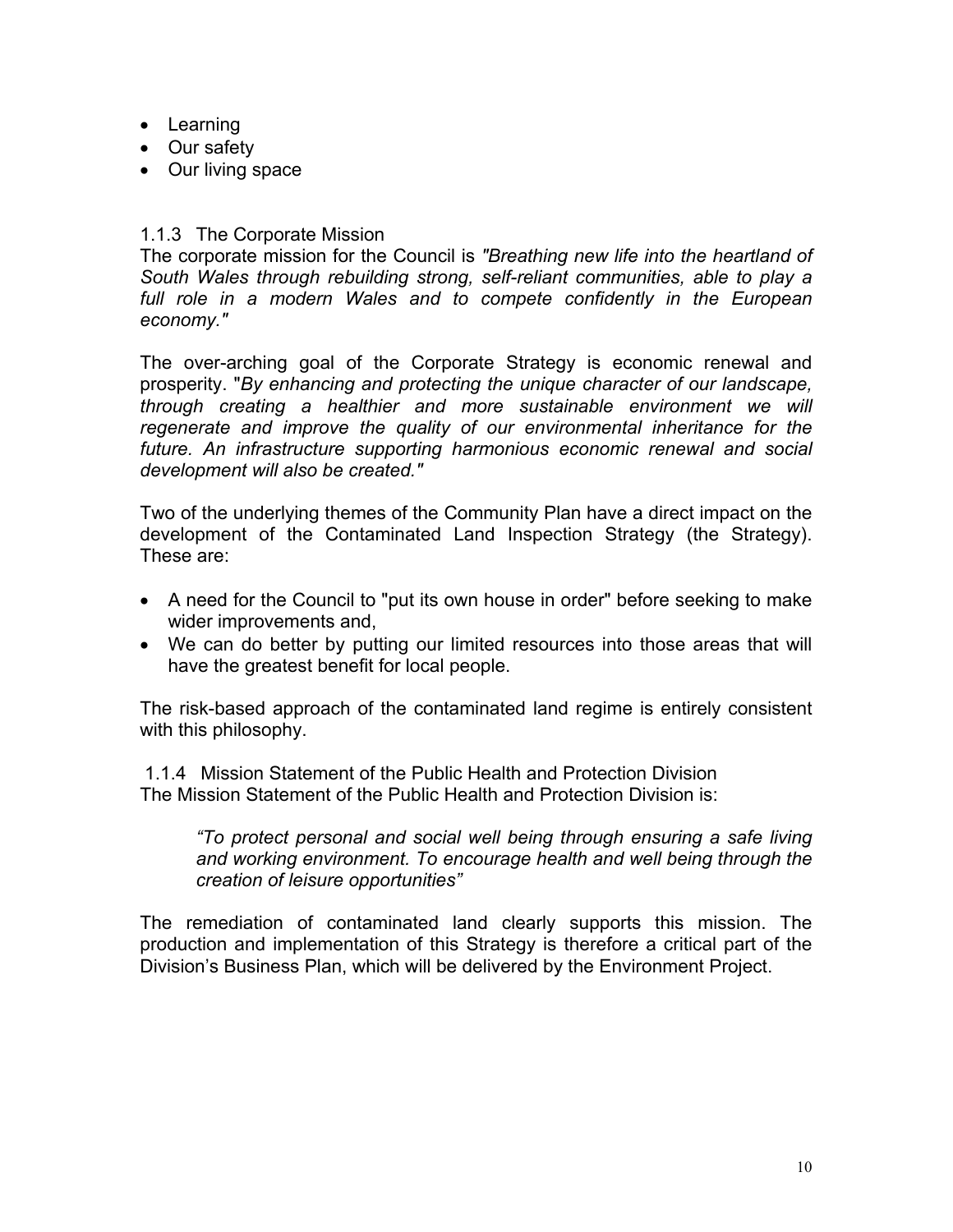#### 1.1.5 Service Objectives

The success of this mission will be achieved through service objectives, many of which have had a direct impact upon the way in which the contaminated land inspection strategy has been designed. For example:

- To work closely with internal and external partners to contribute to meeting the Authorities corporate goals
- To contribute towards redressing inequalities in health and community safety by targeting services to those with the greatest need
- To adopt the principles of Best Value throughout the Division
- To undertake enforcement activities in accordance with the principles of the Enforcement Concordat
- To work to restore the environmental damage caused by our industrial legacy and to facilitate the regeneration of the local economy and communities
- To work towards maintaining and improving the existing healthy air quality in the County Borough

#### 1.2 Regulatory Context - The Contaminated Land (Wales) Regulations 2001.

Regulatory controls now exist over potentially polluting processes that should prevent new contaminated land sites being created. Part IIA is intended to deal with the legacy of *contaminated land* that we have inherited from past growth and development. Certain aspects of Part IIA are set out in the Welsh Statutory Guidance issued by the Welsh Assembly Government. Together with the Contaminated Land (Wales) Regulations they make important provisions to help give full effect to the regime providing a basis for enforcing authorities to apply the regime fairly.

Under Part IIA, the Council is required to undertake the inspection of land in its area in order to identify *contaminated land*. A strategic approach is required to identify land that merits a more detailed individual inspection. This document outlines the rational, ordered and efficient approach that the Council intends to take.

#### 1.2.1 The Role of the Local Authority

Under Part IIA the Council must inspect its area from time to time to

- identify *contaminated land*; and
- decide whether any of this land should be designated as a *Special Site*.

The Council is the *enforcing authority* for all *contaminated land* unless it meets the definition of a "*Special Site*" in which case the Environment Agency is the *enforcing authority*.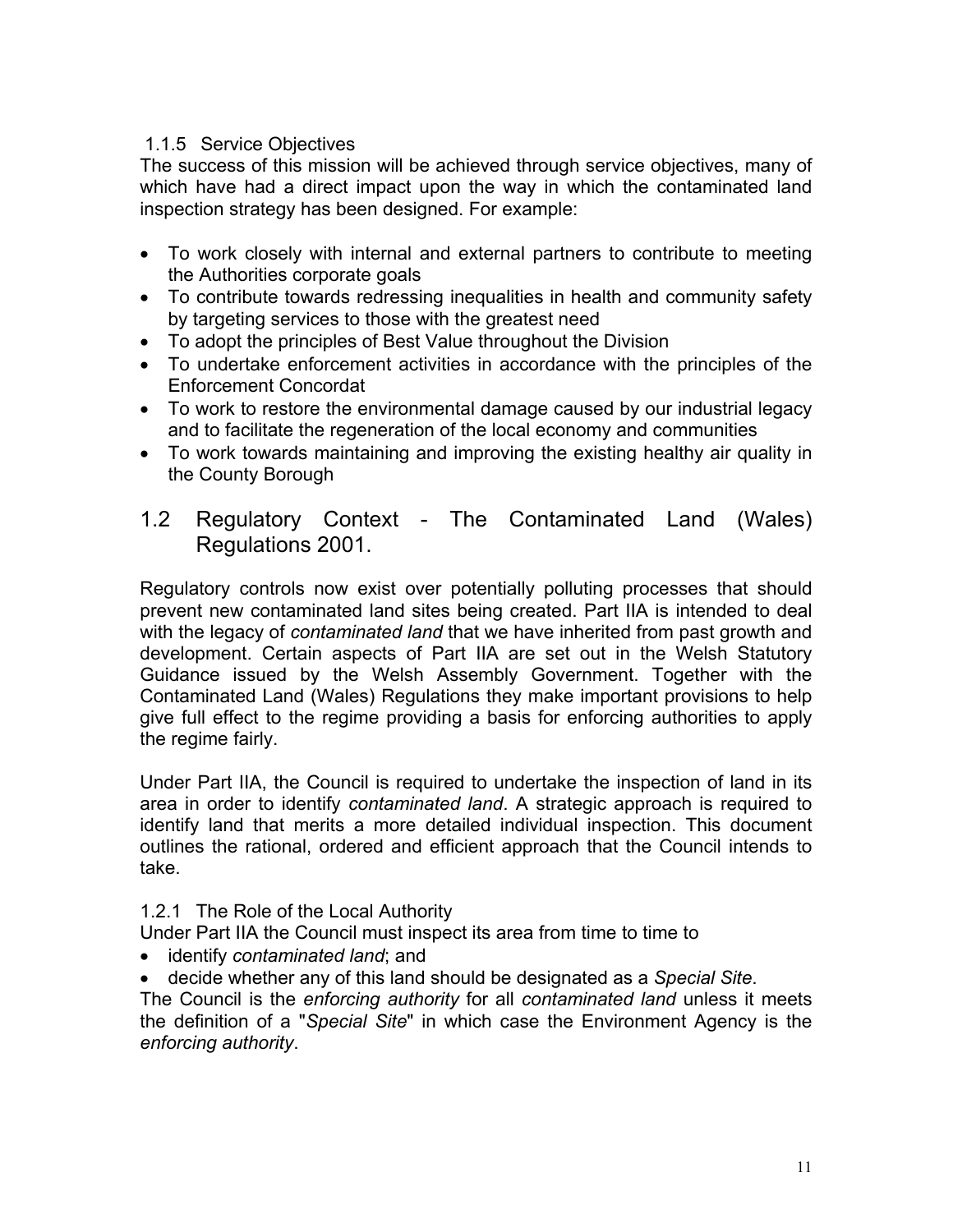#### 1.2.2 The Role of the Environment Agency

The Environment Agency will,

- Act as the *enforcing authority* for areas of *contaminated land* which are designated as *Special Sites* as defined by Regulations 2, 3 and Schedule 1 of the Contaminated Land (Regulations) Wales 2001.
- They will also provide site-specific advice to local authorities when requested, especially in the respect of *pollution to controlled waters*.
- Periodically they will prepare the State of Contaminated Land Report to assess the effectiveness of the new regime.

#### 1.2.3 The Role of the Food Standards Agency

The Food Standards Agency are available to advise on the food safety implications for consumers where food crops are grown or food animals are reared in areas affected by contamination. This includes food produced in domestic gardens and allotments and food collected from the wild as well as commercially produced food.

#### 1.2.4 Defining Contaminated Land

The Council has the sole responsibility for determining whether any land in Rhondda Cynon Taf is *contaminated land*.

*Contaminated land* is defined by Section 78A(2) of Part IIA as any land which appears by the Local Authority in whose area it is situated to be in such a condition, by reason of substances in, on or under the land, that -

- a) *significant harm* is being caused or
- b) there is a *significant possibility* of such *harm* being caused, or
- c) *pollution of controlled waters* is being, or
- d) *pollution of controlled waters* is *likely* to be caused.

In determining whether any land appears to meet this definition, The Council must follow the guidance issued by the Welsh Assembly Government in Chapter 2, Part C of the Statutory Guidance (Remediation of Contaminated Land).

#### 1.2.5 Risk Assessment

The "*Contaminated Land Regime*" has introduced a risk-based approach to dealing with contaminated land. The two steps in identifying *contaminated land* reflect this approach. Firstly the Council must satisfy itself that

- a "*pollutant linkage*" exists on the land and secondly that this,
- is resulting in *significant harm* , or the *significant possibility of significant harm* , or is resulting in the pollution, or likely to result in the *pollution of Controlled Waters*.

A *pollutant linkage* requires three elements, a "*contaminant* "; a "*pathway*"; and a "*receptor*".

• A *contaminant* is a substance that is in on or under the land and which has the potential to cause *harm* or to cause *pollution of controlled waters*.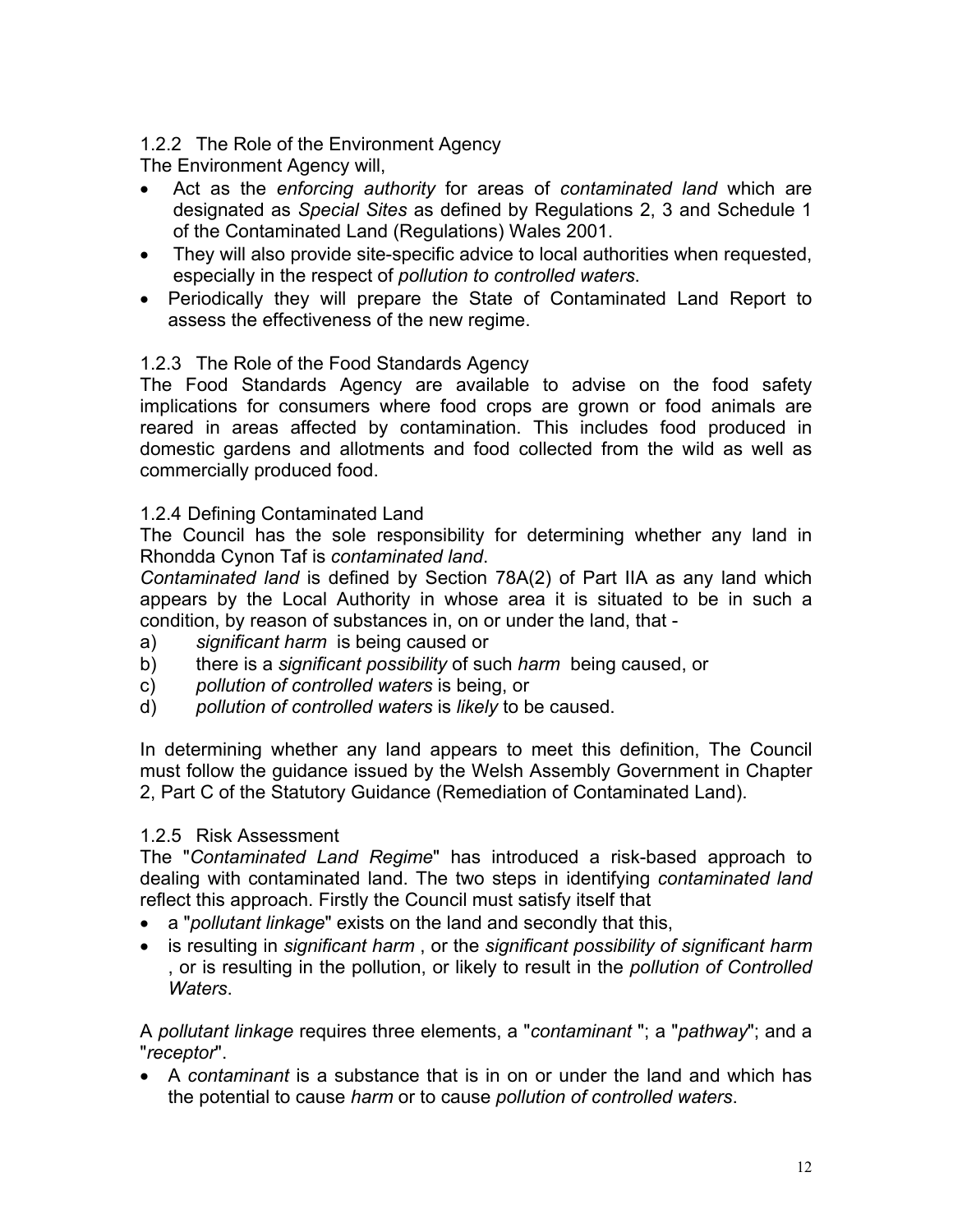- A *pathway* is one or more routes or means, by or through which, a *receptor* is being exposed to, or affected by a *contaminant*, or could be exposed or affected.
- A *receptor* is a living organism, a group of living organisms, an ecological system or a piece of property as specified by Table A of the Welsh Statutory Guidance (see Appendix 1), that are being, or could be harmed by a *contaminant,* or *controlled waters* which are being or could be polluted by a *contaminant*.

The Council can only have regard for *receptor*s that are likely to be present given the current use of the land or other land which might be affected. Current use may also be taken to include uses for which current planning permission exists.

The Council is only able to consider *harm* as being *significant* if it affects a *receptor* in Table A (See Appendix 1) and is within the description of *harm* specified for that type of *receptor* in Table A.

When deciding whether the *possibility of significant harm* being caused is *significant*, the Council should take into account,

- the nature and degree of the *harm* ;
- the susceptibility of the *receptor* to which the *harm* might be caused; and
- the time-scale within which the *harm* might occur.

Any possibility of *significant harm* meeting the conditions set out in Table B of the Welsh Statutory Guidance (see Appendix 2), should be regarded as a *significant possibility* by the Council.

#### 1.2.6 Pollution of *Controlled Waters*

The definition of *contaminated land* requires the presence of *a significant pollutant linkage* from the affected land to relevant *receptor*s. *Controlled waters* are such a *receptor*, and *pollution* (or the likely pollution) *of controlled waters* is a reason for land being determined as *contaminated land*. The *pollution of controlled waters* is defined by Section 78A(9) as: the entry of any poisonous, noxious or polluting matter or any solid waste matter into the waters. Part IIA requires the entry of these substances to be likely or continuing. In their document 'Technical Advice to Third Parties on the Pollution of Controlled Waters for Part IIA of the Environmental Protection Act 1990', the Environment Agency recommends that in the first instance the significance of water pollution may be established by comparing water quality standards contained within. In deciding whether pollution of *Controlled Waters* is significant the Council will therefore have regard to all water quality standards that are relevant to the specific site and make a judgement against the most stringent of those relevant standards. Welsh Statutory Guidance also requires the Council to consult with the Environment Agency when making such a determination.

#### 1.2.7 Remediation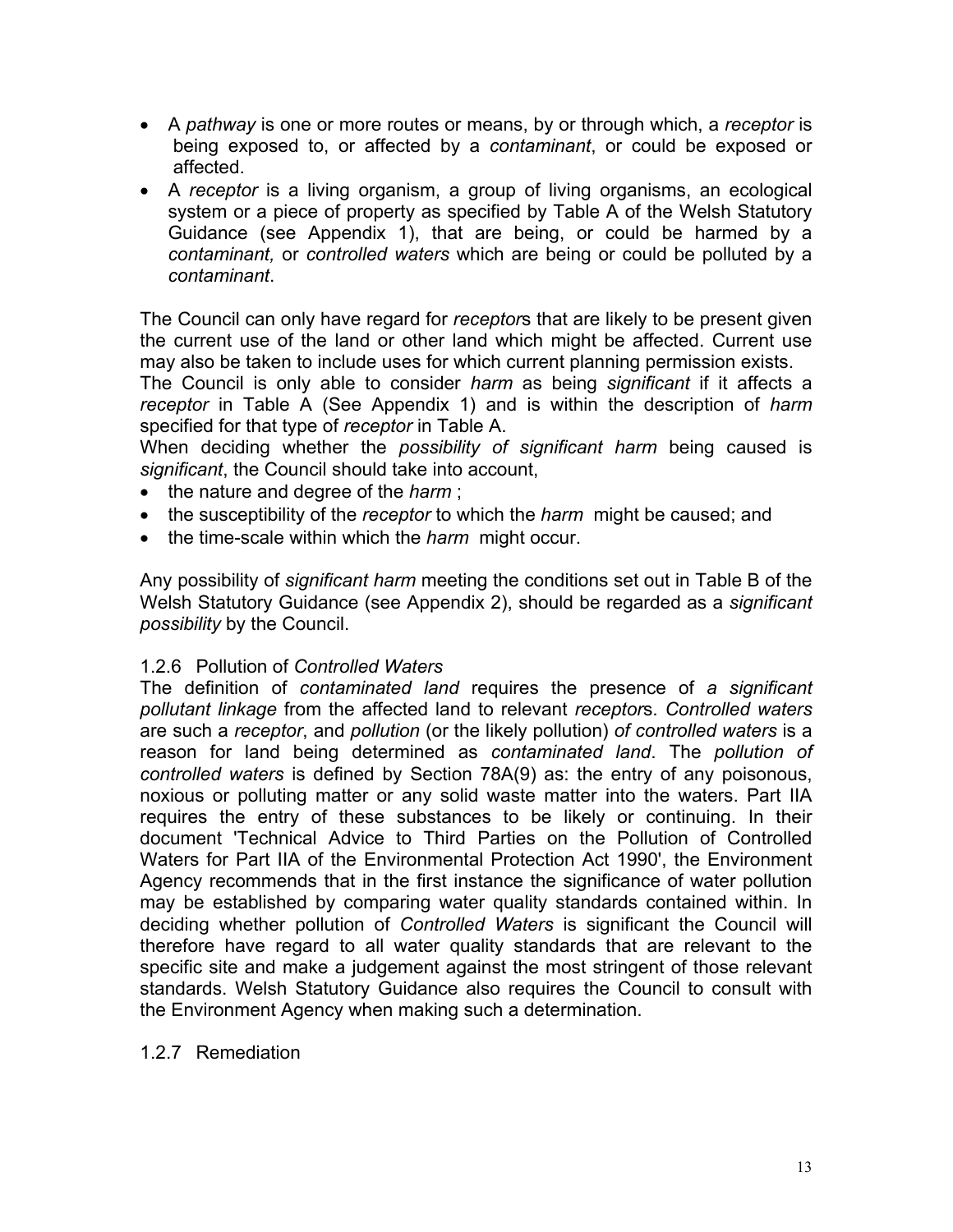Once land has been determined as contaminated land the *enforcing authority*; that is the Environment Agency in the case of *Special Sites* and the Local Authority in every other case, will be required to:

- Ascertain who is/are the *appropriate person/persons* to bear the cost of any *remediation* required.
- Effect the *remediation* of the land through the voluntary actions of the *appropriate persons* or through the serving of a *remediation notice* (specifying what is to be achieved by the *remediation*) where this is unsuccessful.
- Apportion the cost of the required *remediation* between the *appropriate persons*.
- Bear the cost of *remediation* where *orphan linkages* have been identified.
- Maintain a public register.

#### 1.3 Development of the Strategy

#### 1.3.1 Requirements of a Strategic Approach

The Council is required to take a strategic approach to its inspection duty. Chapter 2, Part C of the Welsh Statutory Guidance states that this should:

- be rational, ordered and efficient;
- be proportionate to the seriousness of any actual or potential risk;
- seek to ensure that the most pressing and serious problems are located first;
- seek to ensure that resources are concentrated on investigating areas where the Local Authority is most likely to identify *contaminated land*; and
- ensure that the Local Authority efficiently identifies requirements for the detailed inspection of particular areas of land.

#### 1.3.2 Overall Approach

The Environment Project of the Public Health and Protection Division within the Community Services Group has been assigned the responsibility of preparing and implementing the Strategy. In 1997 the full-time post of Contaminated Land Officer was created to specifically fulfil the Council's statutory obligations. Whilst the regime has taken some time to come into force in Wales, the requirements that it would place on the Council were anticipated and a great deal of essential preparatory work was carried out in advance.

The Contaminated Land Officer, overseen by the Environment Project Manager, has prepared the draft Strategy for consultation. As part of the internal consultation process, the draft Strategy was available to view on the Local Authority's website, and was also presented to Members at Cabinet. In accordance with the Statutory Guidance, external consultation was undertaken with comment being invited on the draft document from formal and informal consultees.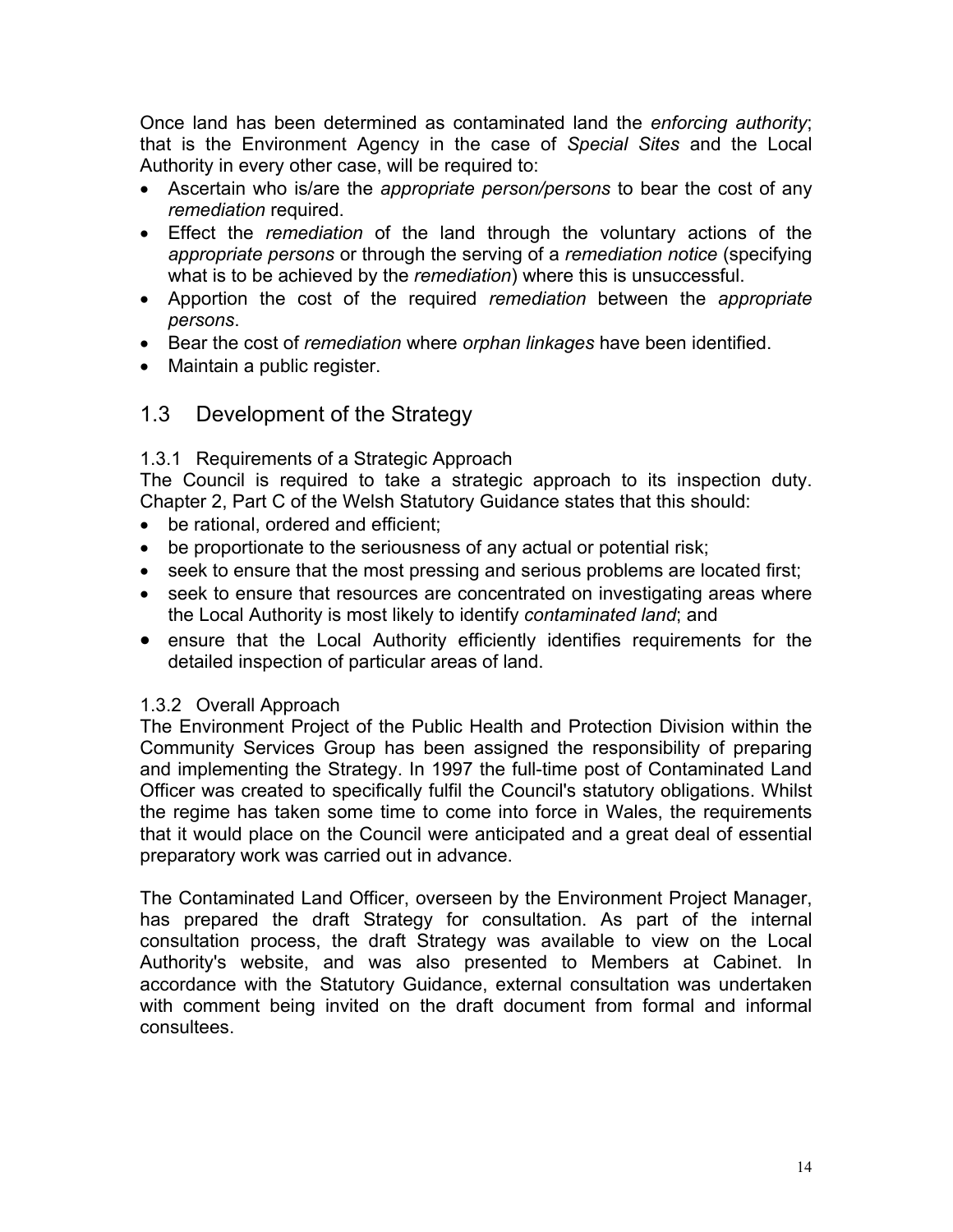Once the consultation period is over, the Council will formally adopt the final version of the Strategy and publish. Once published a copy will be sent to the Environment Agency via their Area Contaminated Land Officer.

#### 1.3.3 Internal Team Responsibility

The departmental structure is set out in Chapter 5.

The Contaminated Land Officer was responsible for drafting the Strategy, with the Environment Project Manager ensuring that time scales were met and that the Strategy reflected broader policies of the Council.

The Contaminated Land Officer will also:

- implement the Strategy following its adoption and publication,
- provide information to developers and the Council's Planning Department where potentially *contaminated land* is being considered for redevelopment and/or is the subject of a planning application,
- review and appraise site investigations and proposed *remediation* schemes,
- answer requests for information from the public or other interested bodies,
- receive and deal with complaints of contaminated land, and
- act as an initial point of contact for *contaminated land* issues.

#### 1.3.4 Internal Liaison

The process of developing and implementing the Strategy will require liaison with other departments. Due to the far-reaching implications of *contaminated land* it is expected that at some time most departments within the Council will have cause to obtain or exchange information on the subject. This will occur to varying degrees but it is anticipated that the majority of contact will be with the following:

- Development Control
- Forward Planning
- Land Reclamation
- Property Services
- Countryside
- Legal and Democratic Services
- Development and Regeneration (Area Regeneration Partnerships, Development Planning and Business Support)

A list of contact names, addresses and telephone numbers has been supplied in Appendix 3.

#### 1.3.5 Statutory Consultation

Welsh Statutory Guidance (2.11 Part C, Chapter 2) requires the Council to consult with the Environment Agency and other appropriate public bodies (e.g. CADW, Countryside Council of Wales, Welsh Development Agency, and Food Standards Agency). It is also recognised that consultation with these organisations will be important at several stages in the Part IIA process: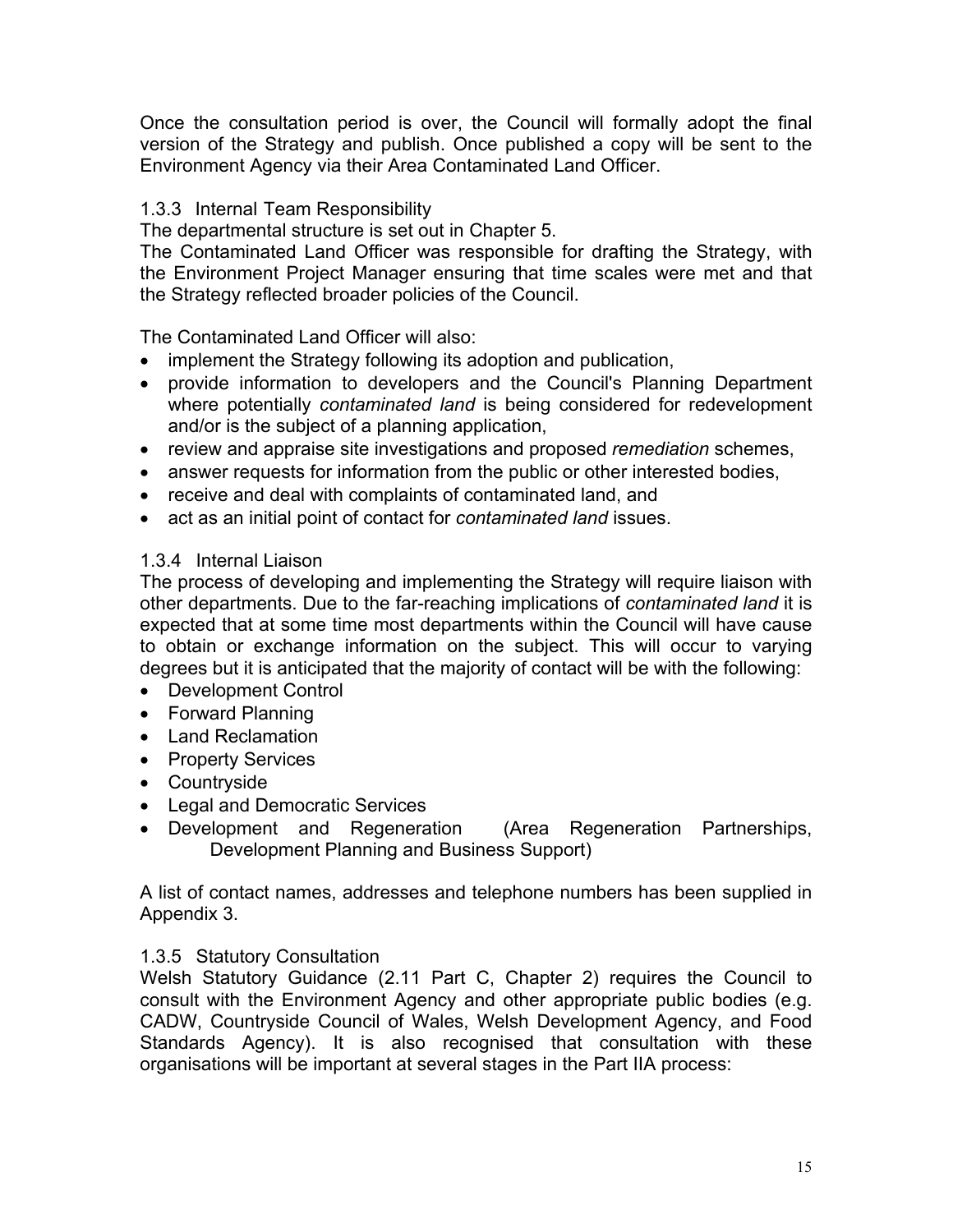- in the process of determining whether particular areas of land are *contaminated* on the basis of *significant pollutant linkages* affecting *receptor*s for which they have particular expertise,
- in providing information on the location of recognised *receptor*s,
- conferring any information to the Council on existing land contamination already known to them and,
- in considering what *remediation* is required at specific sites in their remit.

Formal contact has therefore been made and contact details are contained in Appendix 4.

#### 1.3.6 Consultation with Others

It is the intention of the Council to consult on a wider scale with members of the public, businesses and other interested parties. Following the preparation of the draft Strategy, the Local Authority's Press Officer will be invited to issue a press statement. This will inform all interested parties of the document's availability at key public buildings and on the Local Authority's website ([www.rhondda-cynon](http://www.rhondda.cynon.taff.gov.uk/)[taff-gov.uk](http://www.rhondda.cynon.taff.gov.uk/) ). Comment on the draft Strategy will be invited prior to its adoption and publication. All comments should be addressed to the Contaminated Land Officer (see Contact details in Appendix 3) and received on or before  $4<sup>th</sup>$ September 2003 in order for them to be considered prior to the preparation of the final document.

#### 1.4 Objectives of the Strategy Document

The effective implementation of the *Contaminated Land Regime* in Wales is central to the economic regeneration and environmental improvement of the region. Each Local Authority must play its part in this national programme. To that end Rhondda Cynon Taf County Borough Council aims to:

- meet the statutory requirement to produce a Strategy for its area:
- demonstrate how it meets the requirement for a strategic approach to its inspection duties as outlined in Chapter 1, Part C, paragraph 2.9 of the Welsh Statutory Guidance;
- inform all stakeholders of its intentions in the execution of its statutory duties under Part IIA, and
- provide information to the Environment Agency for its report *on contaminated land*.
- Continue to develop a proactive and risk based approach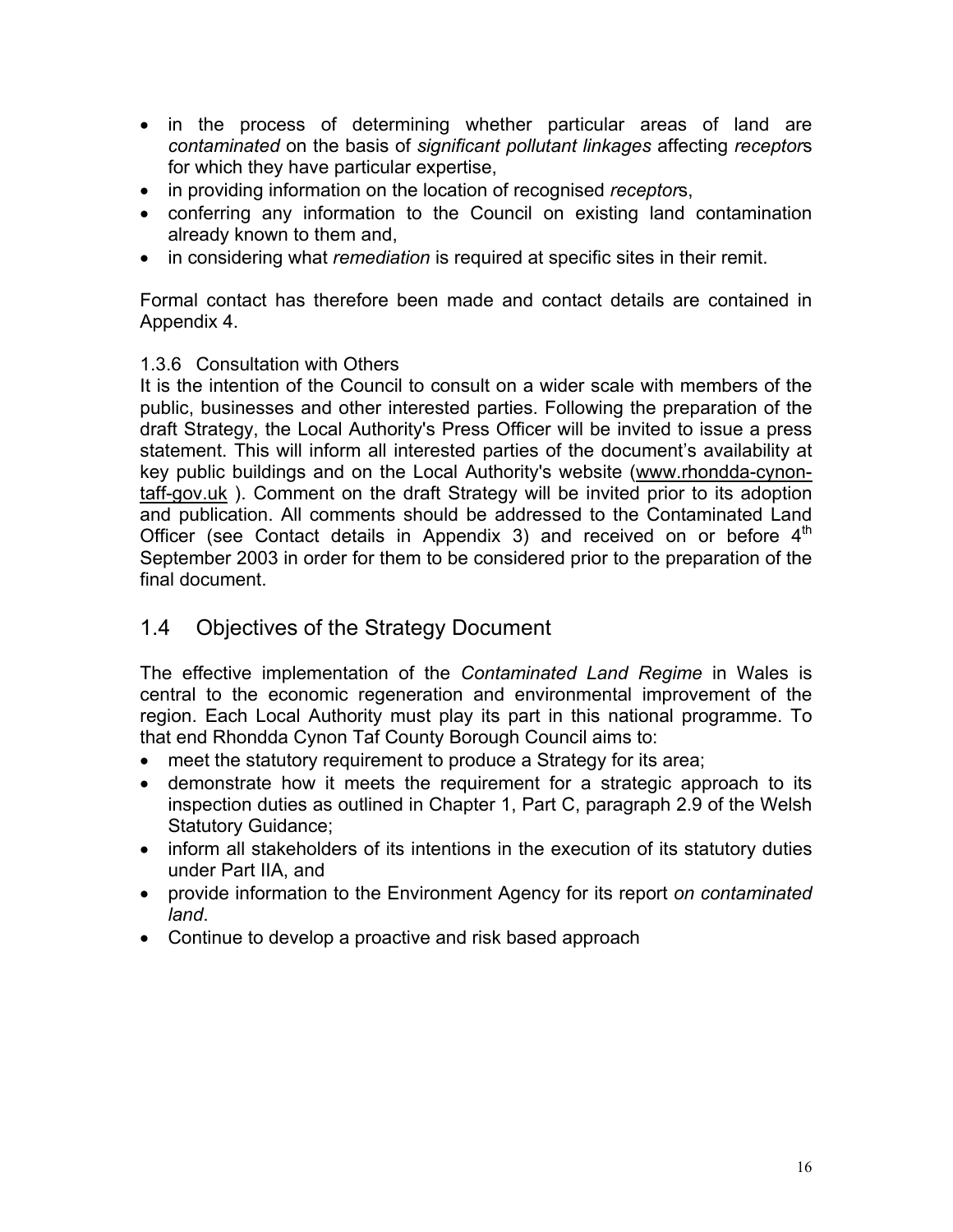# **Chapter 2 Characteristics of Rhondda Cynon Taf**

#### 2.1 Rhondda Cynon Taf County Borough Council

Local Government Reorganisation formed Rhondda Cynon Taf County Borough Council on 1<sup>st</sup> April 1996. Covering a total area of approximately 44,000 hectares the Council incorporates the former Cynon Valley Borough Council, Taff Ely Borough Council and Rhondda Borough Council and a substantial part of Mid Glamorgan County Council.

#### 2.2 Geographical Location

The Council is situated in South Wales to the north-west of Cardiff with the M4 running close to its southern boundary. In the north it borders with the Brecon Beacons National Park. Figure 1 shows the Council's geographical relationship with its neighbouring authorities.



**Figure 1, Rhondda Cynon Taf Location Map**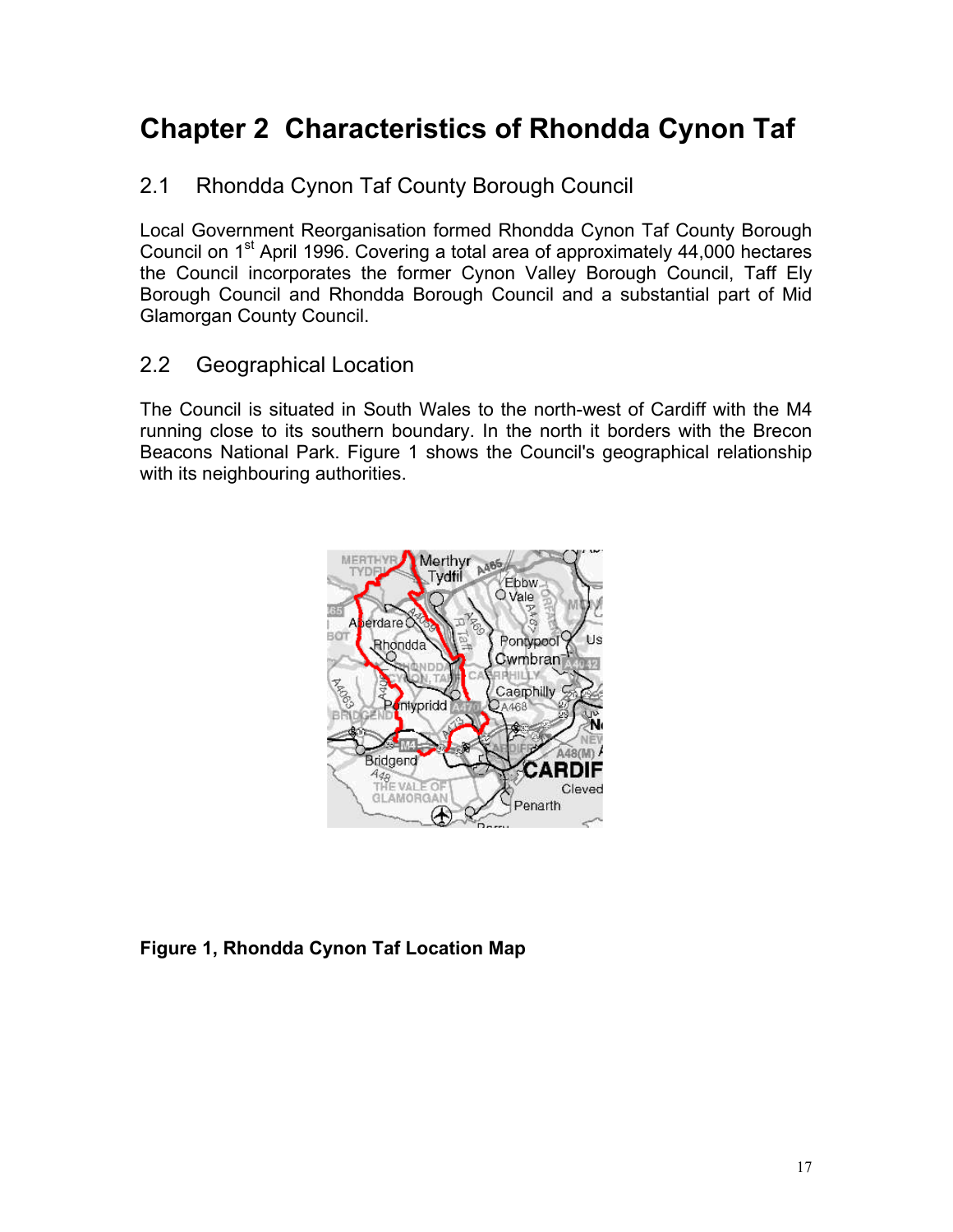#### 2.3 Background Information

The Council's name is taken from the valleys of three rivers, which together with the rivers Ely and Clun dominate the area in both geographical and demographical terms. The topography of the area is influenced greatly by its geology and this is discussed in more detail in section 2.4. Situated within the South Wales Coalfield the topography is that of an undulating plateau, its strong escarpment broken by deeply incised valleys. The rivers cutting through the escarpment follow courses that bear little relationship to the geological outcrops but were important for the development of the coalfield since coal was worked wherever it outcropped.

Until the mid  $17<sup>th</sup>$  century the Welsh Valleys were unspoilt rural areas and it was not until the discovery and exploitation of steam coal reserves on a commercial scale in 1860's that intensive development began. Rapid urbanisation began in the late  $18<sup>th</sup>$  and early  $19<sup>th</sup>$  centuries and gave rise to settlements along the valley floors within the coalfield. Space was limited in the valleys and the coal mining communities that developed were built up and heavily congested. Much of the current housing stock consists of the terraced properties constructed at that time. Extensive mining of the coal resources in the area has also produced spoil heaps that spill over fields and mountain slopes. Since they often support little vegetation and are associated with instability and contamination they present their own challenges when returning this land to beneficial use.

Today's total population of around 232,000 is still concentrated in these small towns and villages close to the rivers, industry and employment. In contrast, the upland areas supported little development and are almost entirely given over to farming, especially sheep farming, since the Pennant Sandstones found here weather to form poor thin acidic soils.

#### 2.4 Broad Geological Characteristics

The geology of the South Wales area is summarised in Figure 2. This map shows the area to be dominated by Upper Palaeozoic rocks, that is the Devonian and the Carboniferous Series. These rocks have been subjected to the effects of subsequent plate tectonic movements (i.e. movements of the earth's crust) resulting in their structural deformation. An important consequence of this was the formation of the basin of the South Wales Coalfield. The basin is sharply delineated by the differential erosion of hard and soft rocks. Grits and conglomerates of the Upper Old Red Sandstone (ORS) are tough and resistant and they form the summits in the north of the Borough. Within this escarpment are the parallel ridges formed by the Carboniferous Limestone and Millstone Grit. These dip down below the lower lying softer shales of the Lower and Middle Coal Measures. These measures in turn dip below the thick Pennant Sandstone, which are resistant to erosion and form a strong escarpment.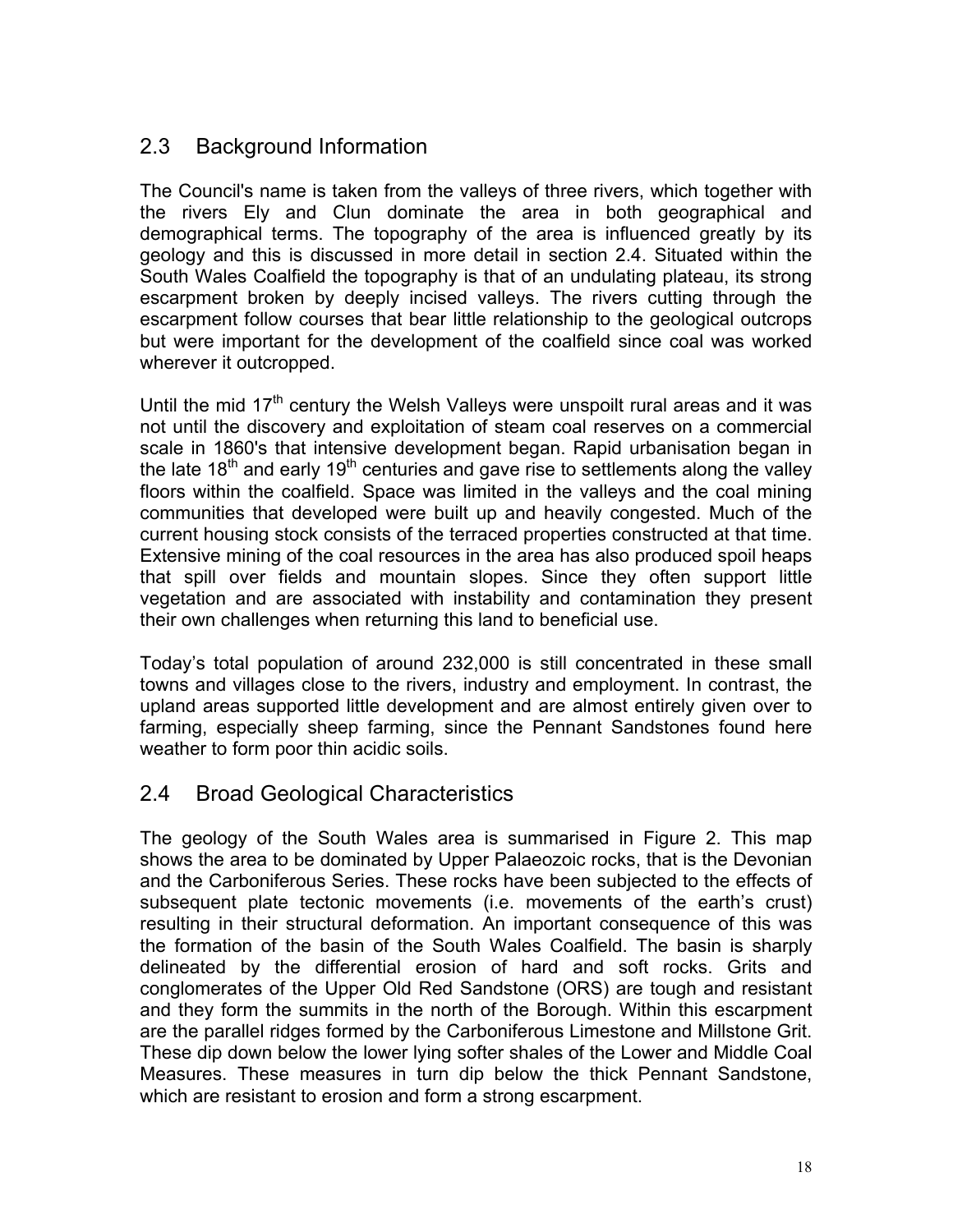#### **Figure 2. The Geology of the South Wales Coalfield**



#### 2.4.1 The Upper Old Red Sandstone

The older rocks of the Devonian Series can be seen towards the edge of the basin; these belong to and consist mainly of the Quartz Conglomerate Group. These are red and brown sandstones, quartzites and coarse conglomerates as seen in the south of the borough around Miskin.

#### 2.4.2 The Carboniferous Limestones

The Lower Carboniferous (Dinantian) rocks consisting of shales and limestones are seen again outcropping at the edges of the coalfield. The limestones have been extensively quarried throughout the area initially as a local building material and for lime and then for iron and steel production and the aggregate industry. Mineralization with Iron (and Lead to a lesser degree) has occurred within the limestone. Iron ores (mainly in the form of Haematite) have been worked around Miskin/Pontyclun and Llanharry. Small-scale extraction of these ores occurred in the 1800s as opencast cropworkings and then as underground mine working. Limestone in the region between Pontyclun and Risca in Gwent has also been exploited.

Near surface solution features can lead to problems with ground stability especially where percolating surface water washes out softer overlying deposits.

#### 2.4.3 Millstone Grit

The Upper Carboniferous is represented by Millstone Grit (Namurian) and the Coal Measures (Westphalian).

Millstone Grit is a varied and variable group of sandstones and shales. It often exhibits cyclical sedimentation starting with a thin coal seam of no economic importance then marine shales followed by sandy shales and siltstones moving to coarser grained grits and quartz conglomerates. The coarser rocks such as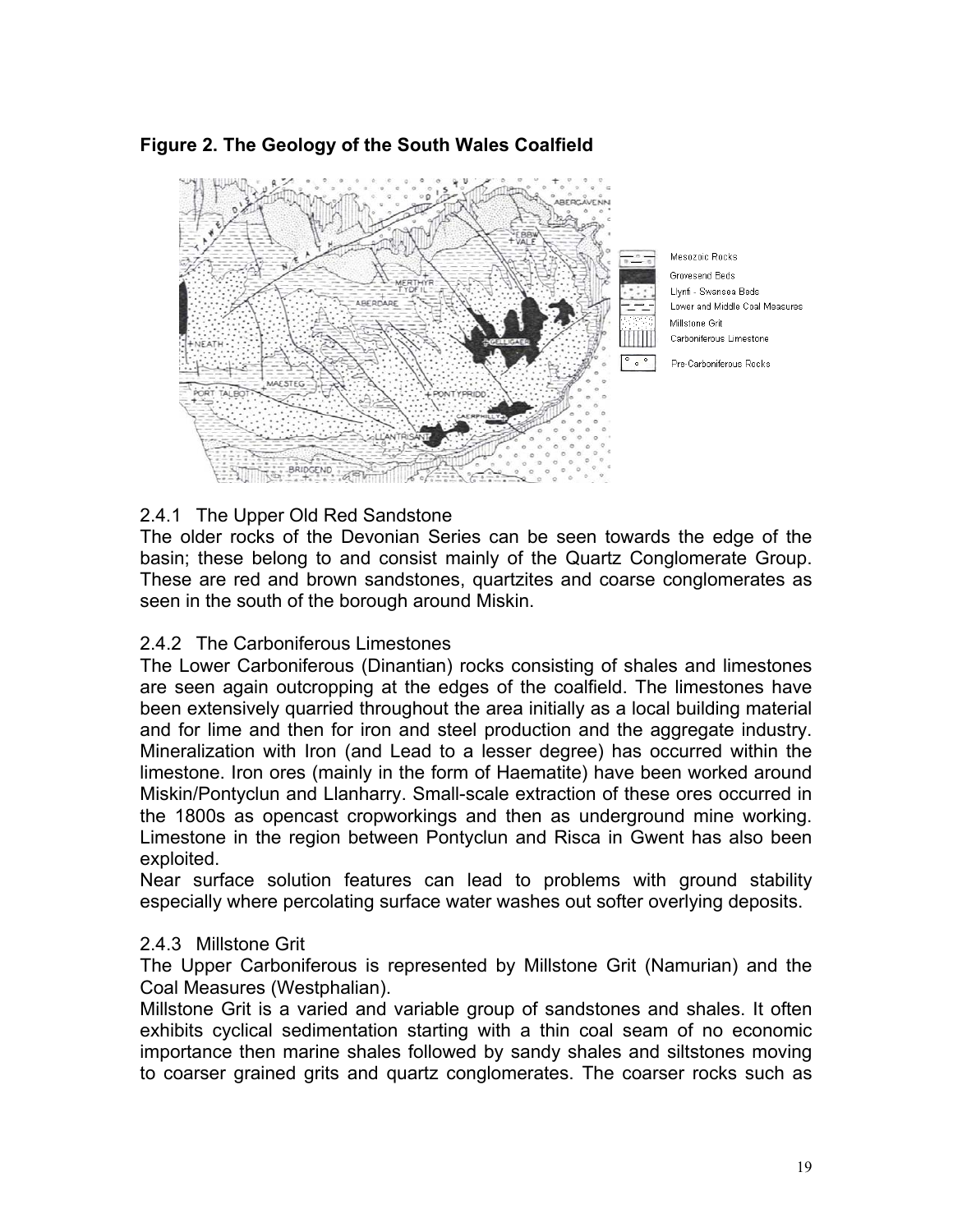quartzite form hard bands strongly resistant to weathering and give rise to escarpments surrounding the coalfield.

#### 2.4.4 The Coal Measures

In South Wales these were deposited cyclically and are similar to the Millstone Grit series. The main difference is that the former contains few and unworkable coal seams and the Coal Measures contain few marine bands. The recurrent coal seams were formed as thick beds of waterlogged peaty humus in swamps and marshes supporting luxuriant vegetation, through which rivers meandered. The sequence starts with a coal seam formed at or very near water level as a thick dense peat followed by a fine-grained shale or impure limestone of marine conditions moving to sandstones and grits of non-marine nature. The end of the cycle is marked by fine-grained muds deposited in shallow-water, which have been converted to seatearths with rootlet beds by the growth of forests on top of them and then the development of the next coal seam above. This sequence is not always complete and the components are of variable thickness.

The Westphalian is divided into the Lower and Middle Coal Measures and the Upper Coal Measures (Pennant Measures). The coal seams account for less than 2% of the Coal Measures yet they are economically the most important. The coals can be divided into three main types that grade into each other.

- Bituminous Coals, these are soft and friable with a high proportion of volatile matter (20 to 40%). They are good for house, gas, and cooking coals whose carbon contents range from 84- 91%.
- Anthracite, this is a hard stone coal with a metallic lustre yielding a low proportion of volatile matter (3 to 8%) and low hydrogen content. It burns at high temperatures without yellow flame or smoke, and is unsuitable for manufacture of coke.
- Steam Coals their composition and characteristics are intermediate between bituminous coals and anthracite.

In South Wales, the coals lower in the sequence at any one locality tend to be more anthracitic with anthracites being rare in the Upper Coal Measures. Also, any one coal seam tends to become more anthracitic as it is followed towards the north, northwest and west. It can be seen therefore that bituminous coals are mainly found in the south and east outcrops, the steam coals in the central part between the Taff and the Neath (particularly in the Rhondda) valleys, and anthracites along the north crop.

Iron ore is found associated with the Coal Measures. At one time the ore formed the principal source of industrial iron in South Wales, but none is now worked. Ironstone was extracted in the Cynon Valley with coal being used as a fuel for the smelting process. As other more economically viable sources of Iron were found, coal production eventually took over and became the main extractive material.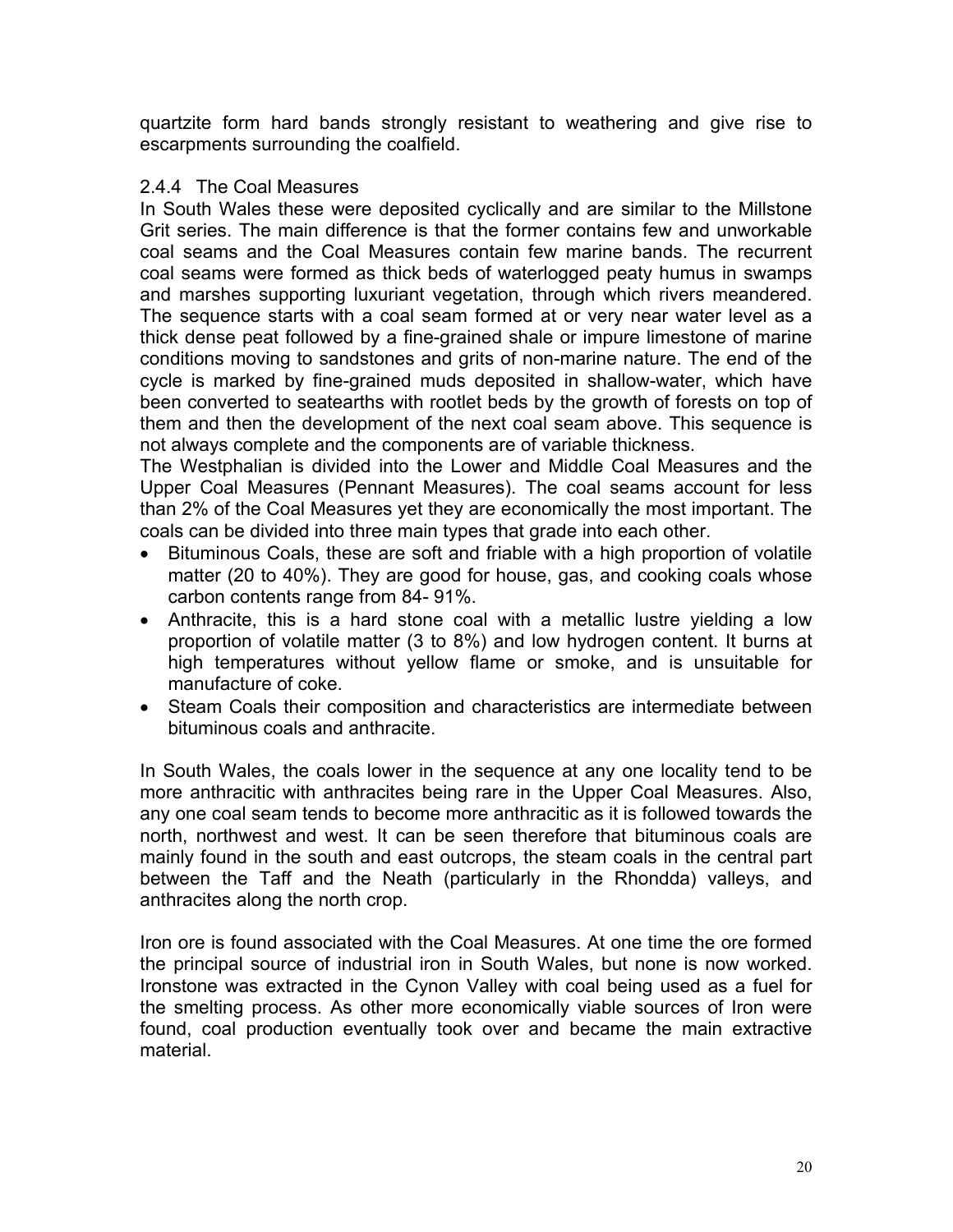The rocks of the Upper Palaeozoic have been subjected to earth movements resulting in folding and fracturing; the development of structural features governing the outcrop of the rocks and consequently the location of mines and their workforce, the mining communities.

#### 2.4.5 Triassic

These rocks are limited in the County Borough. They were deposited in the south along the escarpment of the Palaeozoic rocks and are better developed in the Vale of Glamorgan. Inland from the Vale of Glamorgan the Trias oversteps the Lower and Middle Coal Measures almost onto the Upper Coal Measures near to Llantrisant. It is formed from the weathering of these older rocks and belongs to the Mercia Mudstone Group**.**

#### 2.4.6 Recent Deposits**.**

Approximately 10,000 years ago the area underwent a period of glaciation. Glaciers forming in the upland areas modified the topography to that seen today through erosion and transported material down through channels already existent in the topography, for example the river valleys. This resulted in the deposition of boulder clay, sand and gravel over significant tracts of land. Sand, gravel and alluvium continue to be deposited in the river valleys with hill peat forming on higher ground.

#### 2.5 Hydrogeological Characteristics

Groundwater is utilised throughout the Welsh region ranging from small private abstractions to major industrial and potable supplies. Rocks can be divided into aquifers, which allow the movement of water through them and provide a source of groundwater, and non-aquifers (aquicludes), which do not. Groundwater is an important resource and needs to be protected from pollution and contamination. It is therefore necessary to have an understanding of the Geology of the area and an appreciation of the classification of rock types in terms of aquifers and non-aquifers. Overlying soils may afford some protection to groundwater, Groundwater Vulnerability maps produced by the British Geological Survey assist in the general *risk assessment* process.

#### 2.5.1 Major Aquifers

• The Lower Carboniferous Limestone is the only major aquifer of the area. It should be noted that Schedule 1, point 2 of the Welsh Statutory Guidance requires that sites causing contamination of groundwater within this strata should be investigated as a *Special Site*. Although limestones have poor intergranular permeability, movement of water occurs through the welldeveloped fractures and fissures within the rock. Cavities have developed in the limestone due to preferential solution (karst); some of these extend to the surface (swallow holes) and allow rapid recharge of the groundwater from surface water. Due to factors relating to the development of the fissure system this aquifer is very vulnerable to point source pollution events. Springs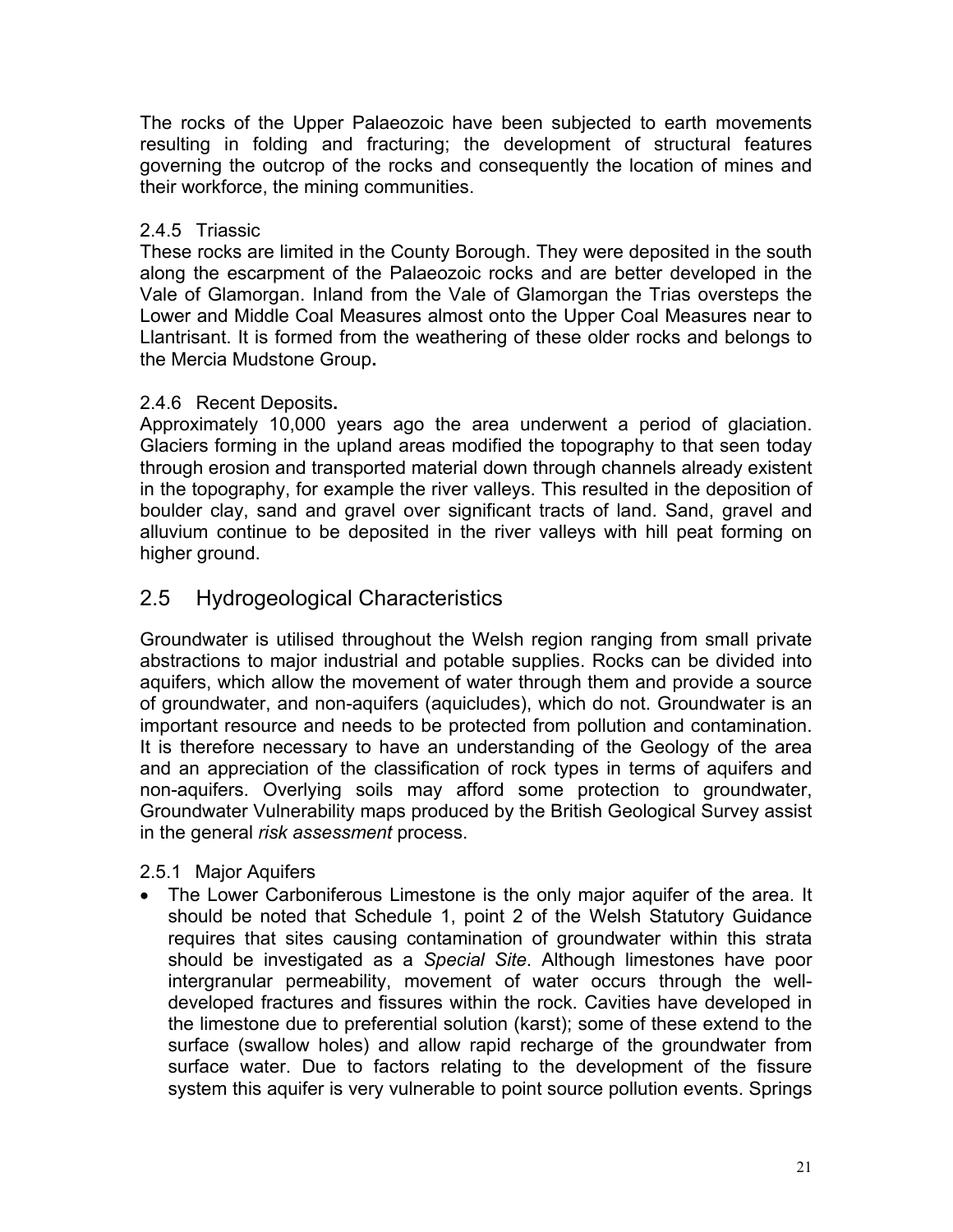often emerge at its boundary with other less permeable rocks, and are used together with wells and boreholes as a source of private drinking water.

#### 2.5.2 Minor Aquifers

- The Old Red Sandstone is a minor aquifer. The sandstones are generally hard with groundwater movement occurring through fissures. Vertical flow is limited by the presence of clays (marls) within the sequence that leads to springs forming.
- Millstone Grit exhibits cycles of deposition from coals, shale, sandstones, to seatearths. Water movement in the well-cemented sandstones is through fissures. Springs occur within the Millstone Grit at junctions between the sandstones and underlying less permeable shales. Where Millstone Grit overlies Carboniferous Limestone it can act as a source for its groundwater recharge.
- Carboniferous Coal Measures are also minor aquifers and are used for water resource purposes. Movement is through the system of fissures and the network of mining features. Permeable sandstone horizons also facilitate water movement whilst shales tend to impede it.
- Lower and Middle Coal Measures consist mainly of shales with minor sandstones and coal seams.
- Upper Coal Measures (Pennant) have hard dense sandstone horizons that contain large amounts of groundwater due to their well developed jointing and fissure system, separated by shales, mudstones and seatearths with much lower permeability.
- Recent Sands and Gravels including glacial, fluvio-glacial, plateau gravels and river terrace deposits are usually superficial and variable in nature. Due to their unconsolidated nature they have high intergranular permeability and can be important for supplying local requirements. Silt and clay is also found within these deposits and these act as non-aquifers preventing the flow of groundwater. The waters contained within are often in hydraulic continuity with surface waters and their proximity to the surface make them very vulnerable to pollution.

#### 2.5.3 Non-Aquifers (Aquicludes)

Non-aquifers are generally considered to be formations with negligible permeability and supporting few, if any abstractions. Such rocks would be Shales, clays, marls and siltstones. They may also be present as horizons within the above groups of rocks and will act as barriers (aquicludes) to the movement of groundwater.

#### 2.6 History of Economic Development

The raw materials for the industrialisation of the area were the iron, coal, limestone deposits and a plentiful water supply. Development occurred close to these resources and so a link is seen with the geology of the area.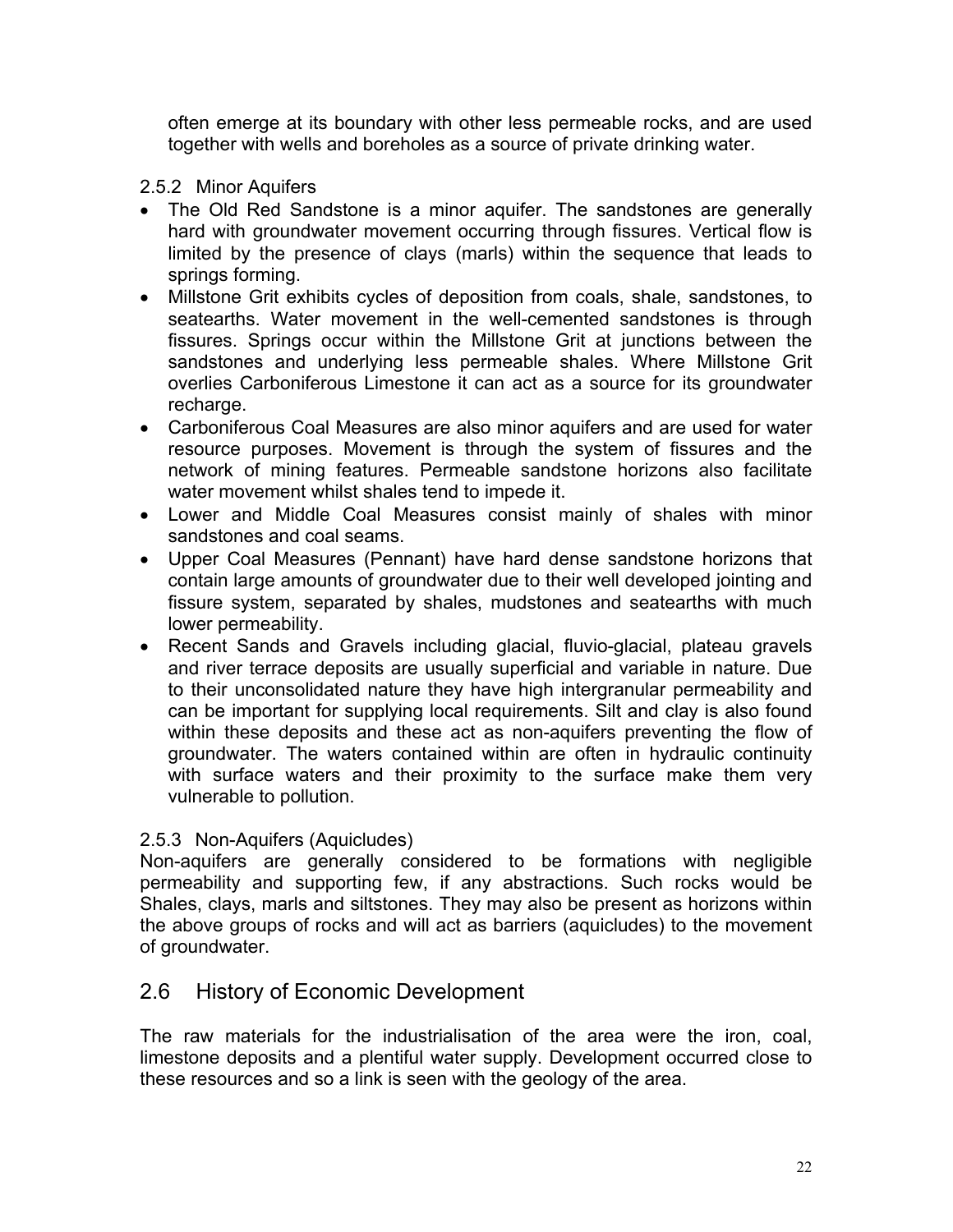#### 2.6.1 Iron

It was in the latter half of the  $18<sup>th</sup>$  century that the proximity of iron ore, coal, limestone and a plentiful water supply was exploited by ironmasters. Hirwaun and Aberdare saw the development of ironworks processing the ironstone clay bands within the coal measures. The pig iron produced required transporting from the valleys to the coastal ports and this stimulated the development of the canal system. Eventually railways took over as the main mode of transport from the heavily congested canals. This coincided with a reduction in the amount of iron and an increase in the amount of coal being exported from the valleys.

The height of the South Wales iron production was in 1857, thereafter the industry declined. By the 1860's, iron production had tailed-off as the demand for steel increased. The limited resources of some of the ironworks prevented their conversion to steel production and led to their eventual closure. Hirwaun closed in 1859 and other local ironworks soon followed. The near-surface and shallow local ironstone reserves were depleted and it was uneconomical to exploit the deeper reserves. Cheaper European ores having higher iron content were more suited to the new production methods and were used in preference. Local ore extraction and iron production ceased but fortunately for the local workforce the importance of the coal reserves was realised and coal production increased as demand from the domestic, industrial and transport sector increased.

Iron ore of a different type was extracted at the Llanharry site in the form of Haematite and limonite and continued to supply steel works in Cardiff.

#### 2.6.2 Coal

Coal as a source of power and as a raw material for other industries was a major factor in the economic development of the region. Initially coal was worked in patches where it lay close to the surface for the process of Iron production (in the north). Mining techniques improved and the deeper steam coals situated in the centre of the coalfield were exploited. The demand for these grew worldwide and huge quantities were moved by rail from the Valleys to the docks. The output of coal from South Wales quadrupled between 1860 and 1900 whilst the total UK output less than trebled showing the importance of the mining effort here.

In the latter half of the  $19<sup>th</sup>$  century industrial communities quickly developed around the newly opened levels and pits such as Maerdy, Ferndale, Tylorstown, Treherbert, Treorchy and Tonypandy of the Rhondda. This is the largest and best-known mining community and saw an increase in population from less than 1000 in 1851 to 152,000 in 1911. Coal was mined in all of the valleys, and although perhaps not as large, the mining communities in the Cynon and Taff valleys also resulted in the creation of many villages and towns.

Whilst in the Valleys coal mining resulted in deforestation, pollution of rivers and a huge increase in the population, Cardiff became the largest coal exporting port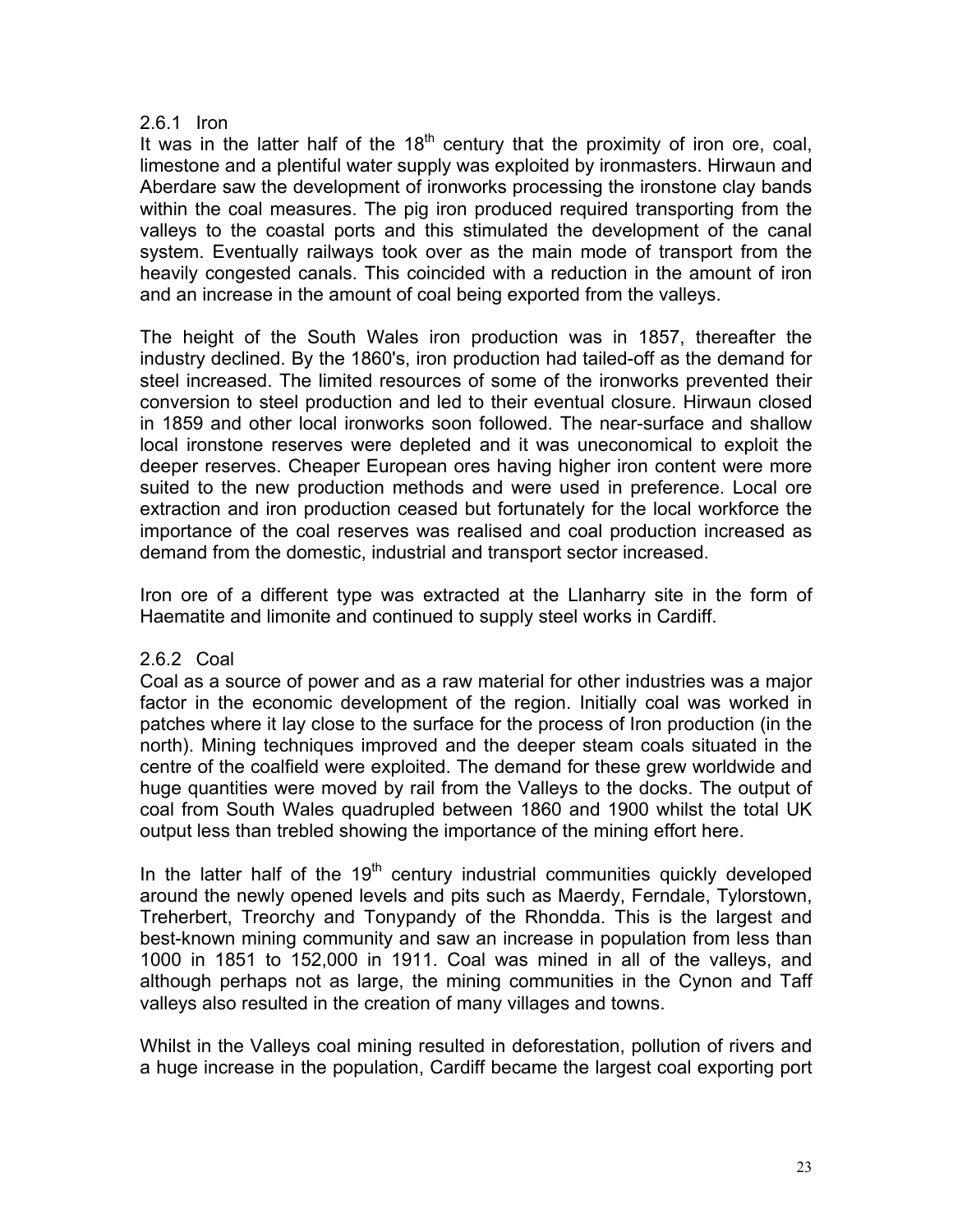in the world. The demand for coal was so great that additional docks were also built at Barry, Penarth, Swansea, Port Talbot and Newport.

#### 2.6.3 Coke works and Coal Gasification Plants

The destructive distillation of coal to produce coke, water-soluble components (ammoniacal liquor) and tars, occurred at coke works throughout the area and still continues to the present day at Cwm Coke Works. Coke was used as a fuel for the steam engines of the railways and the ironwork furnaces; often it was produced close to the pits where the coal was extracted. Coal Gasification plants used for the production of town gas are found within the County Borough. These sites are commonly associated with ground and groundwater contamination. British Gas and their successors have implemented a rolling programme for their investigation and *remediation*. It should be noted that local authorities also acquired some gas works sites for redevelopment.

#### 2.6.4 Brick Making

Clay is closely associated with coal. Some of the local clays had the properties of fire clays and were used to make refractory bricks suitable for use in furnaces and flues. In addition they were used for colliery walling and house building. In 1854 it was noted that there were five brick manufacturers between Pontypridd and Dinas. Brickworks also occurred as appendages to collieries in other areas.

#### 2.6.5 Special Areas

Following the closure of coalmines at various stages and high unemployment especially in the 1930's, efforts were made to attract new businesses and provide the redundant workforce with employment close to their homes. Under the Special Areas Act of 1934 the South Wales Coalfield was made a Special Area and came under the control of a District Commissioner who undertook the task of improving social and economic conditions. The Treforest Industrial Estate developed in 1936 was the first of its kind in Wales and was equipped to meet the needs of modern industrial developments. Factory buildings were also constructed and were occupied for example by zip and clothing manufacturers.

#### 2.6.6 Development Areas

Under the Distribution of Industries Act 1945, certain areas (mostly incorporating the Special Areas) were scheduled as Development Areas with their industrial development passing to the Board of Trade. This was responsible for the construction of factories throughout the area attracting light industry involved in the manufacture of goods ranging from springs, toys, and kitchen utensils to paper, rubber, paint, clothes and furniture.

#### 2.6.7 Current Industrial Activity

A wide range of businesses currently operate in the Borough, there are six premises operating Part A prescribed processes which are authorised under Part 1 of the Environmental Protection Act 1990. Integrated Pollution Control (*IPC*)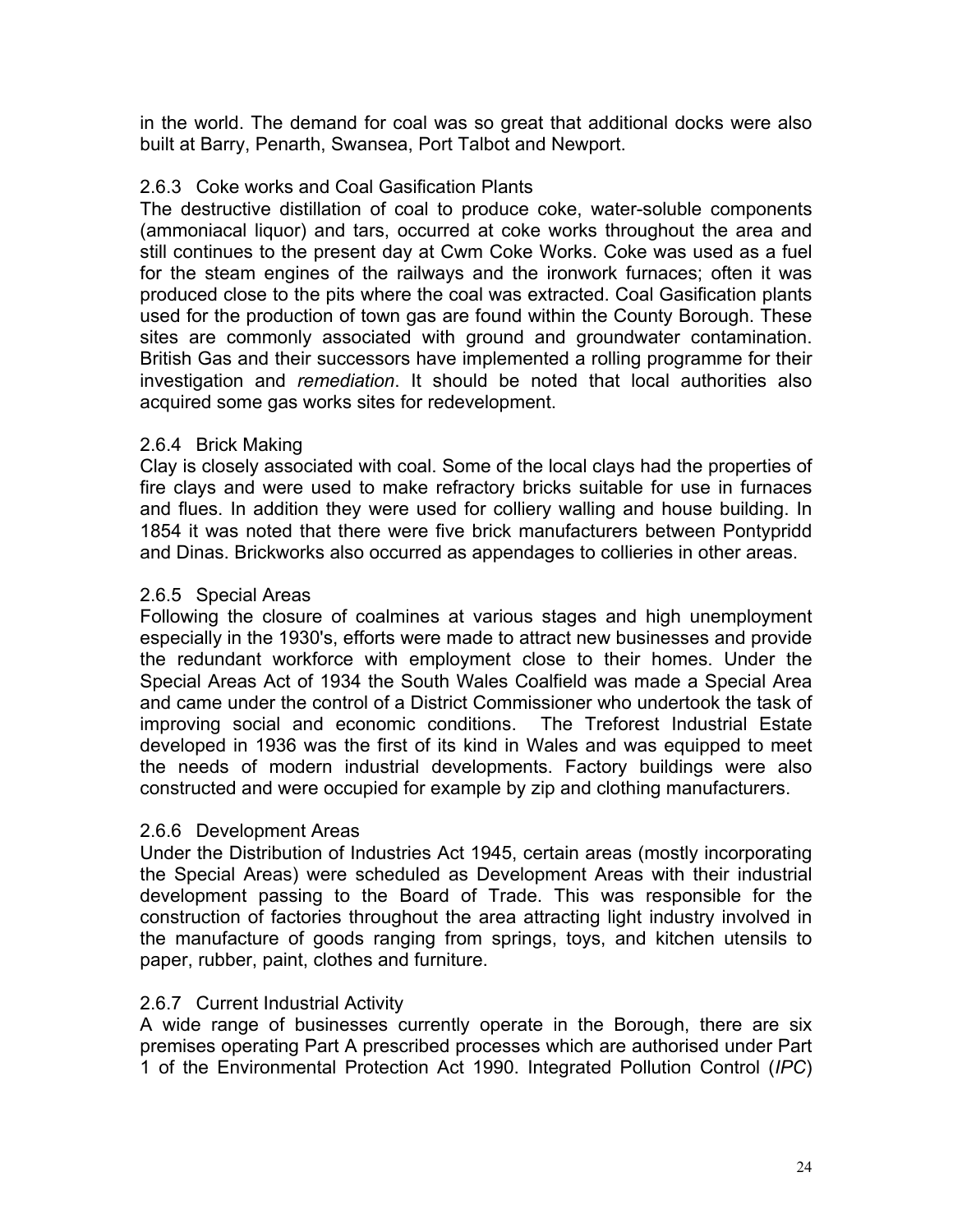covers emissions to air, land and water and is administered by the Environment Agency. These are:

- Purolite International Ltd the manufacture of ion exchange resins
- Maxibrite the manufacture of bitumen bound anthracite (and petroleum coke blends) briquettes for domestic use
- Coal Products Ltd Cwm Coking Works producing blast furnace or foundry coke (now closed and under remediation)
- GEAES cadmium electroplating and electrostripping of aircraft engine components
- A B Connectors Ltd cadmium plating of aluminium and brass components
- British Gas plc., Transco Storage Services liquefaction and subsequent storage of natural gas.

There are two installation permitted under Integrated Pollution Prevention and Control (IPPC) and subject to Environment Agency control, namely:

- Western Board Paper manufacture
- Clariant UK Ltd five different authorised processes for the production of chemicals utilised by the pharmaceutical industry

Over time more installation will come under Integrated Pollution Prevention and Control rather than Integrated Pollution Control.

There are a further 74 Part B prescribed processes subject to Local Air Pollution Control (LAPC) by the Environment Project of the Local Authority's department of Public Health and Protection. These consist of the following process types:

• 9 Waste Oil Burners, 4 Concrete Batching, 4 Coating, 2 Concrete Products, 2 Limestone Quarries (1 including a coating plant), 1 Gritstone Quarry including Coated Stone, 1 Aluminium Diecasting, 1 Non-ferrous Foundry, 3 Vehicle Refinishing, 3 Wood Products, 1 Wood Combustion, 2 Cremation, 31 Petrol Vapour Recovery Systems (petrol filing stations), 1 Lime Manufacture, 1 Rubber Products, 1 Coal Handling, 2 Coating Manufacture, 1 Coated Roadstone and 5 Mobile Plant.

#### 2.7 Protected Locations

Part of the Brecon Beacons National Park lies within the County Borough. This was established under the National Parks and Access to Countryside Act 1949. There are 16 Sites of Special Scientific Interest (SSSI) and one Candidate Special Area of Conservation within the Local Authority, which have been identified within the Statutory Guidance as *receptors*. At a local level 197 Sites of Important Nature Conservation have been identified which include wetlands, quarries, woods, marshes, woodlands, lakes and local nature reserves.2.8

#### 2.8 Key Property Types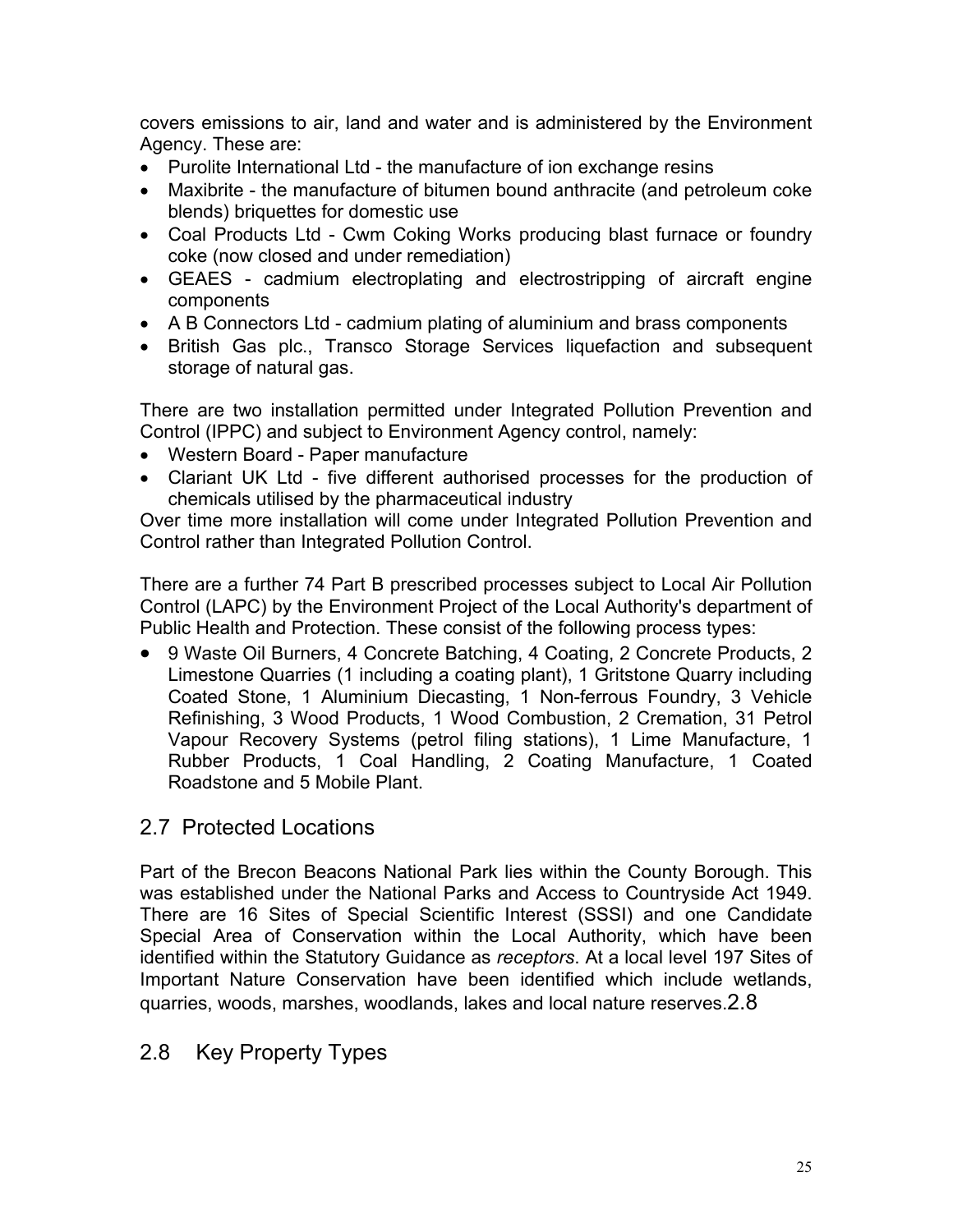The area contains 34 Scheduled Ancient Monuments, which include a Roman Camp, round barrows, round cairns, ring cairns, earthworks, a ventilation furnace and iron tram-road bridge. There are 293 listed monuments and 16 conservation areas.

#### 2.9 Key Water Resource/Protection Issues

Welsh Water currently supplies water to properties with the area. However, 232 properties are known to utilise private water supplies. The Public Health and Protection Department is currently revising their inspection of such supplies to ensure that they comply with bacteriological and chemical standards set for drinking water in the Water Supply (Water Quality) Regulations 1989. The exact source of water for all of these supplies is not currently known but it is recognised that in order to protect the user, it will be important to obtain this information whenever possible in the future.

Other water protection issues in the area include two source protection zones completely within the county namely Penderyn and Cwmparc and one (the Schwyll source at Pencoed) that occupies it in part. These are shown in Figure 3



#### **Figure 3, Source Protection Zones, hatching denotes the total catchment area, (from www.environment-agency.gov.uk, What's in my Backyard).**

Groundwater vulnerability maps for the area show that there is one major aquifer, as detailed in Schedule 1 of the Welsh Statutory Guidance. This is the Lower Carboniferous Limestone and land potentially resulting in the contamination of water contained within this aquifer would require investigation as a potential *Special Site*.

There are numerous streams and several rivers flowing through the area, all are recognised *receptors* under Part IIA. The Rhondda Fawr and Rhondda Fach rivers in the Rhondda Valleys coalesce at Porth before continuing on to Pontypridd where they join the River Taff. Upstream of their confluence, at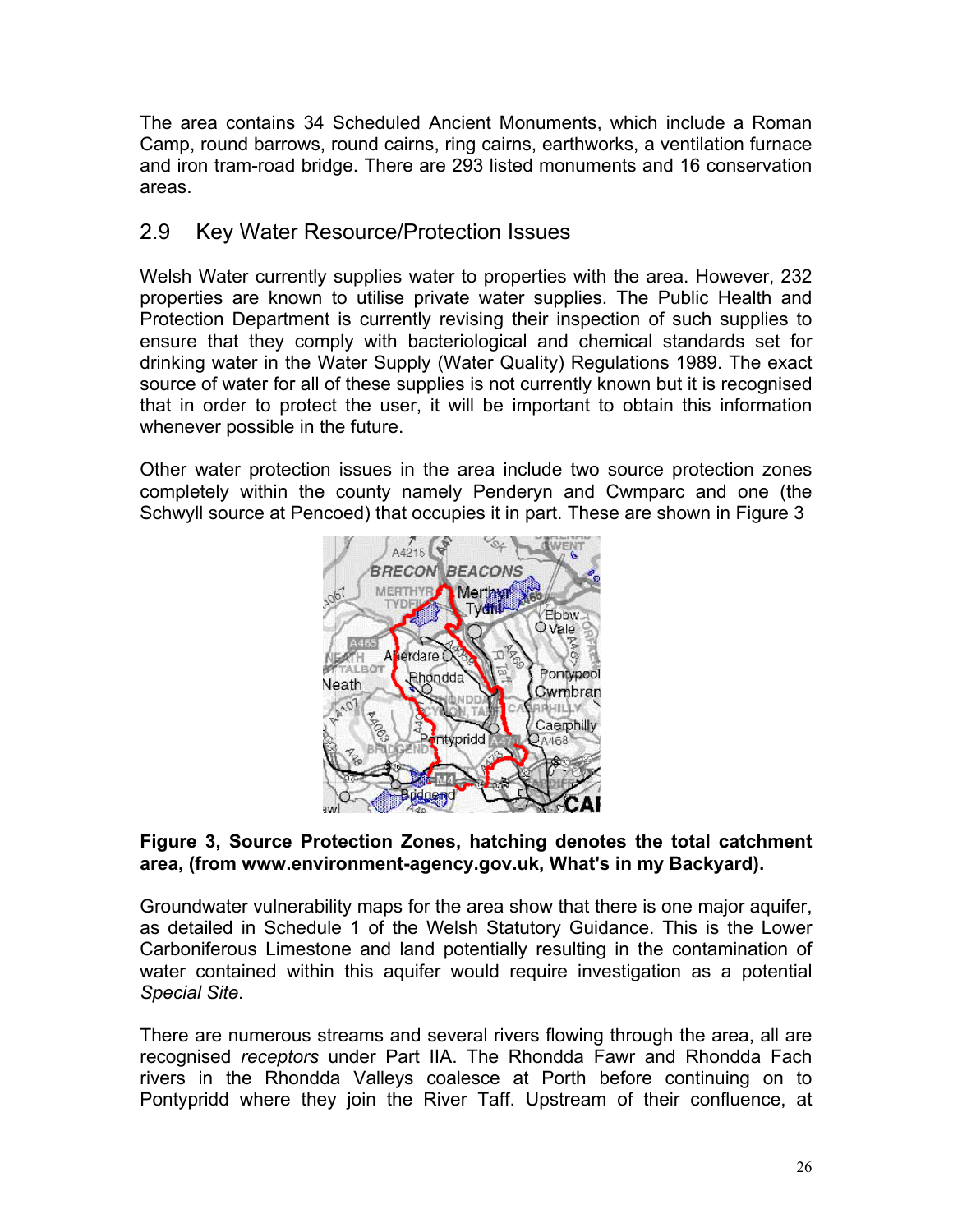Abercynon the River Taff is joined by the River Cynon as it leaves the Cynon Valley. Upon leaving Pontypridd the River Taff flows down the Taff Vale past Treforest Industrial Estate and Taffs Well before moving into Cardiff. In the south of the Borough there are two rivers. The River Ely flows down past Tonyerfail to Talbot Green, where the River Clun joins it, and then continues through Pontyclun. Like the River Taff it discharges into Cardiff Bay.

Several reservoirs are found within the Borough. Cantref and Llwyn-on are the larger and are found in the north along the Taff Fawr within the Brecon Beacons National Park. These are owned by Welsh Water and utilised for drinking water supplies. There are other smaller reservoirs including Penderyn, Nant-Moel, Clydach Lluest wen and Perthcelyn.

#### 2.10 Remediation to Date

Following the Aberfan disaster in 1966, the Government set up a special unit at the Welsh Office to lead, encourage and co-ordinate a programme of reclamation to clear away derelict, unsightly or neglected land and restore it to productive and beneficial use. The functions of the Welsh Office were subsequently made the responsibility of the Welsh Development Agency. Councils identified areas that were so damaged by past industrial and other activity that they were incapable of beneficial use without treatment, and applications were then be made to the Welsh Development Agency for improvement grants under the Welsh Development Agency Act 1975. Where schemes were envisaged to increase the open market value of the land upon completion, the Welsh Development Agency required the councils to hold the freehold interest. This led to the Council's acquisition of sites requiring *remediation* and their involvement in its *remediation* through the Land Reclamation Team.

Welsh Development Agency grants do not cover natural dereliction or works that are covered by enforceable restoration conditions or statutory requirements (including *remediation notices*). Work has been undertaken at former colliery sites and areas of associated spoil. The treatment of the latter has often been reprofiling or removal, and occasionally, when economically viable, reworking to remove the coal fraction. In recent years the reclamation of Coed Ely Colliery and Coking Works has been undertaken. This project to contain waste arising from the former coke works within a specially engineered encapsulation cell is now nearing completion and will see the land being returned to beneficial use.

Other sites' *remediation* has been secured through the planning process. Developers of land known to have past associations with potentially contaminating uses have been required by conditions attached to their planning permission to undertake site investigations. This geographical information system (*GIS*) developed by the Public Health and Protection Division has proved invaluable at the consultation stage in identifying such areas of land. Investigations are carried out prior to development and seek to characterise the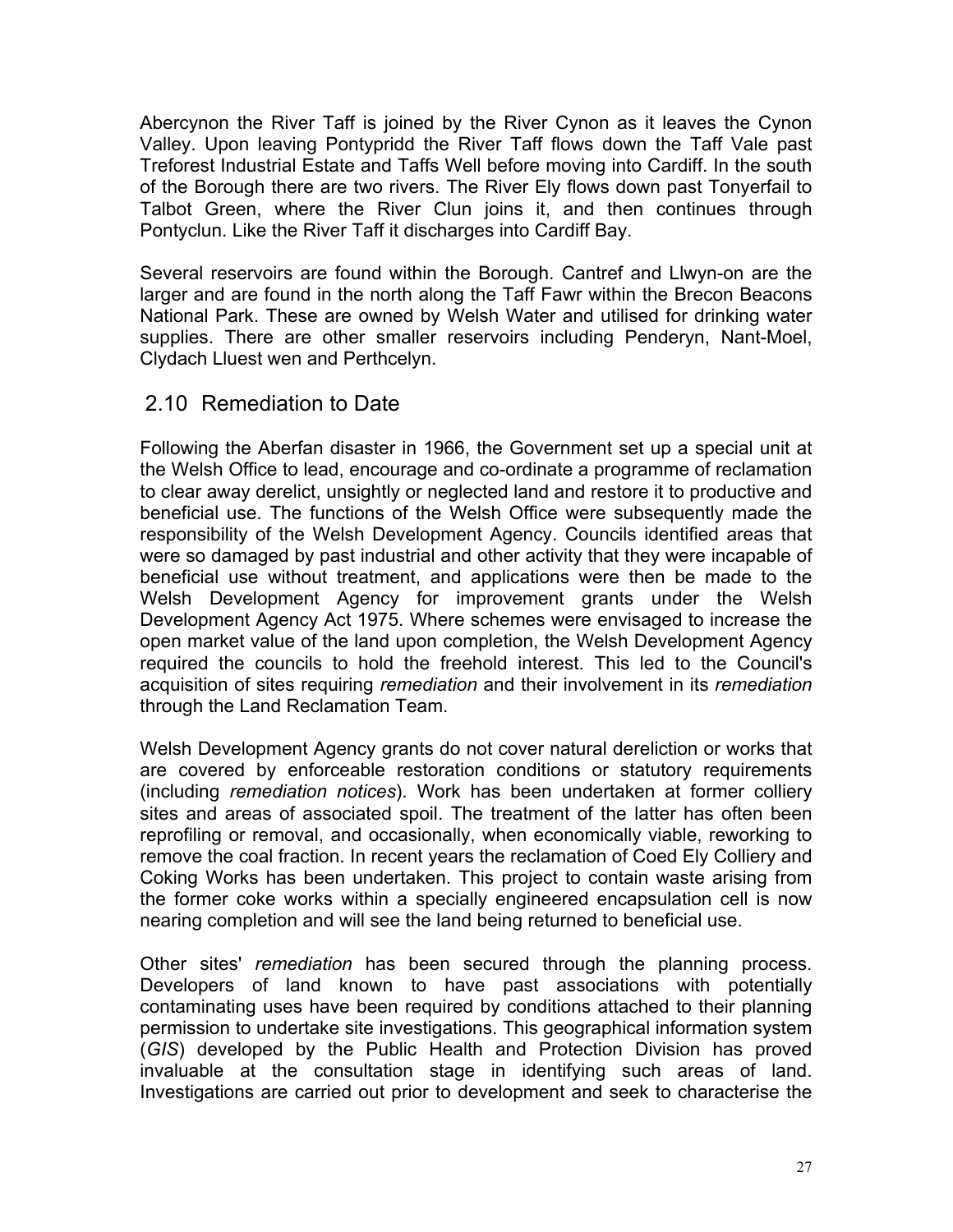exact nature of any potential *pollutant linkages* and ensure that they are addressed through appropriate *remediation*. It is envisaged that the majority of potentially contaminated land sites will continue to be dealt with in this manner and result in their return to beneficial use.

Other recent remediation projects include a former gasworks site. This was carried out on the behalf of Lattice Properties and saw the clean up land shown to be adversely impacting on groundwater quality.

#### 2.11 Known Information on Contamination

There are two sites currently known by the Council that would probably meet the statutorydefinition of *contaminated land*  $*$  A considerable amount of information is available on these since they have been the subjects of several site investigations. The contaminated land issues associated with these sites will be dealt with through the redevelopment process in one instance and as a *Special Site* under Part IIA for the other.

<span id="page-28-0"></span> <sup>\*</sup> Although there are approximately 2,500 potentially contaminated sites known to the Council it is envisaged that only a small percentage of these will actually meet the statutory definition of *contaminated land. Contaminated land* is defined as 'any land which appears to the local authority in whose area it is situated to be in such a condition, by reason of substances in, on or under the land, that *significant harm* is being caused or there is significant possibility of such harm being caused; or pollution of *controlled waters* is being, or is likely to be caused.'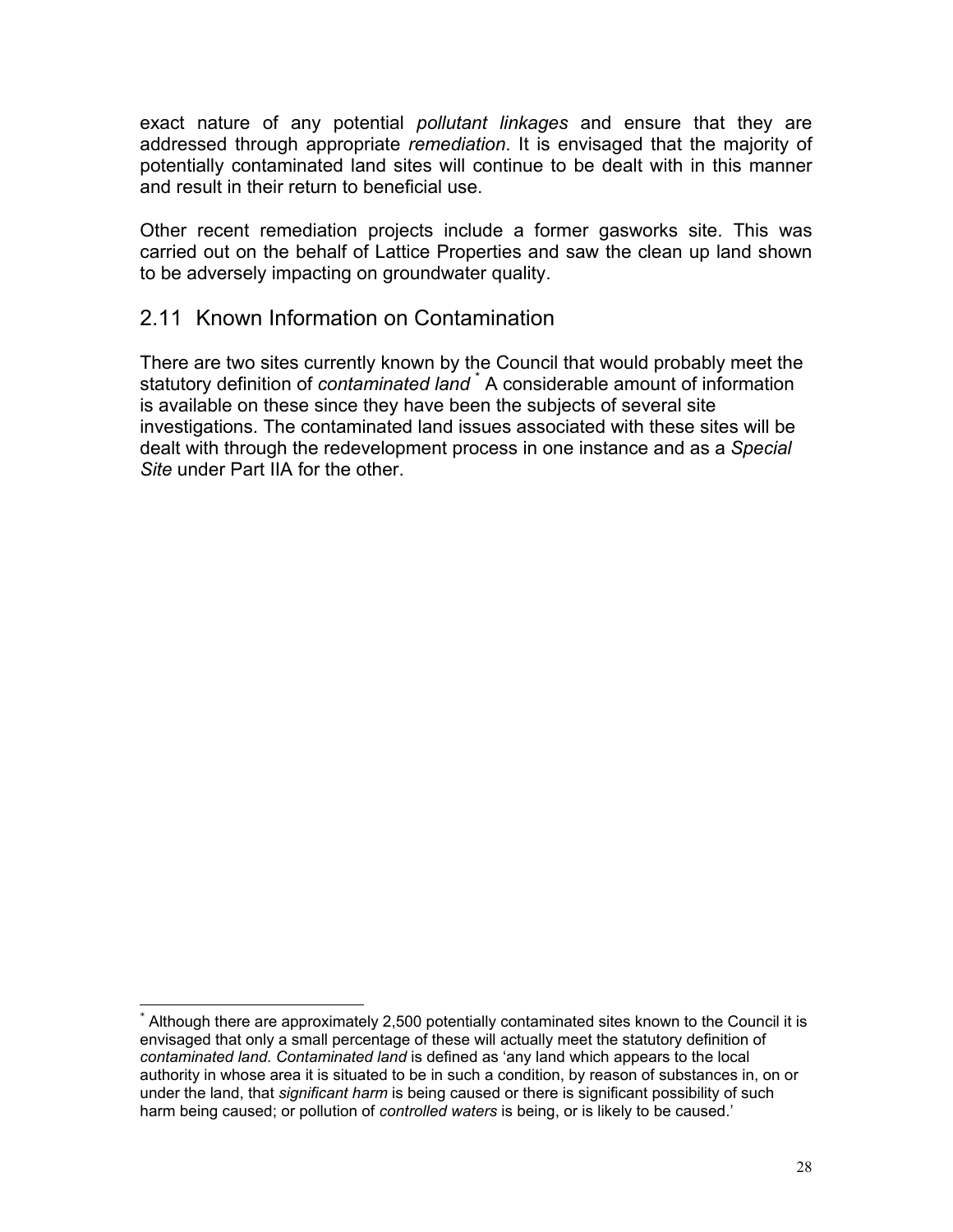# **Chapter 3 The Council Strategy: Overall Aims**

Chapter 1, section 1.1 outlines the Council's vision and corporate Mission Statement and shows how the Mission Statement and Service Objectives of the Public Health and Protection Division support the achievement of those overarching goals.

Chapter 1, section 1.4. sets out the statutory aims of the Strategy. This chapter sets out the specific aims of the Council when dealing with contaminated land issues. The Council aims to:

- 1. To protect human health and well being
- 2. To encourage the redevelopment of damaged land/ reuse of brownfield land
- 3. To encourage voluntary *remediation*
- 4. To communicate and work effectively with other organisations to protect other *receptors*
- 5. To engage with local communities (e.g. through the newly formed Area Regeneration Partnerships) to find out what their priorities are
- 6. To ensure compliance with and enforcement of the legislation and statutory guidance

The strategy has been designed in consultation with all parties within the Authority with any interest in land that has had a previous industrial use. They have been consulted on this draft strategy and, in particular, asked to comment on the way in which it impacts on other strategic initiatives or work programmes. Every effort will be made to integrate the contaminated land inspection strategy with other corporate strategies.

*Contaminated land* issues are often complex and dealing with potentially contaminated sites is difficult especially as information is often limited or unavailable. Decisions may have to be made before full details are available and it is anticipated that the decision making process will be aided by having regard for the Council's priorities.

#### 3.1 The Aims of the Strategy

Protecting the health and well being of the community is a high priority for the Council. The ultimate aim of the Strategy will therefore be to identify all those areas posing a risk to human health and to remove those risks.

The Council also recognises that *receptors* other than humans are covered by Part IIA, in particular *Controlled Waters*, and it aims to identify risks posed to these through the general inspection process.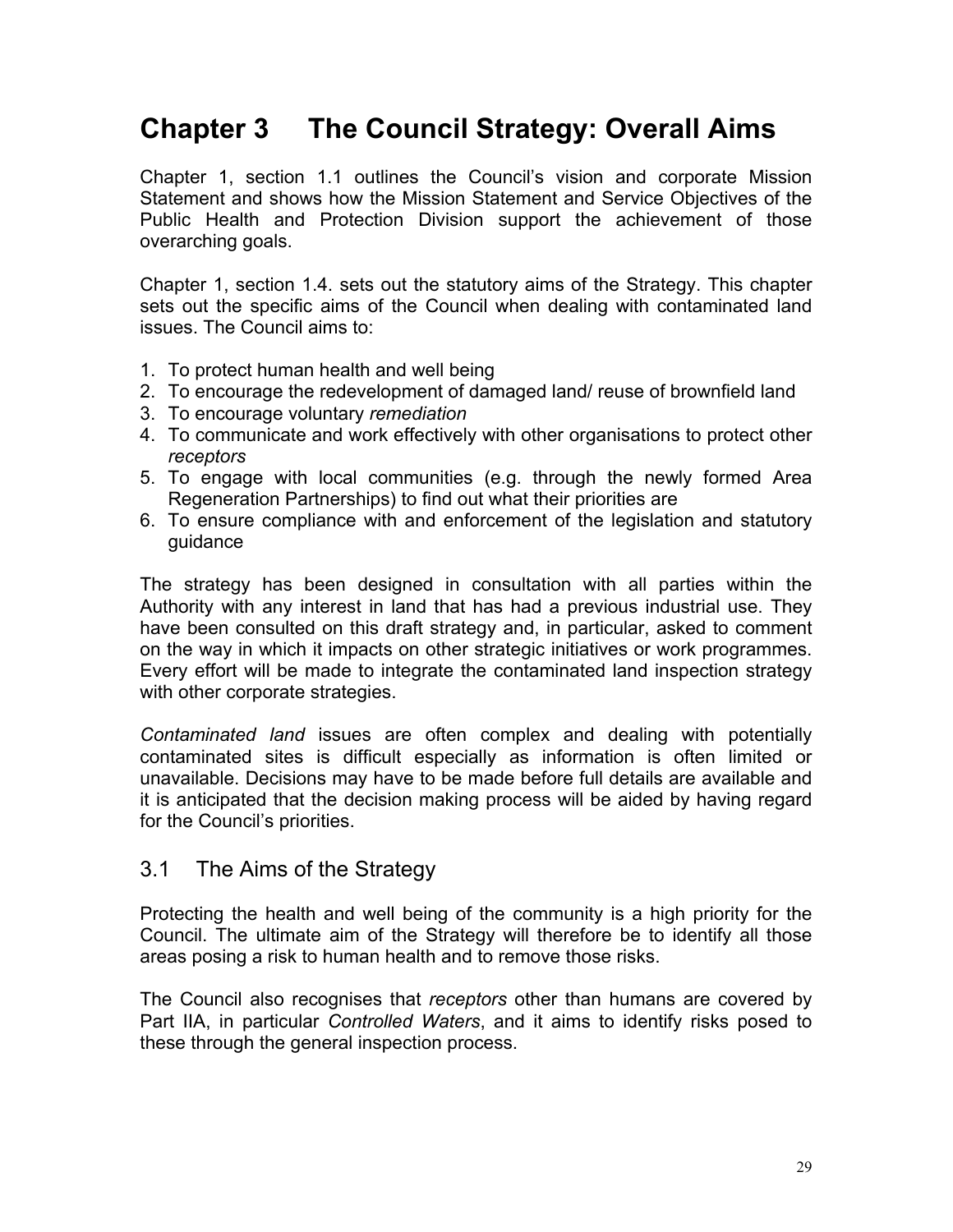The newly formed Area Regeneration Partnerships have been specifically invited to comment on the draft strategy so that the views of the community are given proper consideration and weight in the prioritisation process.

#### 3.2 Objectives and Milestones

In order to achieve the stated aims the Council has set the following general objectives for the Strategy

- 1. To complete the historical map search of the County Borough and the preliminary inspection of records currently available to enable the identification of all potential sources of contamination.
- 2. To gain awareness of the occurrence and nature of all *receptors* through liaison with other departments and organisations.
- 3. To prioritise sites for further more detailed inspection thus ensuring that the most urgent are dealt with first.
- 4. To carry out more detailed inspections in order of priority.
- 5. To establish an order of priority for securing the voluntary *remediation* of land determined as contaminated.
- 6. In order to liase and work effectively with other organisations the Contaminated Land Officer will establish and maintain contact with the *appropriate person*s at an early stage.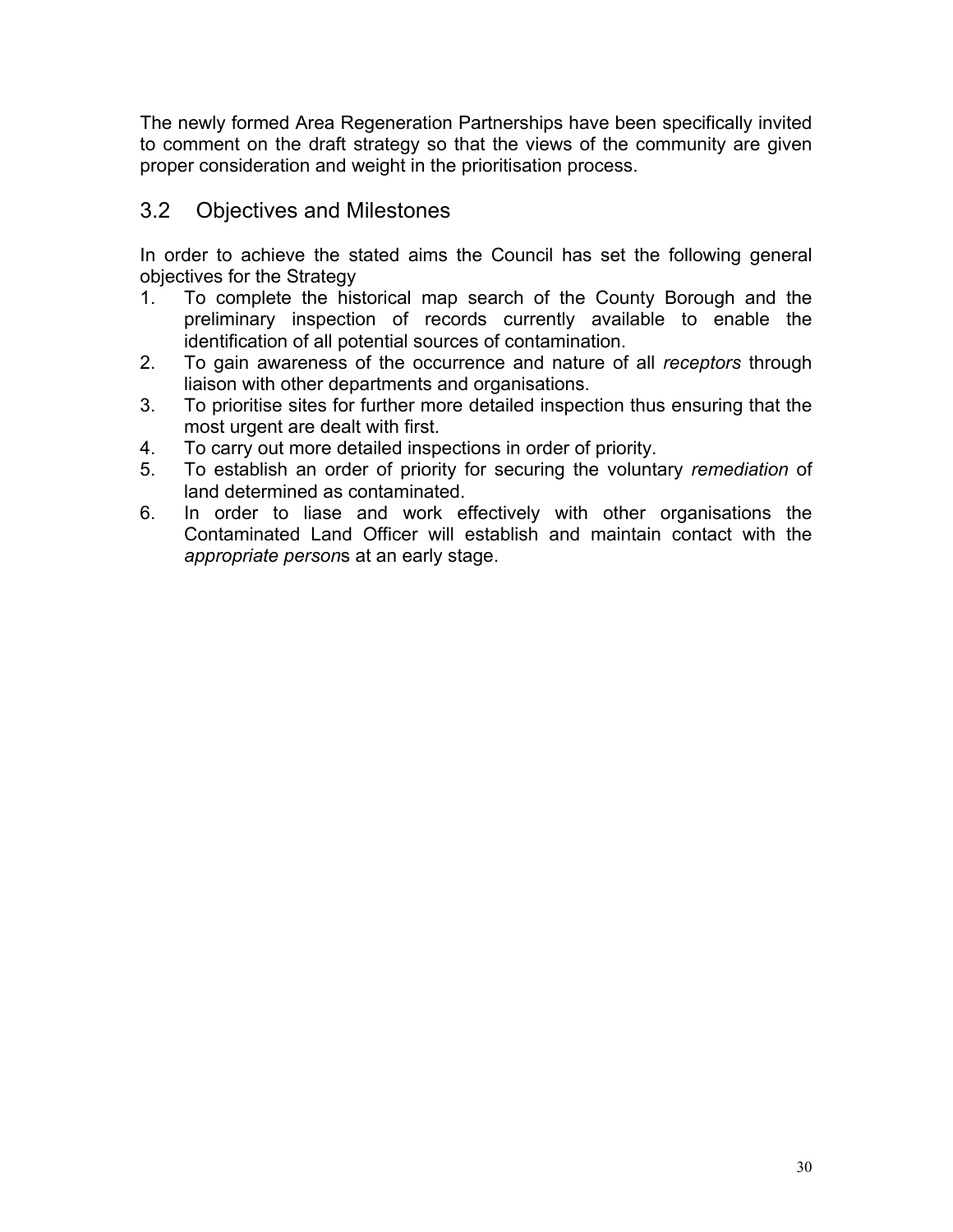# **Chapter 4 Local Authority Priority Actions and Timescale.**

The overall aim of this chapter is to describe the specific approach that the Council has taken to date in fulfilling its statutory obligations to prepare the Strategy. It also continues with proposals for future actions, i.e. the inspection of its area to identify *contaminated land*.

#### 4.1 Priority Actions

#### 4.1.1 Appointment of Contaminated Land Officer

After identifying its future obligations under the proposed *Contaminated Land Regime* the Council recruited a new Contaminated Land Officer who was to prepare and implement the Council's Contaminated Land Inspection Strategy.

4.1.2 Purchase of a Geographical Information System (*GIS*), August 1997 The Council has chosen GGP as the corporate geographical information system. This has been used to compile a computer-based record of potentially contaminated areas of land identified from the historical map search and study of available records.

#### 4.1.3 Desktop Study commenced August 1997.

Whilst awaiting the implementation of the new *Contaminated Land Regime* the Contaminated Land Officer began a desktop study of the County Borough. The Department of the Environment's report 'Pilot Survey of Potentially Contaminated Land in Cheshire - A Methodology for Identifying Potentially Contaminated Land Sites' July 1990) was consulted to establish an approach to this work. Concentrating on land uses with a known potential to introduce contamination into sites, Ordnance Survey (OS) Maps from the 1800's onwards were scrutinised to identify such sites. All quarries and areas of infilling have been included on the database along with sites marked as 'works'. It is appreciated that this method may result in false positive results and may miss sites since land uses may have occurred without ever being recorded on a map. Public consultation may help to identify such gaps in the database. A search of the following collated documents was also undertaken at this stage:

- The Survey of Contaminated Land in Wales, Welsh Office 1988
- Environment Agency Draft List of Landfill Sites in Rhondda Cynon Taf, 1997
- Taff Ely Landfill Site Survey , 1990
- Cynon Valley Borough Council Derelict Land and Land Reclamation Report, 1985
- Taff Ely Borough Council, Register of Land which may be Contaminated, Edwards and Rice Ltd, March 1992

This work concentrated on the most populated areas of the Borough first and has resulted in over 2500 potentially contaminated land sites being recorded on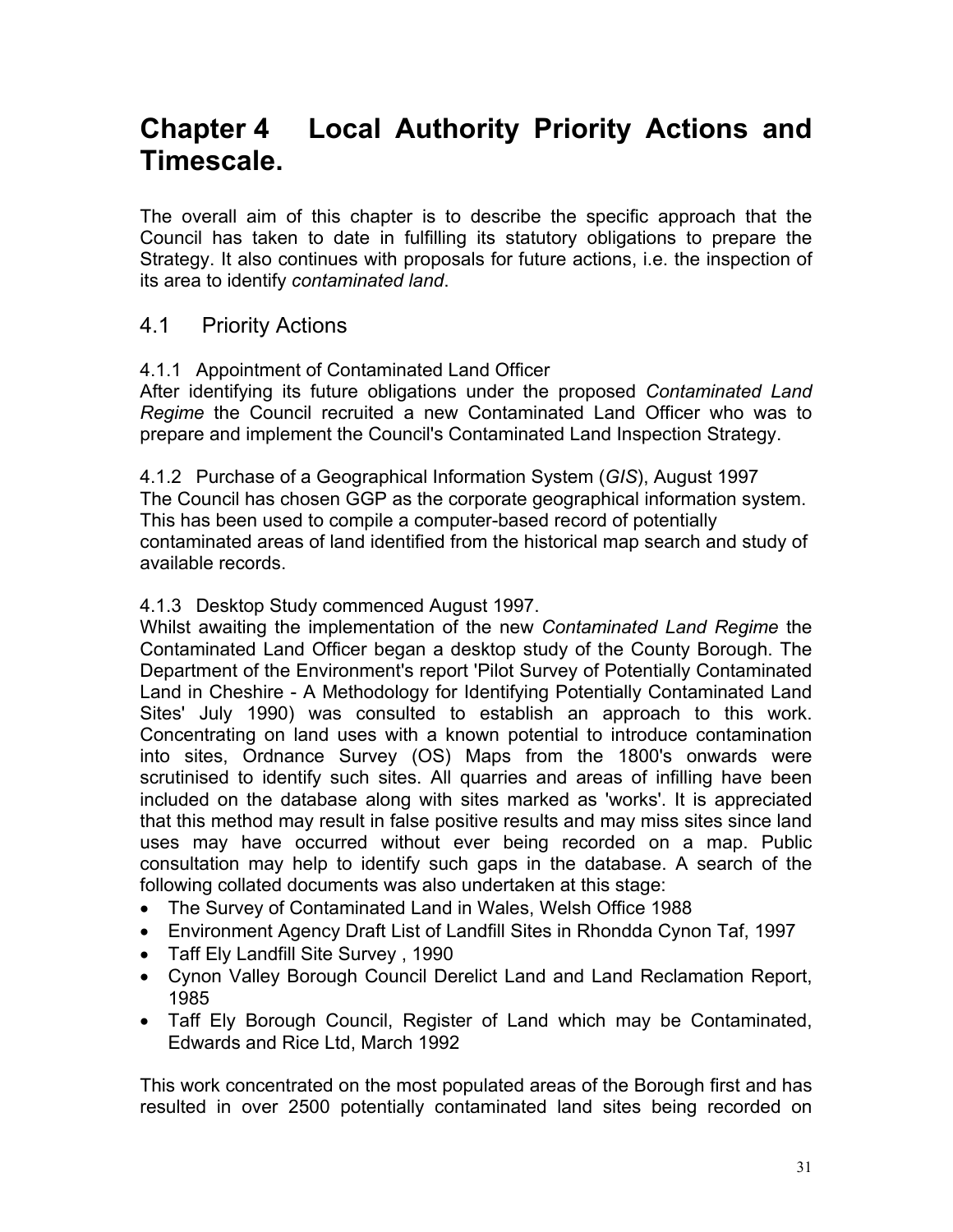GGP. It is now intended to complete the search by looking at the remaining more rural areas. The GGP system has also been used to record the locations of other *receptors*. These can be overlain to assist in the identification of land that has both potential sources of contamination and *receptors*.

4.1.4 Preparation of the Draft Strategy, July 2001 - May 2002

The draft Strategy was prepared in line with the technical advice issued by the DETR to guide local authorities in this task.

#### 4.1.5 Consultation Period, July and August 2003

A two-month consultation period commencing July 2003 will allow statutory and non-statutory consultees to comment on the draft Strategy.

#### 4.1.6 Preparation of the Final Strategy, September 2003

All information and comments generated through consultation will be given due consideration as the draft Strategy is modified and finalised.

#### 4.1.7 Adoption of the Strategy, September 2003

The final version of the Strategy will be presented to Cabinet and adopted by the Council.

#### 4.1.8 Publication of the Strategy, September 2003

The adopted Strategy will be published and submitted to the Environment Agency via their Area Contaminated Land Officer. Copies will be made available for the public and other interested parties to view at local libraries and by prior appointment at the offices of the Public Health and Protection Department and on the Council's website (www.rhonda-cynon-taff.gov.uk.).

#### 4.1.9 Dealing with Urgent Sites, May 2000 - ongoing

Work is currently being undertaken by the Environment Agency in conjunction with the Council to investigate and characterise a potential *Special Site* using monies made available by the Welsh Assembly Government. This work commenced prior to the introduction of the regime in Wales. Any other urgent sites that come to our attention during the general inspection process will be dealt with as a priority over the general inspection schedule.

#### 4.1.10 Completing the Desktop Study, September 2003 - March 2004

The initial desktop study has identified some 2,500 sites as containing potential sources of contamination and therefore requiring a more detailed inspection in order to establish whether significant *pollutant linkages* exist.

From overlays developed in our GGP system it can already be seen that there is a strong correlation between the location of potentially contaminating past land uses and potential *receptors* such as humans and *controlled waters*. This relationship has been discussed in Chapter 2. The majority of potential sources for contamination have already been identified although some of the more rural areas have yet to be studied.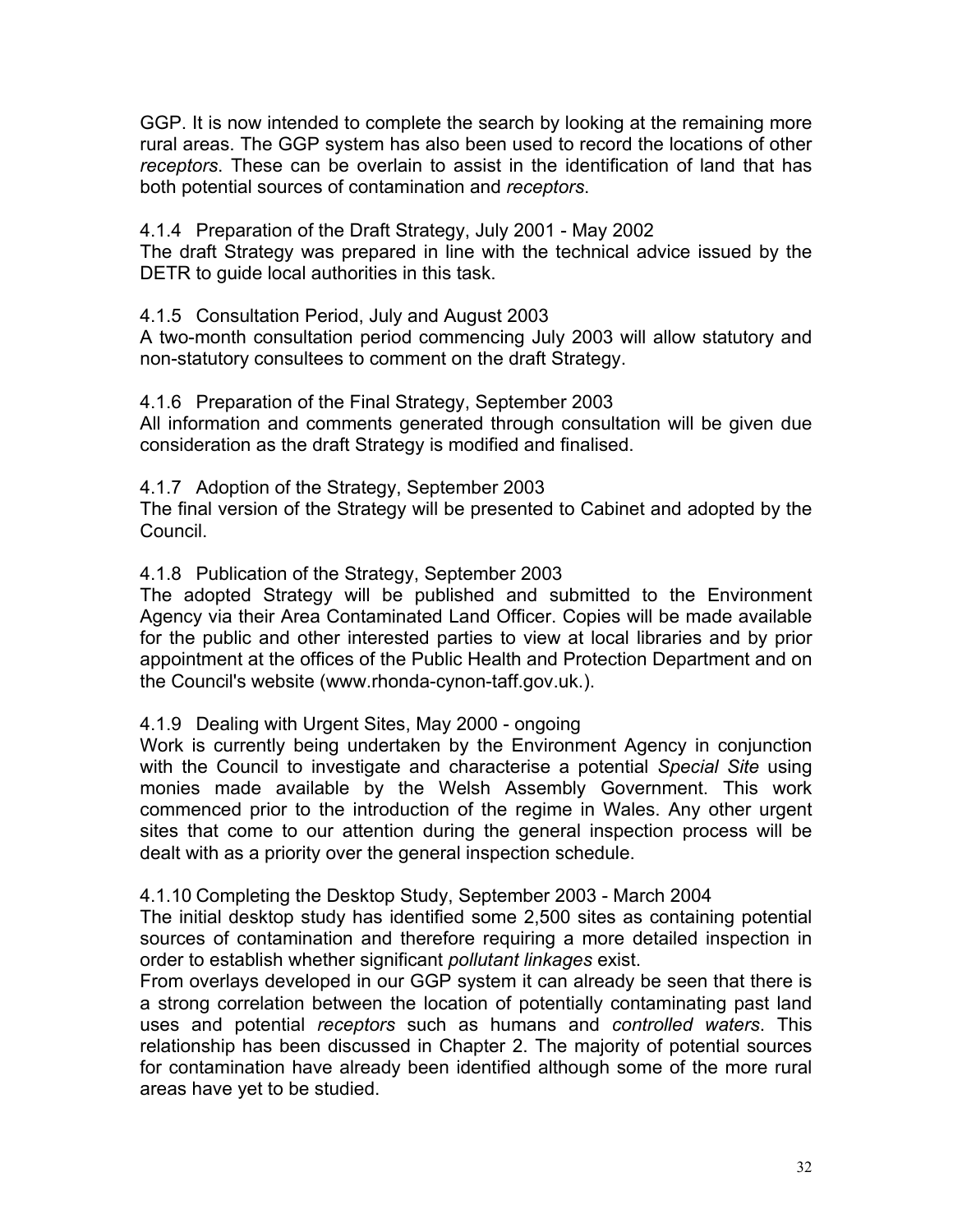To facilitate the following stage (i.e. prioritising sites for detailed inspection), it may be necessary to undertake further work to characterise those sites that have been recorded as '*works*' or '*factories*' on the past land uses record (GGP).

#### 4.1.11 Prioritisation, March 2004 – June 2004.

The Council is required to ensure that the most seriously contaminated sites are identified and dealt with first. With 2,500 potentially contaminated sites already identified as requiring more in depth inspections, there will be a need to prioritise the sites. Once the desktop study is completed the Council will develop and implement a prioritisation scheme. It is recognised that the different types of land use considered in the desktop study do not have an equal potential to generate harmful contaminants. Furthermore, they will not have an equal potential to result in *significant harm* or the pollution of *controlled waters*. Appendix 5 showing a risk-based classification of land illustrates these differences. The prioritisation will therefore take this into account and also consider the proximity of potential *receptors*. More importance will be placed on humans since the Council has set the protection of human health as one of its main aims. Detailed investigations of sites will therefore commence with those sites where human health is potentially most at risk from contamination arising from those industrial activities assessed as having the greatest potential to generate levels of contamination resulting in significant risk. A proprietary *risk assessment* package may be used at this stage to prioritise the inspection of these sites to establish whether a significant *pollutant linkage* exists.

#### 4.1.12 Detailed Inspection of Sites – July 2004 - July 2007

Sites will be inspected to obtain sufficient information to decide if the land appears to be contaminated and whether that land should be designated as a *Special Site*. According to the Statutory Guidance issued by the National Assembly for Wales this inspection may take the form of

- The collation and assessment of documentary information
- Assessment of information from other bodies
- A visit to the particular area for the purpose of visual inspection and in some cases limited sampling or,
- Intrusive investigation of the land.

#### 4.1.13 Local Authority Owned Land, July 2004 - 2007

As the main regulatory authority for the regime in Rhondda Cynon Taf, the Council recognises that it is important to adopt a responsible and transparent approach towards dealing with publicly owned *contaminated land*. The Property Services Department maintains records of land owned by the Council. This land has a variety of uses e.g. schools, leisure, industrial estates, allotments, housing and civic buildings. Land in a derelict or known contaminated state may also have been acquired in the past by the Council with a view to reclaiming it and returning it to the beneficial use of the community.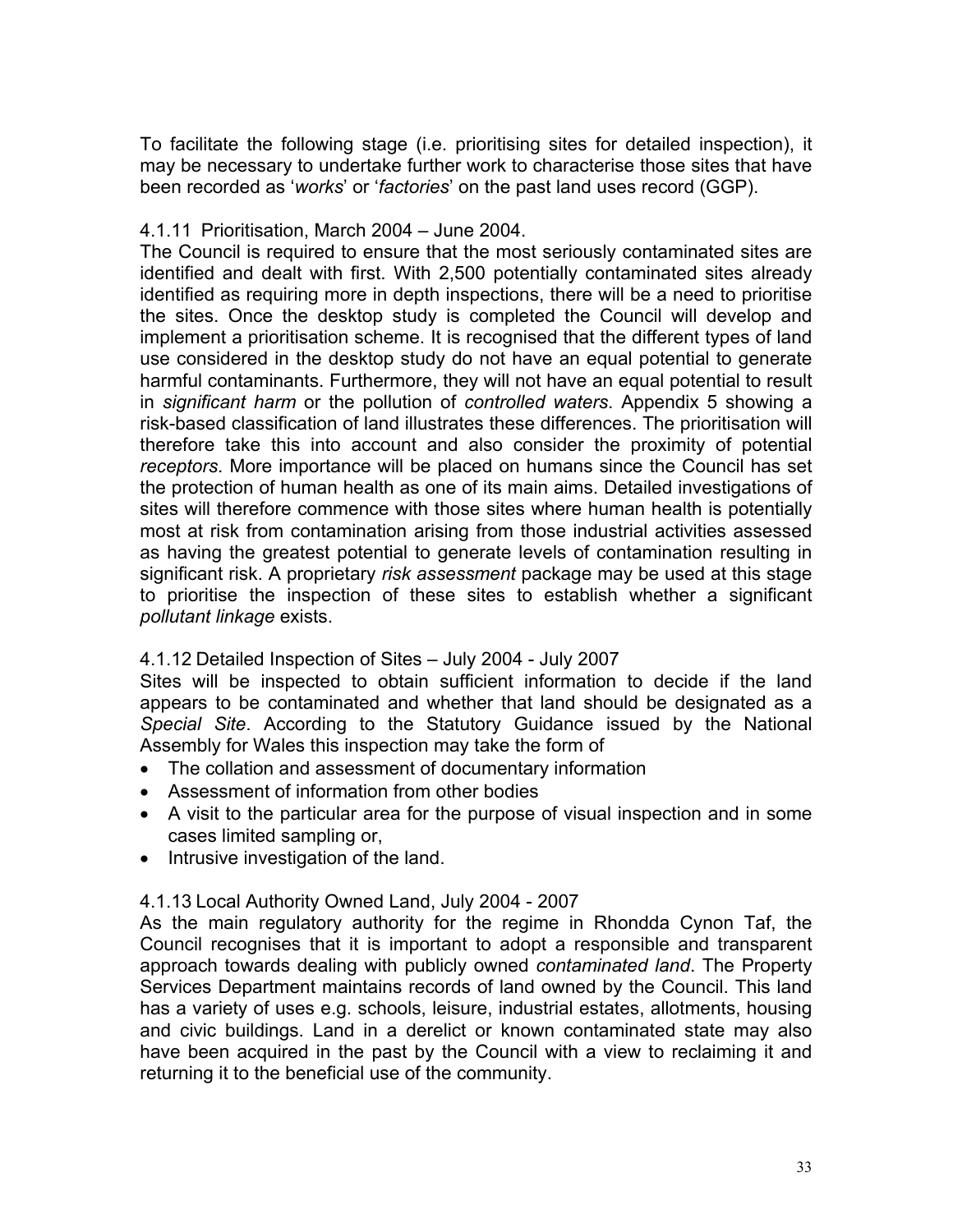It is possible that the Council may have leased *contaminated land* or been responsible for the potential contamination but are no longer the occupants or landowner. The Cabinet will be advised as soon as possible of any *contaminated land* where the Council is liable for all or part of the cost of *remediation.* All land will be treated in exactly the same manner under Part IIA irrespective of the fact that the Council may be an *appropriate person* and therefore liable for some or all of the costs of *remediation*.

#### 4.1.14 Unitary Development Plan Land

The Local Planning Authority is required to prepare and publish a Unitary Development Plan (UDP). This will set out what areas of land may be used for specified types of development. The Council is expecting to complete its UDP by 2006.There will be a substantial period of public consultation sometime after 2004 and officers from within the Council, including the Contaminated Land Officer, will have an opportunity for technical input .

The intended use of land and the likelihood of its development are critical factors in the contaminated land inspection prioritisation process. The UDP is therefore of critical importance, not least because the UDP is central to the overarching corporate objective of community regeneration. Investigation of land earmarked for development in the UDP is therefore a top priority.

4.1.15 Controlled Waters, Protected Areas of the Environment and Buildings July 2004-2007

The general process of investigation will bring to light threats to Controlled Waters, protected areas and protected buildings. Overlays marking the positions of these have been incorporated into the GGP system and this will highlight their proximity to areas of potentially *contaminated land*. It is recognised that these *receptors* are important, but the Council's priority is to protect human health. Therefore, unless evidence suggests that urgent action is required, these sites will be investigated in accordance with the general inspection procedure.

#### 4.1.16 Final Prioritisation, August 2007

The Council is required to address the most urgent sites first. This will mainly be done once the inspection process is complete and the sites requiring *remediation* have been identified. The sites will then be prioritised in order to achieve the *remediation* of the most urgent sites first. Should a site be identified as causing an intolerable risk, then it will be addressed immediately and not left until all areas have been evaluated. A propriety *risk assessment* package evaluating the *pollutant linkages* identified may be used at this stage to aid decision-making. Any guidance issued by DEFRA and/or the Environment Agency will be kept in mind when selecting such a package.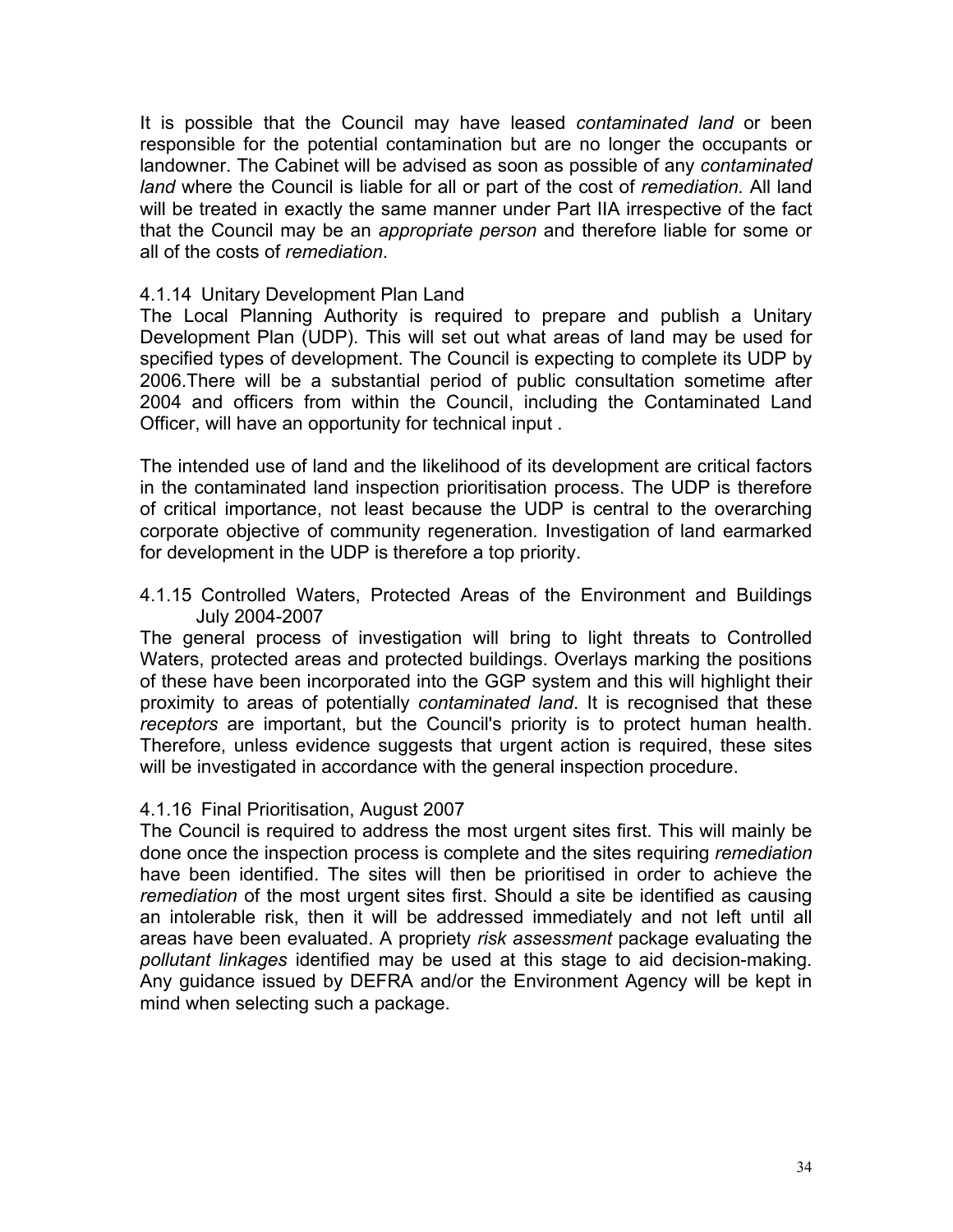# **Chapter 5 Procedures**

#### 5.1 Internal Arrangements

Contaminated Land falls within the remit of The Environmental Project under the Director of Public Health and Protection. This Division lies within the Community Services Group.

The lead officer for Part IIA of the Environmental Protection Act is the Contaminated Land Officer who reports to Environment Project Manager. The Contaminated Land Officer has been responsible for the initial preparation of the Draft Strategy and will implement it on a day-to-day basis. This includes the inspections necessary for the identification of *contaminated land*.

#### 5.2 Local Authority Land Interests

It is possible that the Council itself may be identified as an *appropriate person* by virtue of its current or former ownership or occupation. As previously stated, it is the intention to treat all land in exactly the same open and transparent manner irrespective of who the *appropriate persons* are.

#### 5.3 Information Collection

Many different sources of information will be consulted in the process of identifying potential *sources* of contamination and potential *receptors*. Figure 3 details some of the potential sources that have been consulted to date. This initial list may be expanded on as other sources of information are identified. The GGP system will be used to correlate information of potential sources with *receptors* and help to identify potential *pathways*.

| Source of                        | <b>Information</b>                                                                    | <b>Use</b>                                               |
|----------------------------------|---------------------------------------------------------------------------------------|----------------------------------------------------------|
| Information                      |                                                                                       |                                                          |
| <b>Historical</b><br>Ordnance    | Paper copies of Ordnance Survey<br>Maps held by the Public Health                     | To identify potential sources of<br>contamination        |
| <b>Survey Maps</b>               | and Protection Department and at<br>local libraries, 1870's onwards.                  |                                                          |
| Geological<br><b>Survey Maps</b> | Paper copies of solid and drift<br>maps, scale 1:50,000, held by this<br>department.  | To identify potential sources,<br>pathways and receptors |
| Hydrogeologic-<br>al Maps        | <b>Groundwater Vulnerability Maps</b><br>produced by the National Rivers<br>Authority | To identify potential receptors<br>and <i>pathways</i>   |

#### **Figure 3. Sources of Information**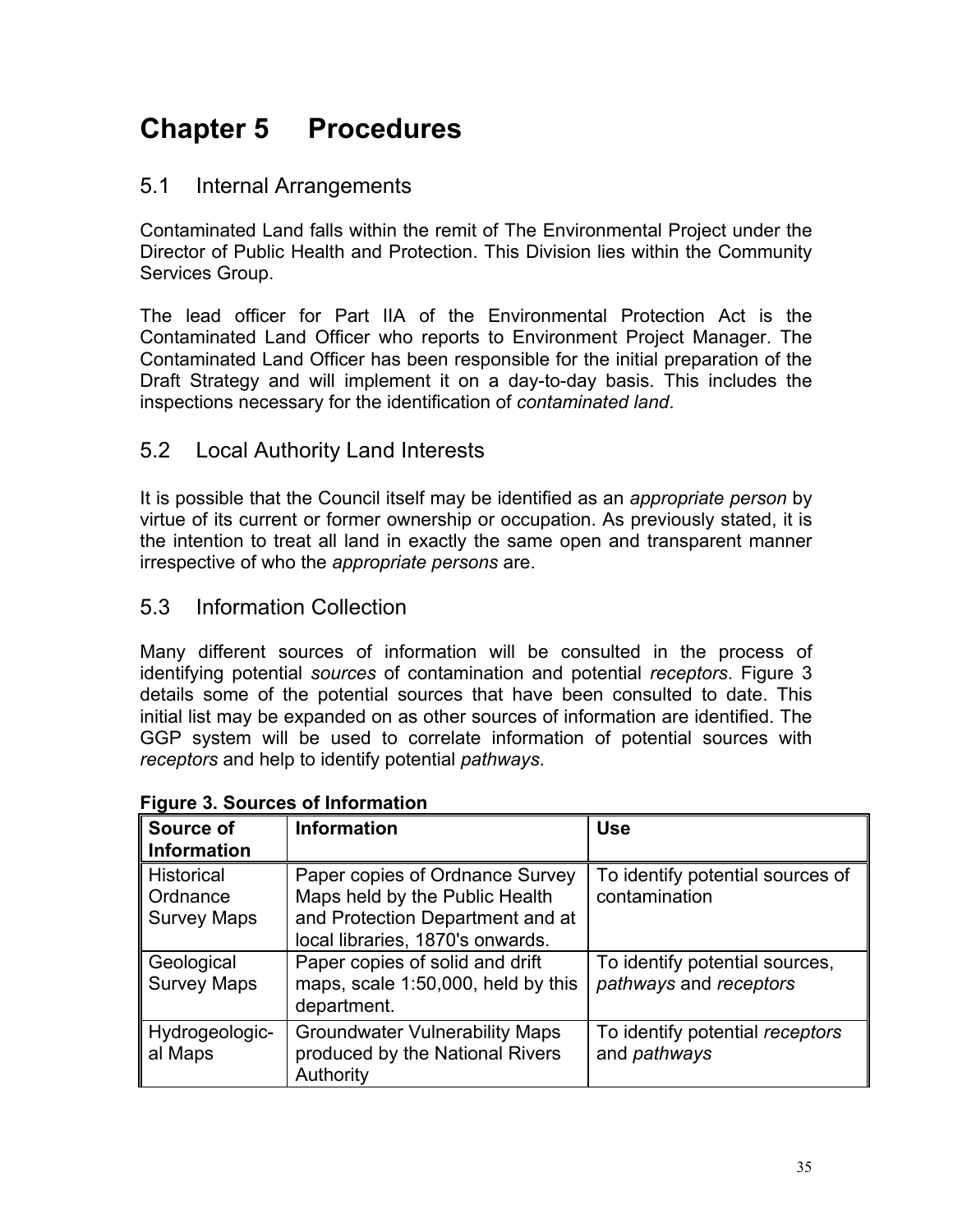| Groundwater<br>Source<br>Protection<br>Zones (SPZ)      | Areas of groundwater that receive<br>special protection by the<br>Environment Agency as identified<br>on their website. www.environment-<br>agency.gov.uk for use on the GIS. | To identify potential receptors<br>(controlled waters) and<br>pathways                                            |
|---------------------------------------------------------|-------------------------------------------------------------------------------------------------------------------------------------------------------------------------------|-------------------------------------------------------------------------------------------------------------------|
| Environmental<br><b>Health Records</b>                  | The Council maintains records of<br>complaints and investigations                                                                                                             | To assist in the identification of<br>contaminated land. To identify<br>potential sources.                        |
| Planning<br><b>Records</b>                              | The Local Planning Authority<br>holds records of permission<br>granted for development in the<br>area, including ground conditions<br>surveys                                 | To identify potential sources<br>and receptors. To consider<br>whether remediation carried out<br>is appropriate. |
| <b>Local Plans</b>                                      | These reflect future land use                                                                                                                                                 | To identify potential receptors<br>and sources                                                                    |
| <b>UDP</b>                                              | Once this has been compiled it<br>will provide an up-to-date record<br>of future proposed land use                                                                            | To identify potential receptors<br>and sources                                                                    |
| Aerial<br>Photographs                                   | Aerial photograph coverage of the<br>Borough is available from 1945<br>onwards, photographs held at the<br>National Assembly for Wales.                                       | To assist in the investigation of<br>particular sites                                                             |
| <b>Private Water</b><br><b>Supplies</b>                 | A GGP overlay has been set up to<br>record all private water supplies<br>known to the Council                                                                                 | To identify potential pathways<br>and receptors                                                                   |
| Part A IPC and<br><b>IPPC Process</b><br>Authorisations | Details of authorisations required<br>for polluting industrial processes<br>available from the Environment<br>Agency website and                                              | To identify potential sources                                                                                     |
| Part B IPC<br>Process<br>Authorisations                 | A record of polluting industrial<br>processes under Council control<br>is maintained within the Industrial<br>section and has been<br>incorporated into the GGP system        | To identify potential sources                                                                                     |
| Waste<br>Management<br>Licenses                         | The EA's public register of sites<br>licensed for waste management<br>activities                                                                                              | To identify potential sources                                                                                     |
| Ancient<br>Monuments<br>Listed<br><b>Buildings</b>      | The Council maintains a GGP<br>overlay of these sites with<br>information supplied by Cadw                                                                                    | To identify potential receptors                                                                                   |
| SSSI and other<br>protected sites                       | The Council maintains a GGP<br>overlay of these sites with<br>information supplied by CCW                                                                                     | To identify potential receptors                                                                                   |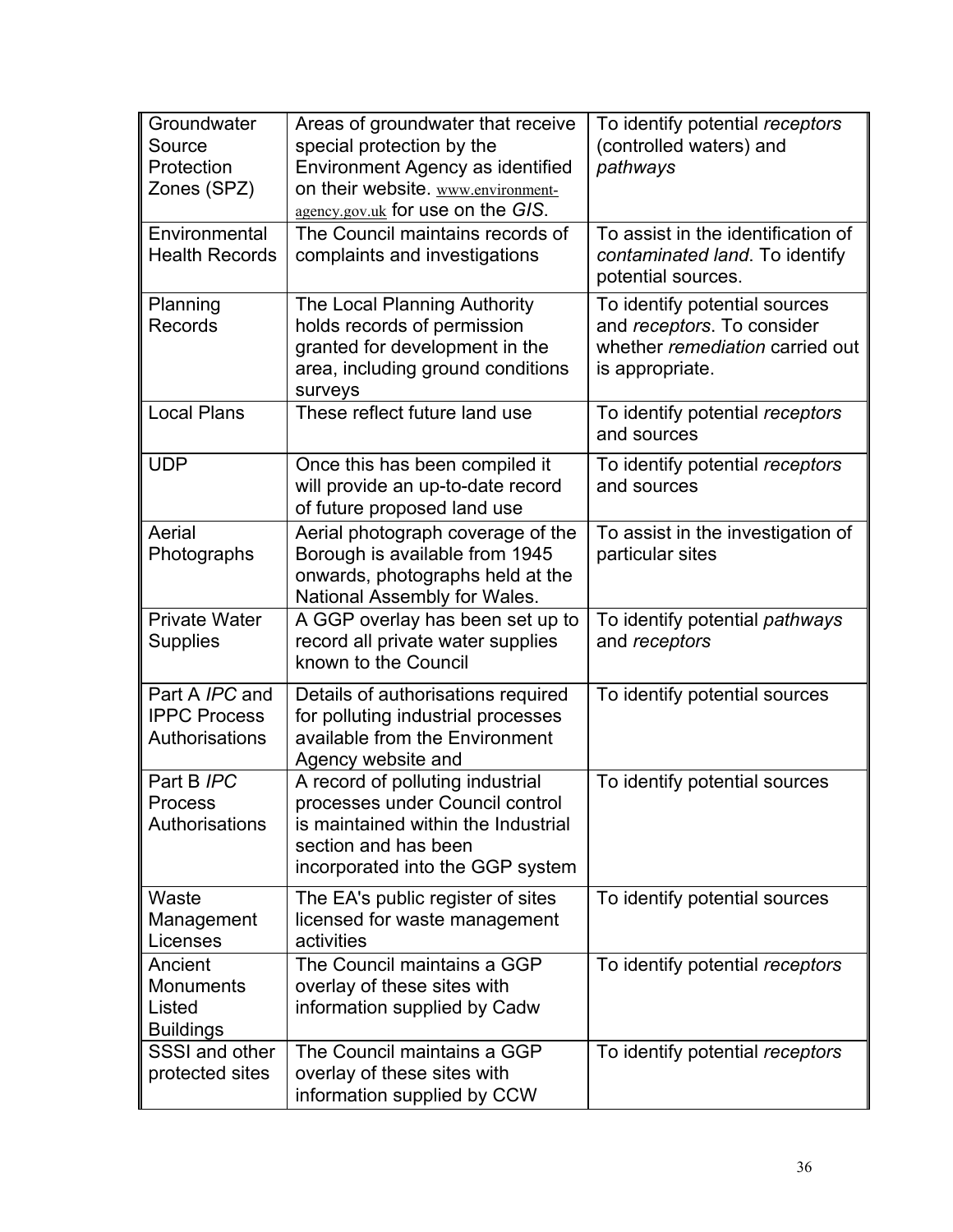| Way           | Public Rights of   The Council maintains an overlay<br>on the GGP system          | To identify potential receptors<br>when considering certain areas<br>of land |
|---------------|-----------------------------------------------------------------------------------|------------------------------------------------------------------------------|
| Derelict Land | Plans of derelict land destined for<br>reclamation are prepared by the<br>Council | To identify potential receptors<br>and sources                               |

## 5.4 Complaints and Voluntary Information

The publication of this Strategy will be publicised and it will be available in libraries and on the Council's web site. Members of the public, community groups and departments within the Council will be encouraged to contact officers in the Environment Project to make complaints about land which is affecting them or their property, provide voluntary information or bring certain land to the Council's attention.

#### 5.4.1 Complaints

Complaints about contaminated land will be handled in the same way as complaints about other Environmental Health issues. Complainants may expect:

- their complaint to be recorded and logged on Flare; the Public Health and Protection Division's computerised complaint handling system,
- to be contacted by the Contaminated Land Officer or an Environmental Health Officer within 7 days to discuss their complaint
- to be kept informed as the investigation progresses and to be informed of the final outcome.

Whilst it is the project's aim to resolve complaints quickly and efficiently, it must be appreciated that the new regime places certain obligations on the Council, of a largely procedural nature, that will slow this process down:

- Investigation will have to demonstrate a viable *pollutant linkage* before land can be determined as contaminated.
- A minimum period of three months must elapse between that determination being made and a *remediation notice* being served (except where urgent *remediation* is required).
- The Council must make every reasonable effort to identify the original polluter or a *Class A person*.

#### 5.4.2 Voluntary Information

Information supplied by a person or organisation relating to contaminated land that is not directly affecting either their own health, the health of their family or, their property will not be regarded as a complaint. The information may be recorded and acted upon at the discretion of the project manager. Such information could be a valuable resource.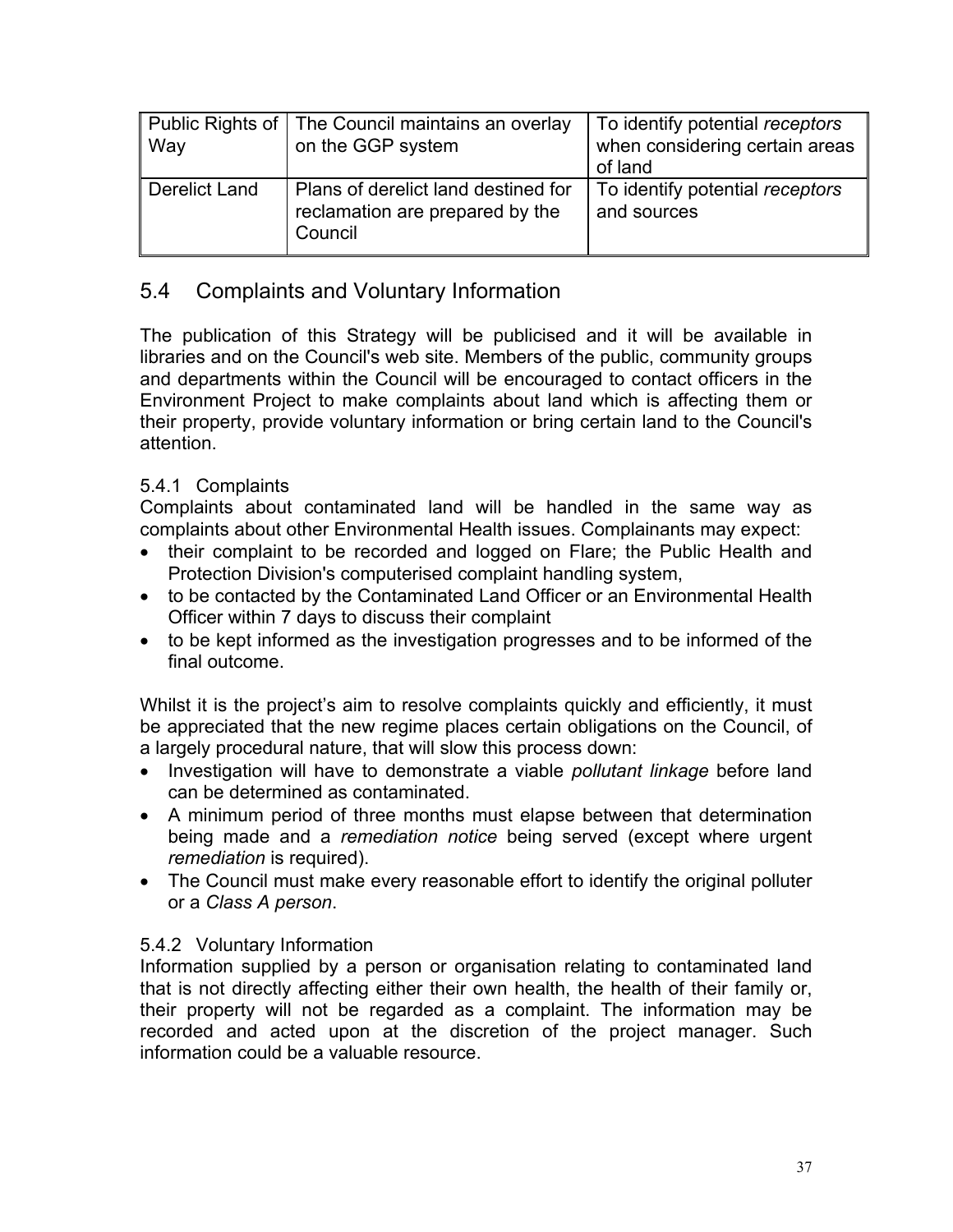#### 5.4.3 Confidentiality

All complainants will be asked to supply their names and addresses. Their identity will remain confidential and would only be revealed if required by a Court of Law.

#### 5.4.4 Anonymous Information

As a matter of policy the Public Health and Protection Division does not normally undertake an investigation based on anonymously supplied information. However, this will not apply where the information suggests that there may be a significant risk to public health.

#### 5.5 Information Evaluation and Risk Assessment

The Council is required to carry out a scientific and technical assessment of the risks arising from *pollutant linkages* according to relevant, appropriate, authoritative and scientifically based guidance on such risk assessments. Statutory guidance states that in order to simplify such *risk assessment*, authoritative and scientifically based guideline values may be used. Therefore information on substances in, on or under the ground will be risk assessed against current government guideline values to determine whether or not *harm* is significant, or there is significant possibility of *significant harm* arising from contaminants observed. As scientific research expands our understanding of contamination it may be necessary to revisit sites and reassess our original findings.

#### 5.5.1 The Contaminated Land Exposure Assessment Model (CLEA)

CLEA, launched recently by the Department for the Environment, Food and Rural Affairs (DEFRA) and the Environment Agency, assesses the chronic risks posed to human health by land contamination. The Environment Agency has a rolling programme looking at 55 contaminants but so far UK Soil Guideline Values (SGVs) have only been derived for Arsenic, Cadmium, Chromium, inorganic Mercury, Nickel, Selenium and Lead. The publication of SGVs for phenols and Benzo(a)pyrene have been delayed and work on other polyaromatic hydrocarbons will follow. The model considers ten *pathways* for exposure and derives guideline values for three land uses: residential (with and without plant uptake), allotments, and commercial/industrial. It is anticipated that SGVs for public open spaces will be undertaken. SGVs are intended to inform judgements about the need for intervention to prevent unacceptable risks. Observed soil concentrations will be compared to SGVs where it is considered that the assumptions underlying the derivation of the guideline values are relevant to the circumstances. The CLEA package consists of the main reports CL7-10, the CLEA 2002 software and the Soil Guide Values for individual substances.

5.5.2 Interdepartmental Committee on the Redevelopment of Contaminated Land (ICRCL) Guidelines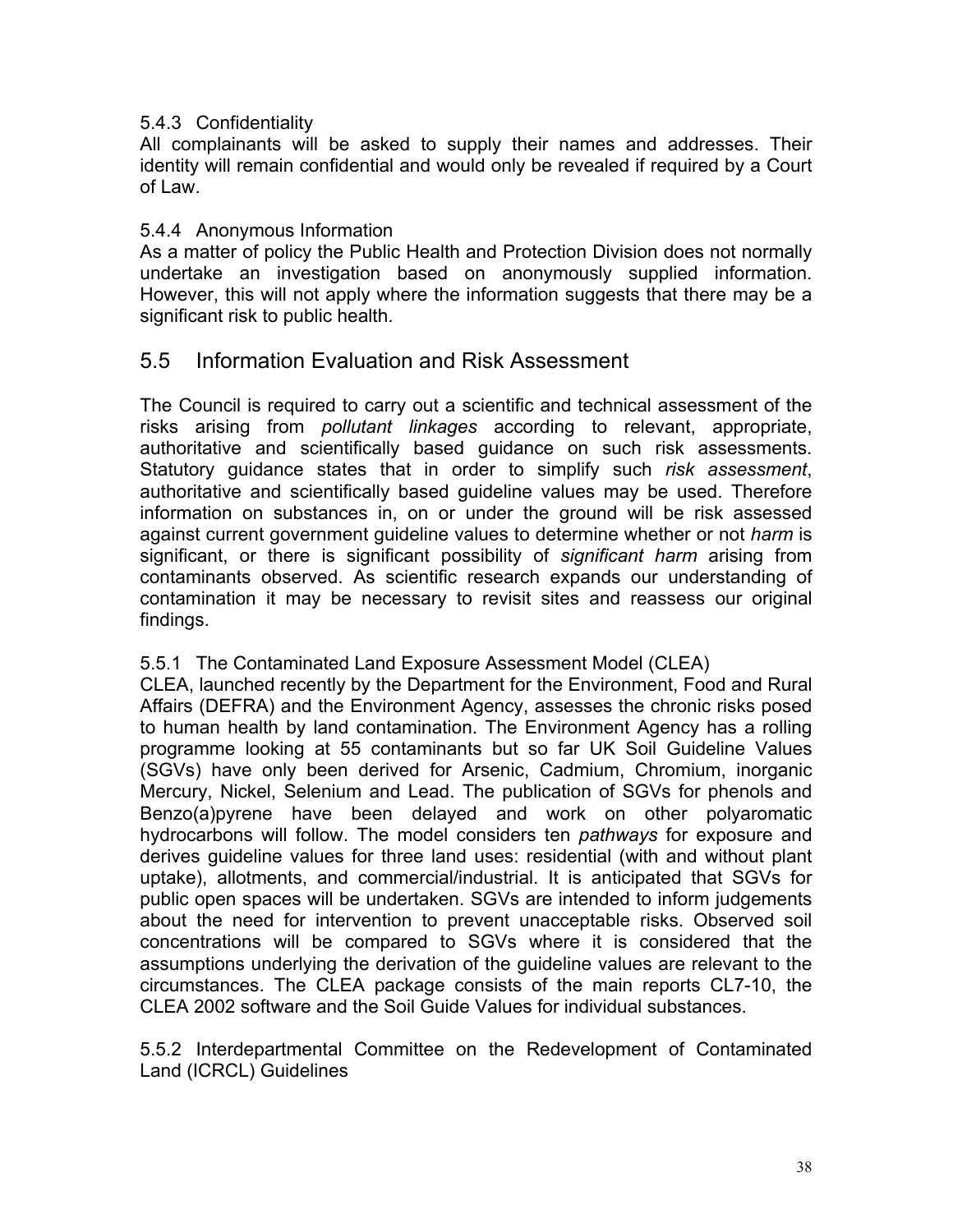ICRCL 59/83 (2<sup>nd</sup> Edition, July 1987) - Guidance on the Assessment and Redevelopment of Contaminated Land, provides the most widely used set of trigger and action levels for a limited range of commonly occurring contaminants derived for different land uses. However, these trigger levels were withdrawn by DEFRA in December 2002 because they unsuitable for assessing the "significant possibility of significant harm to human health" required by the new contaminated land regime under Part IIA of the Environmental Protection Act 1990. They are replaced by the CLEA package (discussed in 5.5.1), which is compatible with Part IIA. Where CLEA SGVs currently do not exist, the Council may consider using ICRCL trigger levels to inform the decision making process where appropriate.

#### 5.5.3 Other Guideline Values

Where a contaminant has been identified for which neither of the above set of guideline values has been developed; other appropriate generic guideline values will be utilised to carry out a risk-based evaluation of information. A number of authoritative guideline values and *risk assessment* models are available from other countries. The Council is aware that assumptions will have been made in deriving these, for example organic material; which can affect the behaviour of certain contaminants, will have been accounted for in calculations at levels typically encountered in the country of their derivation. The Council will have to be satisfied that these are appropriate to the *pollutant linkage* in question. Similarly, models can be used to obtain site specific *risk assessment*. Default values will have been incorporated into the model and it will have to be satisfied that these are also appropriate for the *pollutant linkage* in question.

In certain circumstances it may be appropriate to use Occupational Exposure Limits (OELs) from the Health and Safety Executive.

#### 5.5.4 Risk Assessment for Controlled Waters

Advice will be sought from the Environment Agency on risk assessments where *controlled waters* form part of *pollutant linkage*. It is anticipated that the *risk assessment* will be carried out in accordance with Environment Agency guidance as laid out in their document 'Environment Agency technical advice to third parties on Pollution of Controlled Waters for Part IIA of the Environmental Protection Act 1990'.

#### 5.5.5 Risk Assessment for Ecological Systems

Assessment criteria for risks to ecological systems are currently less welldeveloped than for human health and *controlled waters*. Statutory guidance requires that the Council should adopt an approach consistent with that of the Countryside Council for Wales in making any such determinations. Their advice will therefore be sought on *risk assessment*s where ecological systems are concerned.

#### 5.5.6 Conceptual Site Model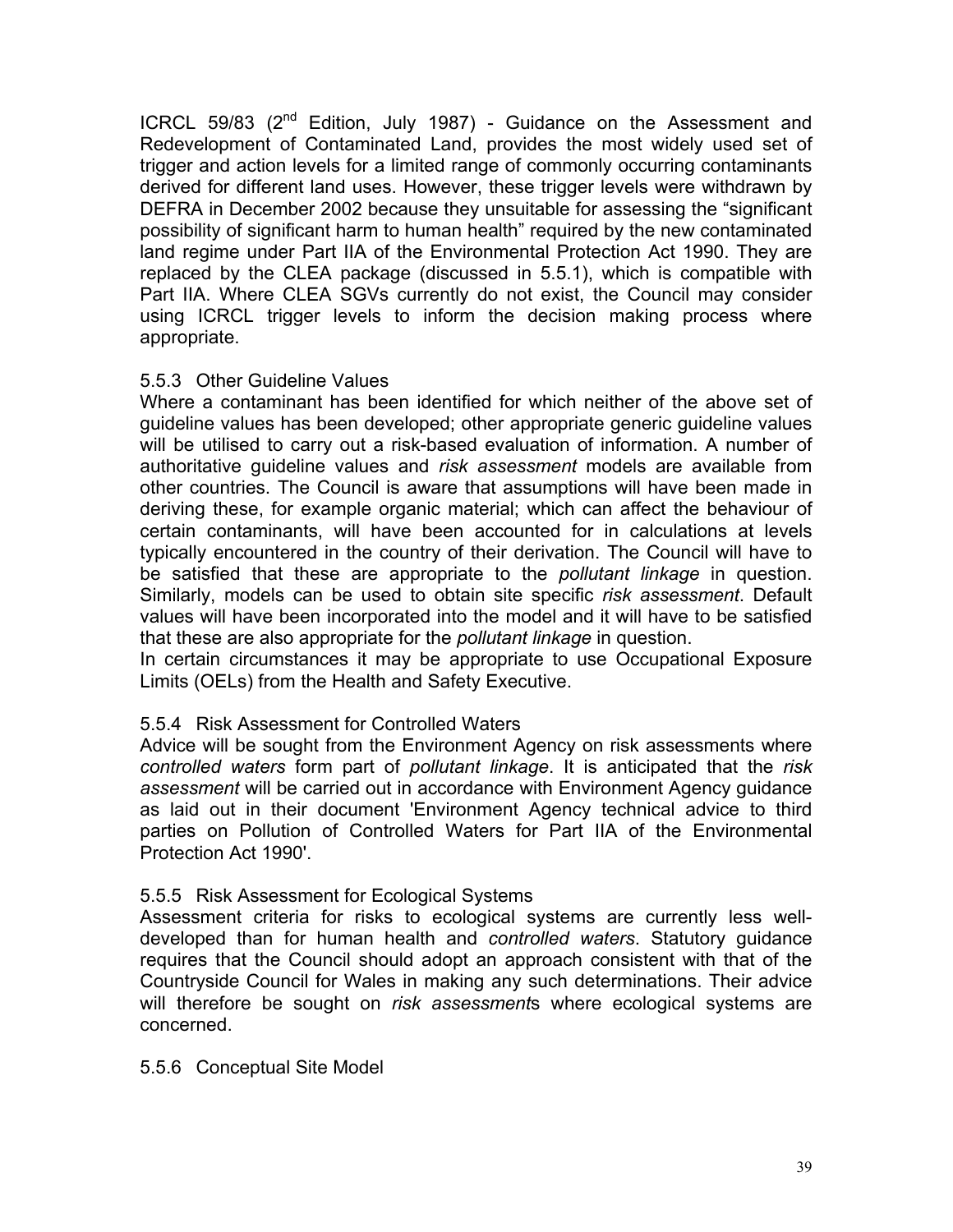All information obtained on a particular site will be used to develop a conceptual site model. The model will identify

- All *receptors*
- All *pathways* by which they could be exposed
- All contaminants associated with the former uses of the site or thought likely to be present.

It provides a representation in summary form of the nature of the contamination problem and demonstrates the risk assessor's understanding of the problem. Conceptual models can be expressed in tabular, matrix or pictorial forms and aid communication within teams and other with stakeholders.

## 5.6 Interaction with Other Regulatory Regimes

Other regulatory regimes may be used to address certain issues of land contamination. Overlaps with planning, building and development control, water pollution control and Integrated Pollution Prevention and Control (IPPC) are considered here. Where one or more of these other regimes apply, regulatory action under Part IIA may not be appropriate.

#### 5.6.1 Planning and Development Control

Central Government has emphasised the need to make full and effective use of land within existing urban areas, including bringing derelict, unused or wasteland into use through conversion and redevelopment. The Welsh Assembly Government has issued a draft Technical Advice Note 'Development on Contaminated Land' which states that the planning system should guide development to lessen the risk from hazards associated with *contaminated land*.

Local Planning Authorities (LPA) are responsible for regulating development and land use in the public interest. When considering development proposals there is an obligation to ensure that all material planning considerations, which can include the actual or possible presence of contamination, are satisfactorily addressed. The LPA is required to consult with certain statutory consultees under the Town and Country Planning Act (General Permitted Development Order) 1990, over certain types of development and for development in specific areas. Where previous land use information suggests that there is a potential for contamination to be present, conditions may be attached to the planning consent requiring the developer to undertake an investigation of the land to help identify the risks posed to the development and design appropriate *remediation*. *Remediation* would then be dealt with under the Planning Controls and not Part IIA. As statutory consultees where contamination is suspected, the Public Health and Protection Division provides advice on technical matters relating to c*ontaminated land* and the discharge of planning conditions.

*Remediation* actions may also require planning permission. Where *remediation* is carried out under a remediation statement the onus is on the person carrying out the works to obtain all necessary permission. If works are being carried out under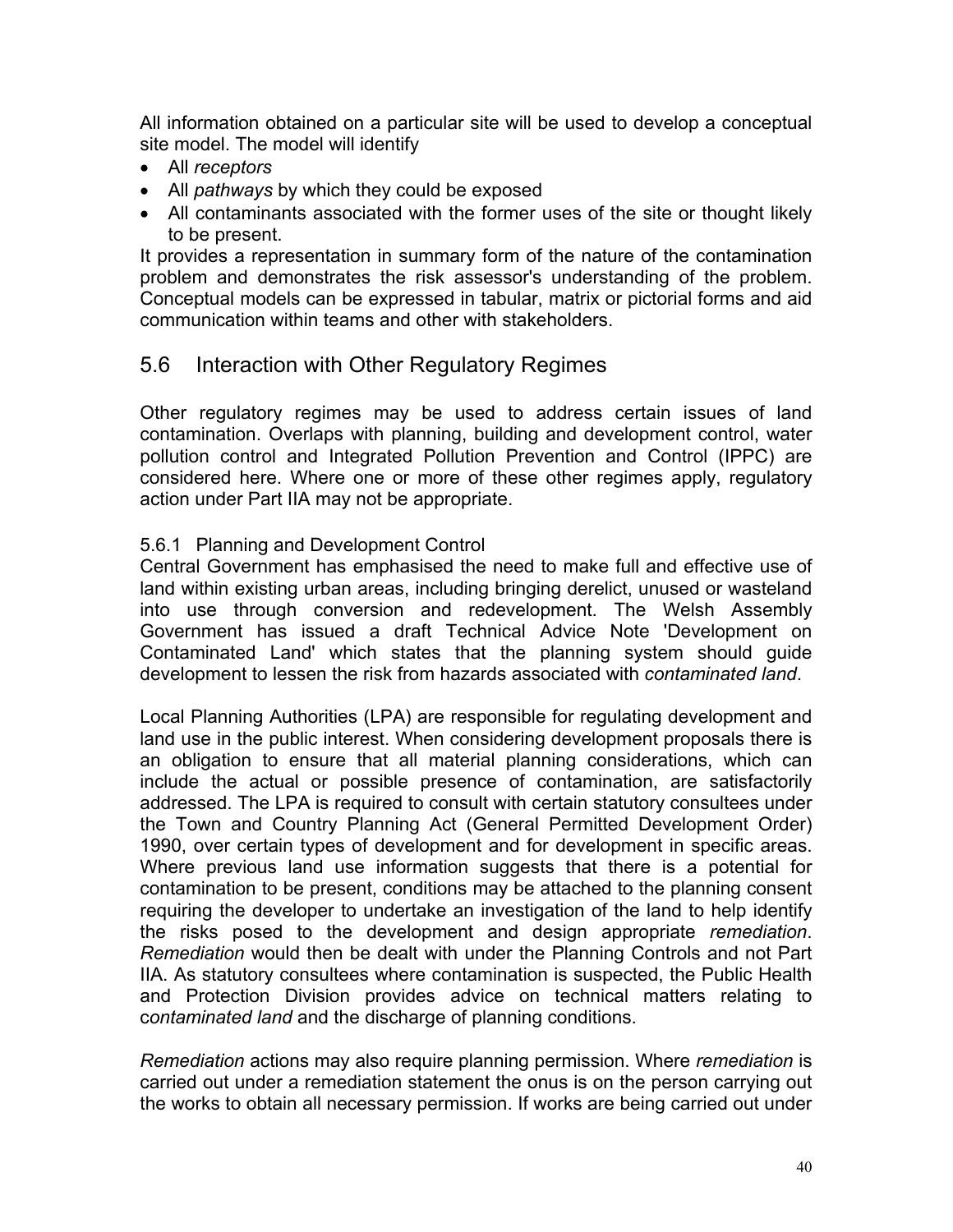a *remediation notice* specified by the Council, it must be practicable. For example it should satisfy development control criteria.

When considering past development on potentially *contaminated land* it will be important to consider the appropriateness for the present land use of any previous *remediation* that may have been carried out. The same will be true of derelict land reclamation.

#### 5.6.2 Building Control

Building Regulations ensure the health and safety of people in and around buildings by providing functional requirements for building design and construction. Builders and developers are required to obtain building control approval, which requires an independent check made through Council building control functions or the National House Building Council (NHBC).

Contamination is covered by Requirement C2 of the Building Regulations (1991), which states that precautions should be taken to avoid danger to health and safety caused by substances found on or in the ground to be covered by the building. Contamination is also relevant to Requirement A concerning the structural integrity of buildings.

#### 5.6.3 Integrated Pollution Prevention and Control (IPPC)

Under new legislation to regulate pollution arising from the most polluting industrial processes, site operators are required to undertake a site condition survey prior to receiving a license to operate. Any new prescribed processes or existing prescribed processes subject to substantial change will operate under this legislation, whilst existing ones will be incorporated in stages over the next 5 years. Should a site condition survey identify areas of land that may be designated as *contaminated land* under Part IIA, then the submission of that survey may trigger regulatory action under Part IIA. However, Part IIA will not apply where the Environment Agency can take action under IPPC to remedy the effects of a breach of a process authorisation.

#### 5.6.4 Water Pollution Legislation

The Water Resources Act 1991 gives the Environment Agency powers to deal with *harm* to *Controlled Waters* being caused by *contaminated land*. Whilst Part IIA does not revoke these powers, it has been indicated that such problems should now be dealt with under the new *Contaminated Land Regime*. The Council will therefore:

- Consult with the Environment Agency before designating any land as contaminated as a result of risk to *Controlled Waters* and will consider any comments made with respect to *remediation*
- If the Environment Agency identifies a risk to *Controlled Waters* from *contaminated land*, the Council will be notified to enable designation of the land and remedial action will be taken under Part IIA.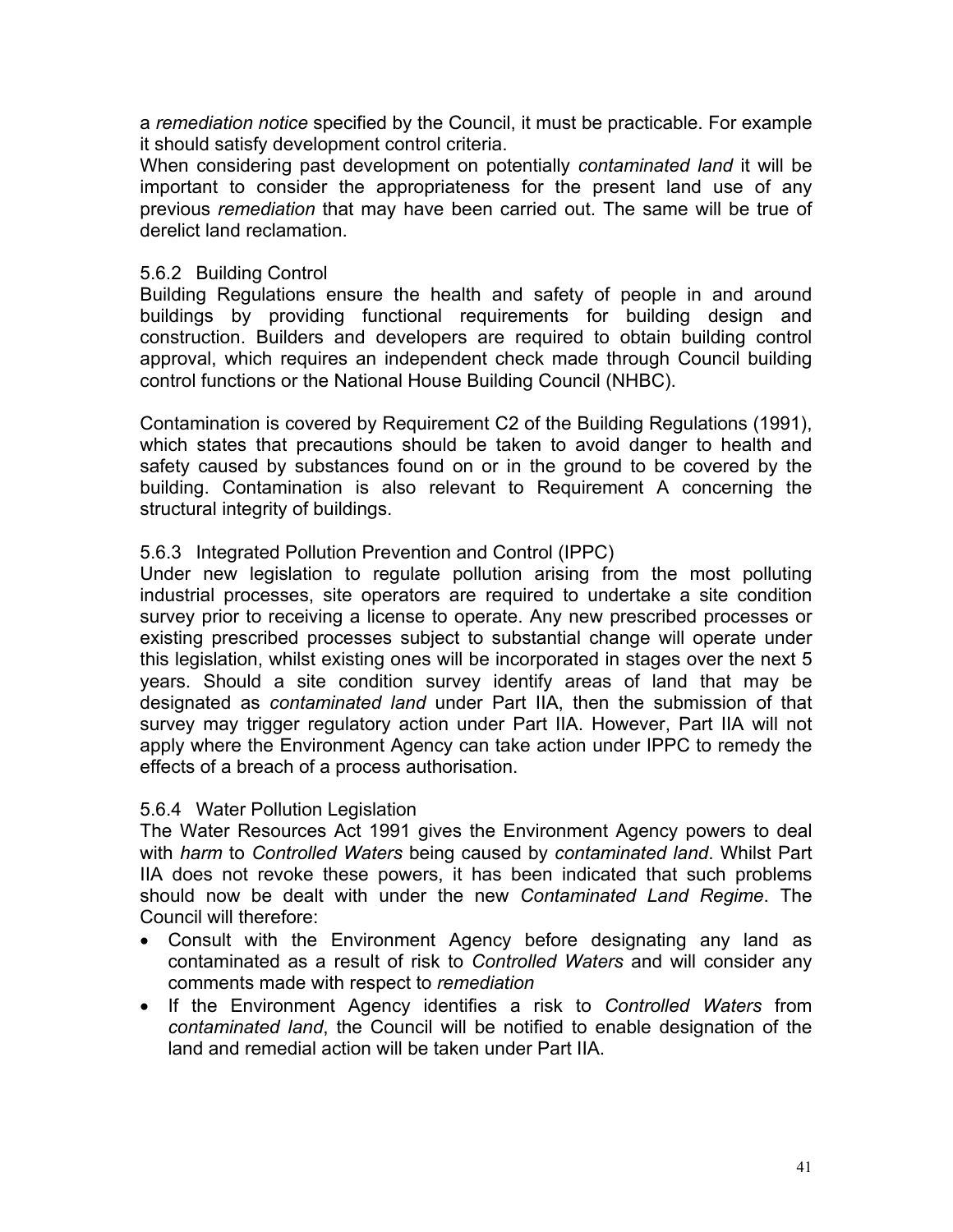*Controlled waters* are defined by Section 104 of the Water Resources Act 1991 as:

- Inland freshwaters, waters of any lake or pond (including reservoirs) or of so much of any relevant river or watercourse (including underground rivers or watercourse and artificial rivers or watercourse) as is above the freshwater limit, and ground waters, that is to say, any waters contained in underground strata.
- Reference to waters in the above also includes the bottom, channel or bed of any lake, pond or river that is for the time being dry.
- Ground waters for the purposes of Part IIA are considered by the Environment Agency to consist only of water within the saturated zone. Therefore only water at or below the water table, (including water that serves wells and boreholes) can be considered as *receptor* rather than soil/pore water within the unsaturated zone.

#### 5.6.5 Waste Management Licensing

If any *significant harm* or pollution of *Controlled Waters* arises on a site because of a breach of a Waste Management License or results from activities specifically authorized by the license, then Part IIA does not apply.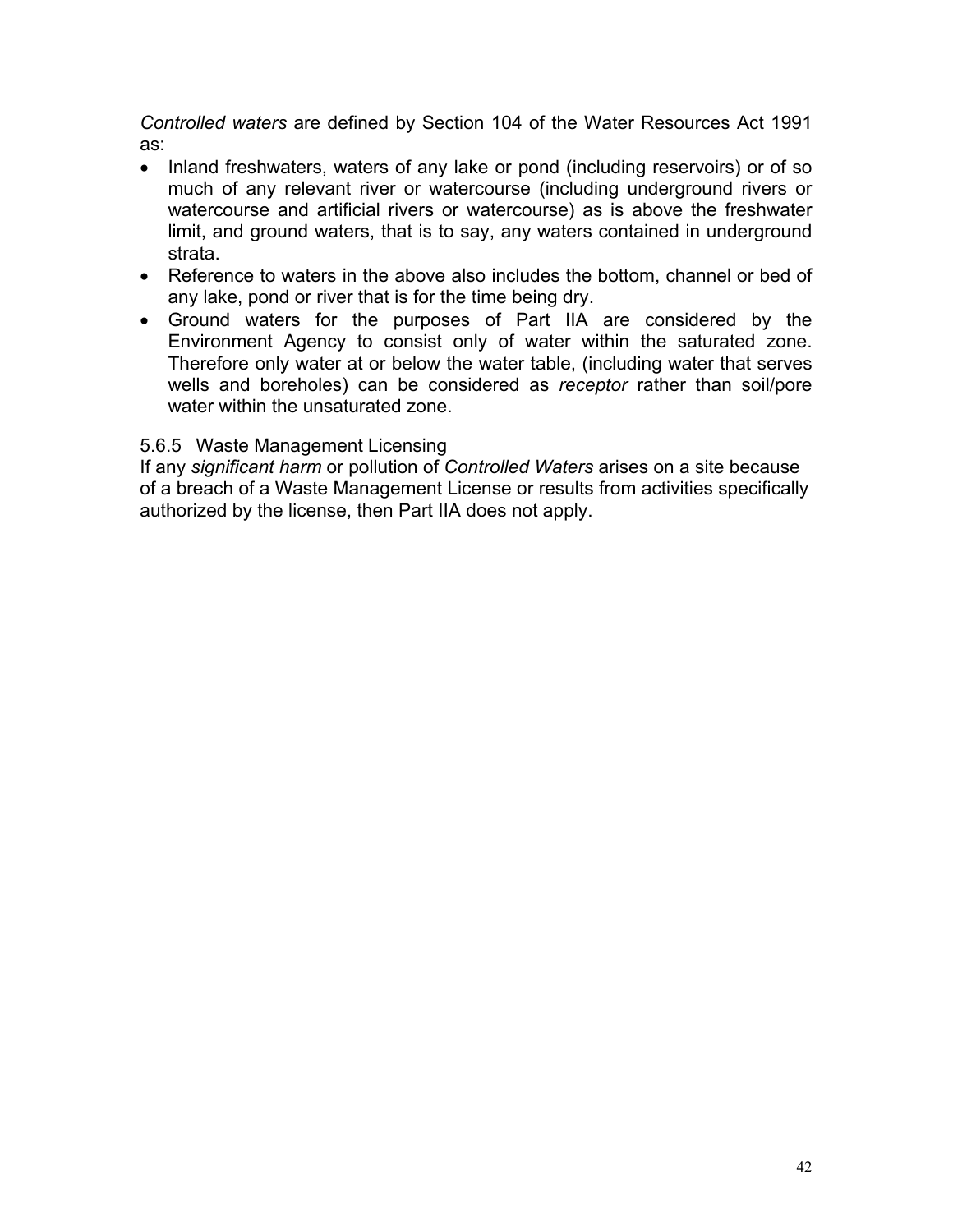# **Chapter 6 General Liaison and Communication**

Many aspects of work under Part IIA require effective communication and liaison with other individuals and organisations to facilitate the exchange of information. It is the intention of the Council to take an approach that fully involves communities that may be affected by contaminated land and is seen as an important part of our Community Leadership role. To this end, our goals and objectives for community involvement are:

- Earning trust and credibility through open and respectful communications
- Helping community members understand what the process involves
- Promoting collaboration between the Council and communities and other agencies
- Providing opportunities for communities to become involved
- Managing and co-ordinating health communication activities with appropriate communities
- Informing and updating communities about the Council's work
- Assisting communities in understanding the possible health impacts of exposure to hazardous substances

This approach has been successfully used by the Agency for Toxic Substances and Disease Registry (ATSDR) an independent federal agency in the United States of America.

## 6.1 Other Statutory Bodies

Contacts have already been established with organisations acting as statutory consultees on the Strategy. Some of these organisations will also be able to provide information relevant to the determination of *contaminated land*. Local Authorities are required to adopt an approach consistent with other statutory bodies in making such a determination; for example where ecological systems are involved the Countryside Council for Wales would be consulted. Formal contact has therefore been established with the above and details are provided in Appendix 4.

## 6.2 Non-statutory Consultees

In addressing *contaminated land* issues the involvement of local business, the public and the wider community may be appropriate. These make up a group known as non-statutory consultees for consultation on the draft Strategy and will not be approached individually to comment on the draft Strategy. It is anticipated that a press release prepared for local papers publicising the draft's availability at libraries and on the Council's website will raise awareness of *contaminated land* and encourage wider involvement.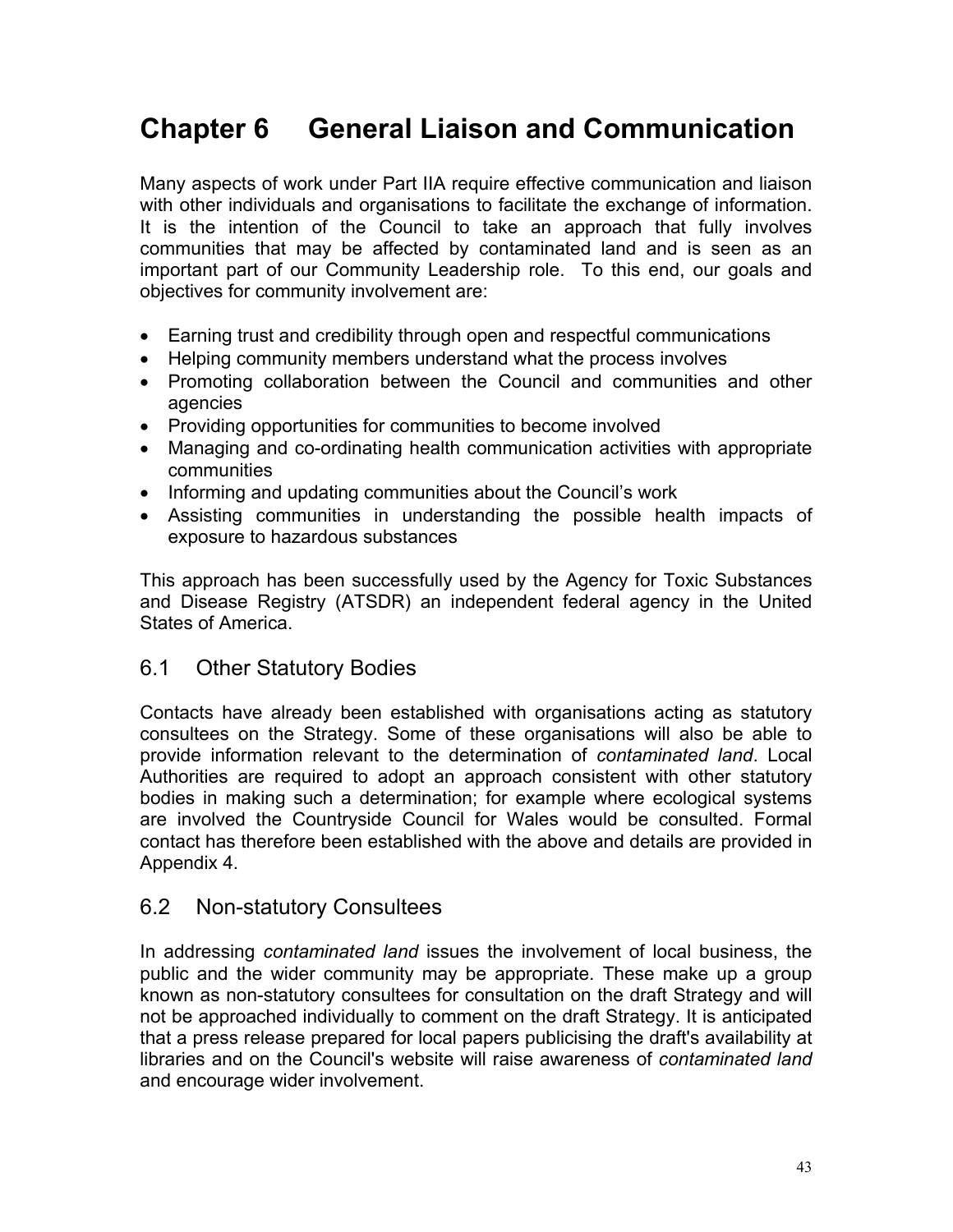## 6.3 Communicating with Owners, Occupiers and Other Interested **Parties**

The Contaminated Land Officer will act as the main point of contact within the Council for contaminated land issues. The Contaminated Land Officer will be responsible for establishing and maintaining contact with polluters, owners, occupiers and relevant parties prior to the formal determination of a piece of land as *contaminated*. It is the intention of Central Government that wherever possible, land contamination should be dealt with on a voluntary basis through consultation, rather than by serving a *remediation notice*. Incentives for voluntary *remediation* exist in the form of exemption from the landfill tax (introduced by the Finance Act 1996) for the *remediation* of *contaminated land*. However this applies only where a *remediation notice* has not been served under Section 78E. The Council will therefore seek to secure voluntary *remediation* before taking enforcement actions.

## 6.4 Notifying others of Determinations.

Notification is the formal process by which the Local Authorities inform certain parties that a particular area of land is *contaminated land* within the meaning of Part IIA. The formal notification marks the start of the three-month requisite consultation period between the Council and *appropriate persons* on what *remediation* will be appropriate and on liabilities for the cost.

The Council will undertake the following actions:

- Acting on the best available information at the time, identify interested persons, i.e. the owner of the land; the apparent occupier(s) of all or part of the land; the persons who appear to be the *appropriate persons*.
- Inform interested parties including the Environment Agency in writing of their intention to make a determination. The letter will inform them of the capacity in which they are being informed of the Council's intent.
- Notify the interested persons and the Environment Agency that the land has been determined as *contaminated* in writing. The letter will identify the capacity in which they are being notified. All *appropriate persons* will be provided with a summary of the basis for making the determination and why they are considered to be appropriate persons. The Council will write to all *appropriate persons* with information on the tests for exclusion from, and apportionment of liabilities for the *remediation* of the site. The letter will also inform the recipient of the Council's preference to securing *remediation* through voluntary actions rather than through the serving *remediation notices*.
- If requested, dispatch a copy of any additional information that may assist in consultation or in securing voluntary *remediation*.
- When appropriate, inform interested parties that the *contaminated land* may become a *Special Site*.
- Write to the owner and/or occupier of neighbouring property and/or the complainant notifying them of the determination.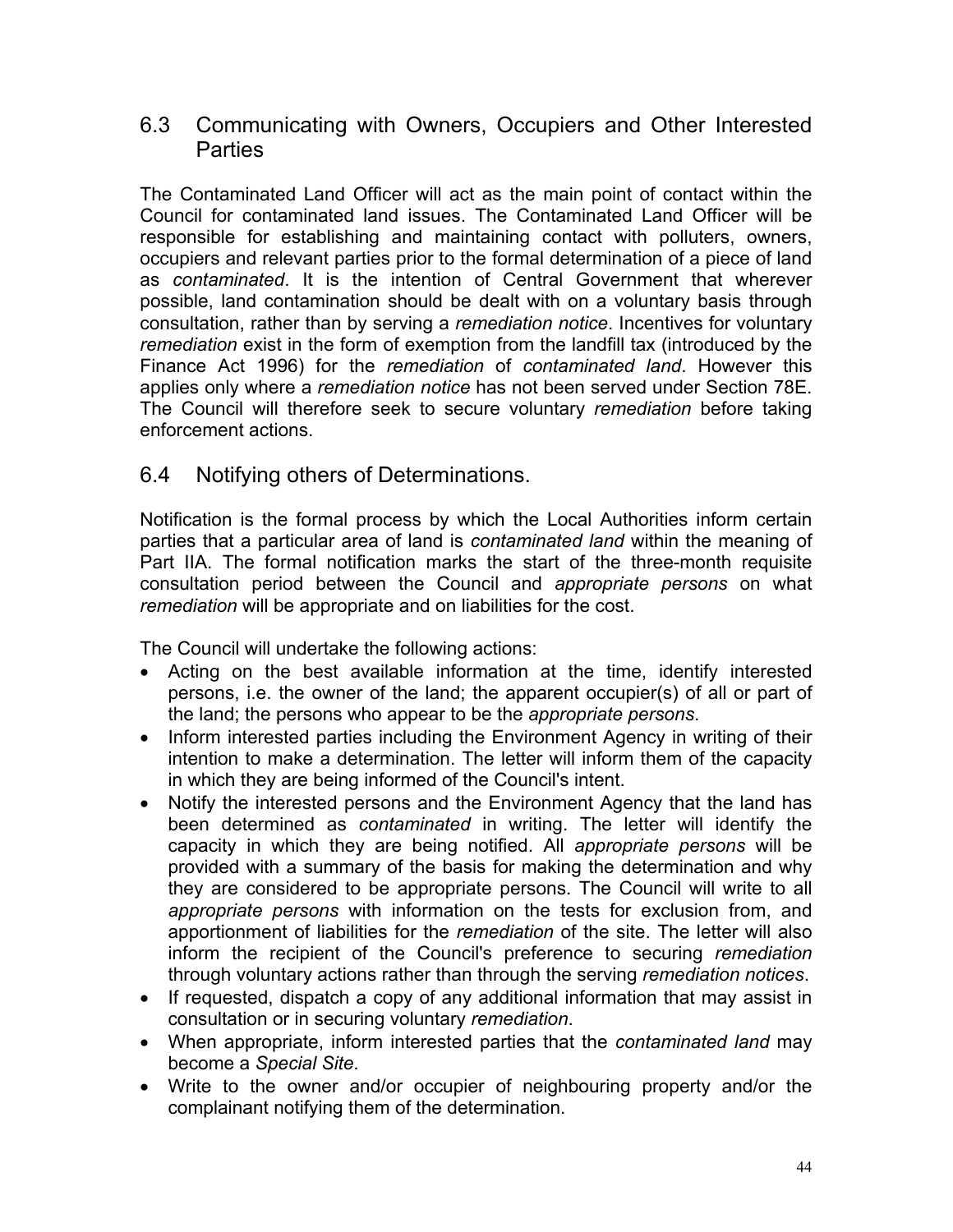• Notify (as soon as possible) any other person identified as an *appropriate person.*

## 6.5 Formal Designation of Special Sites

If the Council considers that an area of *contaminated land* might need to be designated as a *Special Site*, it will consult with the Environment Agency and seek their advice. If the Council decides, having regard to any advice received, that the land should be designated as a *Special Site* it will notify the owner and/or occupier, any *appropriate person* and the Environment Agency. The Environment Agency has 21 days to object to the Council. If objections are not received the Council notifies the relevant persons and the designation takes effect. If the Environment Agency objects the Council will refer the decision to the National Assembly for Wales and inform the relevant persons. Once a site has been designated as a *Special Site* the Council must enter the details in its Contaminated Land Register and the Environment Agency becomes the *enforcing authority*.

## 6.6 Service of Remediation Notices

The *enforcing authority* has a duty to require the *remediation* of land designated as *contaminated land*. They must reasonably endeavour to consult with the *appropriate persons*, the owner and/or occupier of the site concerning what is to be done by way of *remediation*. If, after a period of three months has elapsed from the serving of notices determining the land as *contaminated land*, the *enforcing authority* considers a *remediation notice* will be the most appropriate way of securing *remediation*, the *enforcing authority* must serve a *remediation notice*. Before serving a notice, the *enforcing authority* must make reasonable attempts to consult with the owner, occupiers or others who may join in any granting of rights of entry. The notice must be served on all *appropriate persons* and must state what is to be done by way of *remediation* and the period in which this is to be completed. The person(s) on whom the notice is served must be advised of their right to appeal. A copy must be provided to the owner and/or occupier of the *contaminated land* and the Environment Agency. Where the Council is the *enforcing authority*, the Contaminated Land Officer will inform the owners and occupiers of neighbouring land. This process is set out in a flow chart in Appendix 8.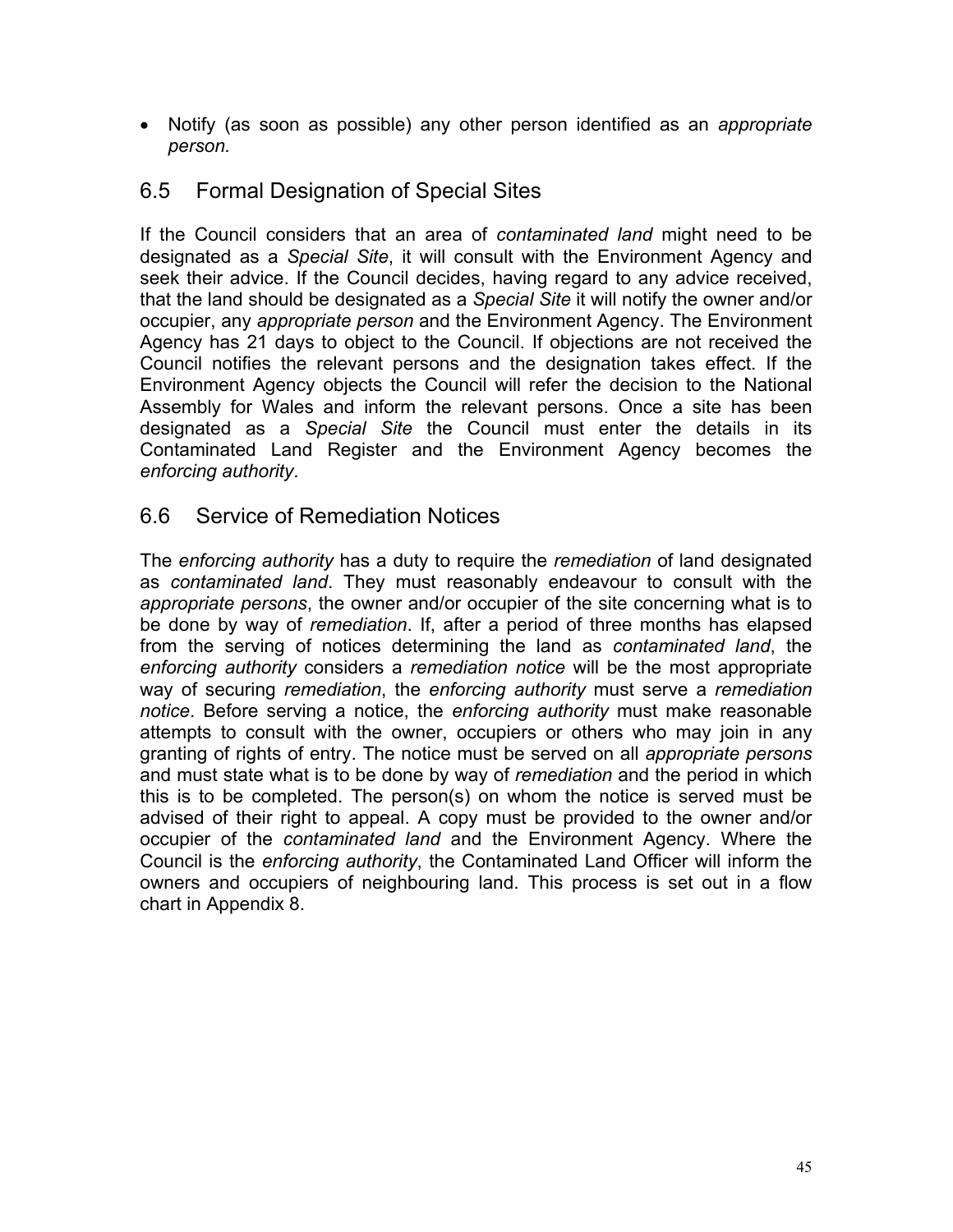## 6.7 Urgent Remediation

Urgent *remediation* may be required where the Council considers the condition of the land is such that there is an imminent danger of serious *harm* or serious pollution to *Controlled Waters* being caused. Under these circumstances the Council does not have to observe the requisite consultation period with the *appropriate persons*, owners and/or occupiers and may serve a notice immediately. Where the Council identifies an urgent need for *remediation*, but is unable to establish who the *appropriate persons* are, the Council may carry out the *remediation* in default and recover reasonable costs at a later date.

## 6.8 Powers of Entry

Under Section 108(6) of the Environment Act 1995, Local Authorities have been granted powers of entry to carry out investigation. At least seven days notice must be given to the owner and/or occupier of proposed entry onto any premises, unless there is immediate risk to human health or the environment.

## 6.9 Enforcement Action

The Public Health and Protection Division has adopted an Enforcement Policy founded on the principles set out in the Enforcement Concordat. It aims to ensure that consistent, fair and transparent practices are used when taking enforcement action. This policy will be applied to the enforcement of Part IIA.

Should it be necessary for the Council to undertake works in default then it will always seek to recover the cost in full along with additional costs for officer time incurred.

#### 6.10 Risk Communication

Contaminated land issues are often complex and since the UK has adopted a risk-based approach it will be necessary for the *enforcing authority* to communicate the *risk assessment* and management involved to all stakeholders. SNIFFER (Scotland and Northern Ireland Forum for Environmental Research) has prepared a document " Communicating Understanding of Contaminated Land Risks, " which provides a basic step-by-step guide to risk communication and relationship building with stakeholders. This highlights the need to enter into early dialogue with all the stakeholders identified, to invest time and effort into ongoing communication, and to assess the effectiveness of the approach in achieving the desired results.

The Council will aim to be open, accessible, listening and responsive in all aspects of its communication with a view to providing a shared understanding of the *risk assessment* and risk management processes involved. Ultimately any decision on whether a particular risk is acceptable or not, is both personal and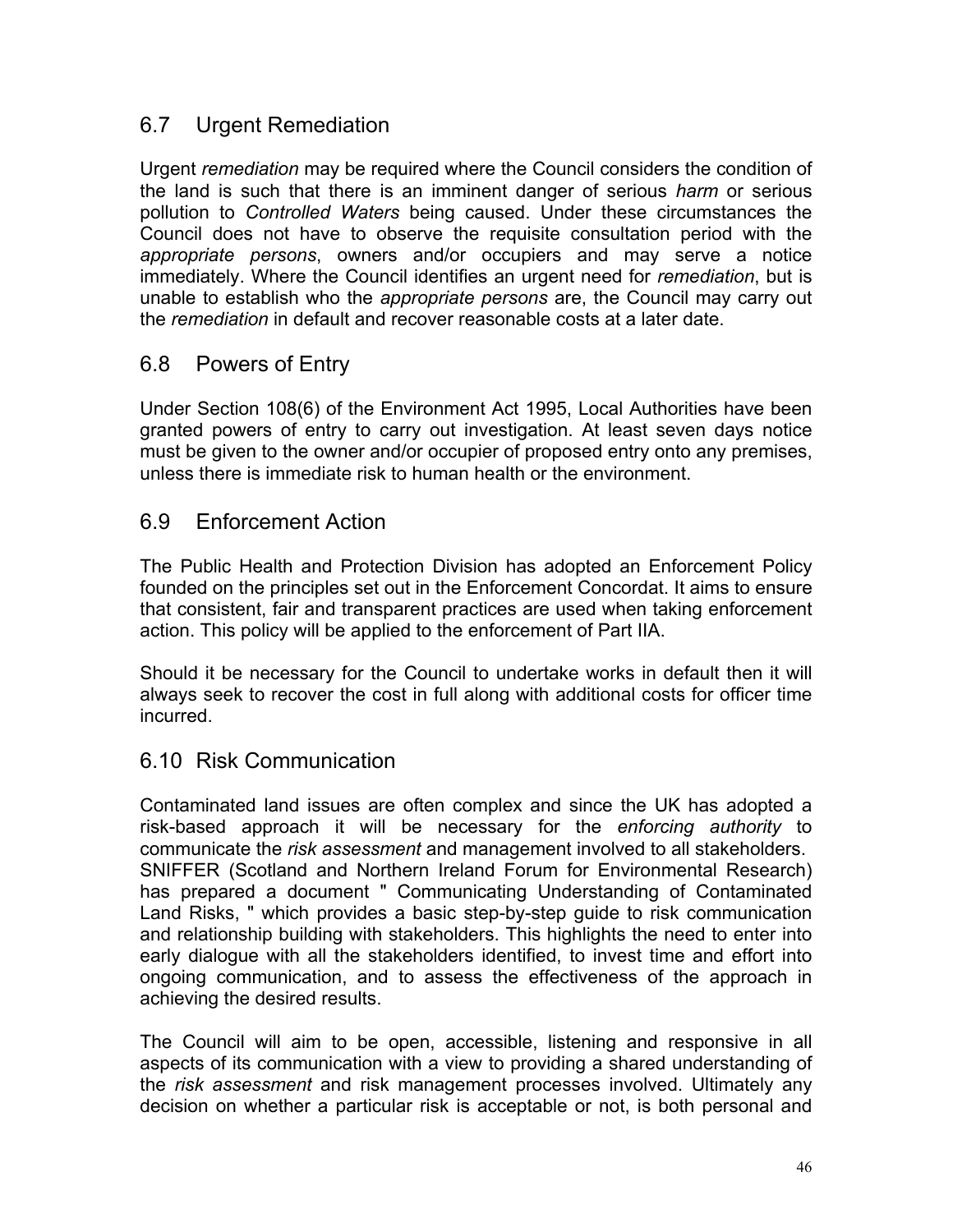subjective; credible regulation will recognise this and take into account the views, priorities and expectations of those parties affected, as well as those responsible for the situation (SNIFFER 1999). It should be stressed that Local Authorities can only address unacceptable and significant risks as set out in the Statutory Guidance. Enforcing authorities can only require that *remediation* eliminates these risks. It is envisaged that the public may not always have their expectations met by the remedial powers conferred by Part IIA. The Council will seek to engage with the communities around contaminated land sites and establish communication mechanisms prior to the determination of the former Brofiscin Quarry as contaminated land. These measures included the establishment of a residents liaison group; regular newsletters and a mobile exhibition set up on the village green. This ensured that the community was fully informed about the progress and results of the investigation as soon as possible and given the opportunity to question the regulators about the impact of the determination and the risks associated with site before and after remediation. The Council will aim to be open, honest and objective about the risks but not to cause unnecessary alarm or to generate publicity, which might lead to blight.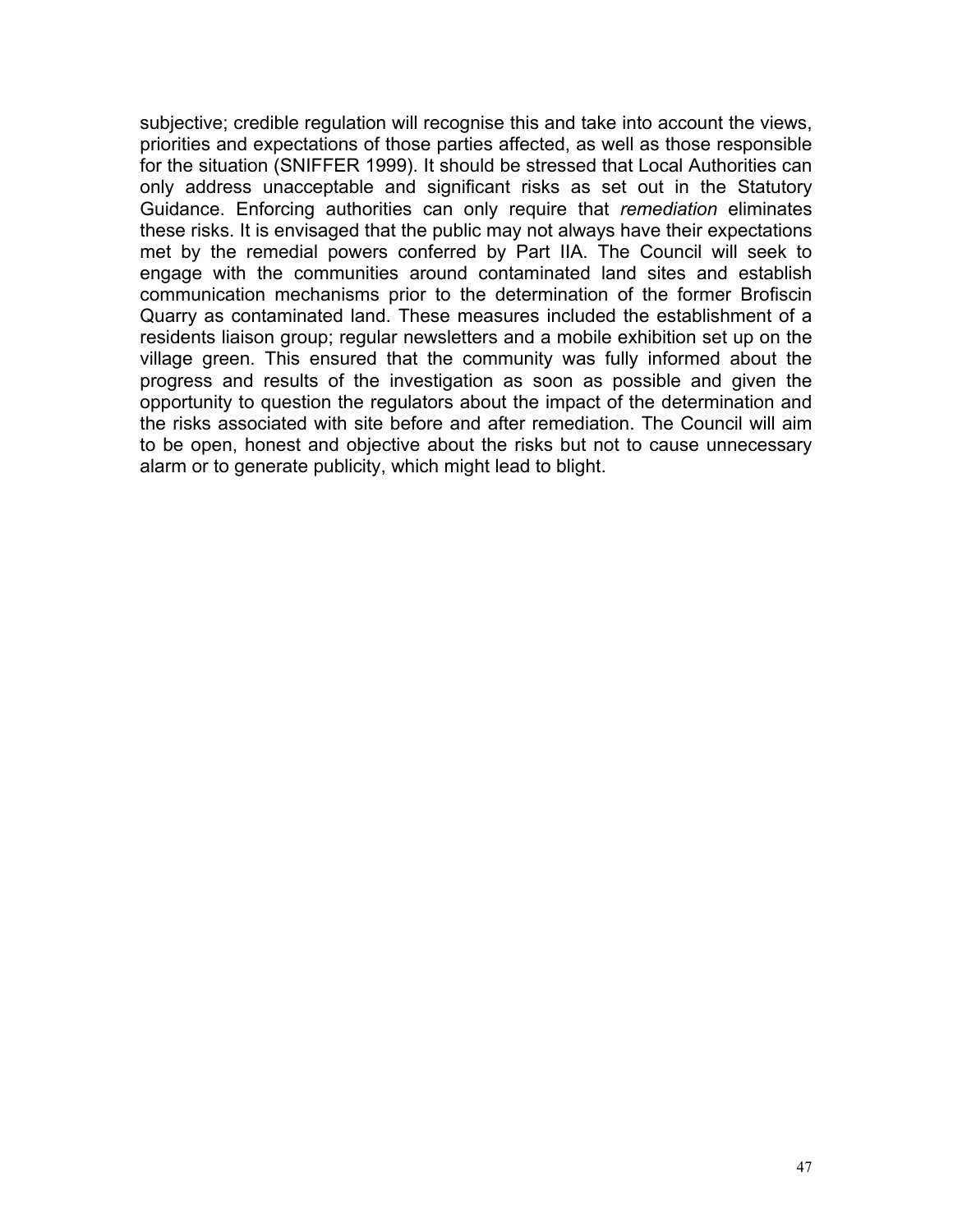# **Chapter 7 Inspection**

Potentially contaminated land sites identified on the basis of there being a potential source of contamination in proximity to *receptors* will undergo a prioritisation process. This will provide an order of action for the more detailed site inspections.

## 7.1 Arrangements for Carrying Out Detailed Inspections

Detailed inspections are required to ensure that the Council has the information it needs to decide whether a particular area of land appears to be *contaminated land* and if so, whether it could be a *Special Site*. Part C points 2.18-2.25 of the Welsh Statutory Guidance cover the inspection of particular areas of land and prescribe the form that the detailed inspections may take. The Council will therefore undertake an assessment of all available documentary information to determine whether there is a reasonable possibility that *pollutant linkages* exist. Former workers and local residents may also be able to provide valuable information.

#### 7.1.1 Detailed Inspections

The Council will only consider further inspection where initial studies have shown that there is a reasonable possibility that a *pollutant linkage* exists. These inspections will take the form of

- A visual inspection of an area, and in some cases limited sampling; or
- Intrusive investigation of the land (exploratory excavations).

#### 7.1.2 Potential Special Sites

Before undertaking any further inspections the Council will consider whether the information from the desktop study has indicated that the site may be a *Special Site*. If this is the case the advice of the Environment Agency will be sought. The Environment Agency will then be afforded the opportunity of an early involvement with the site, and invited to carry out the inspection on the Council's behalf.

#### 7.1.3 Statutory Powers of Entry

Section 108 of the Environment Act 1995 gives a Local Authority the power to authorise persons to enter premises to carry out inspections. This can include collecting samples and carrying out any related work needed by the Local Authority to determine whether the land is *contaminated*. The Council will observe those constraints placed on the use of these powers by the Welsh Statutory Guidance.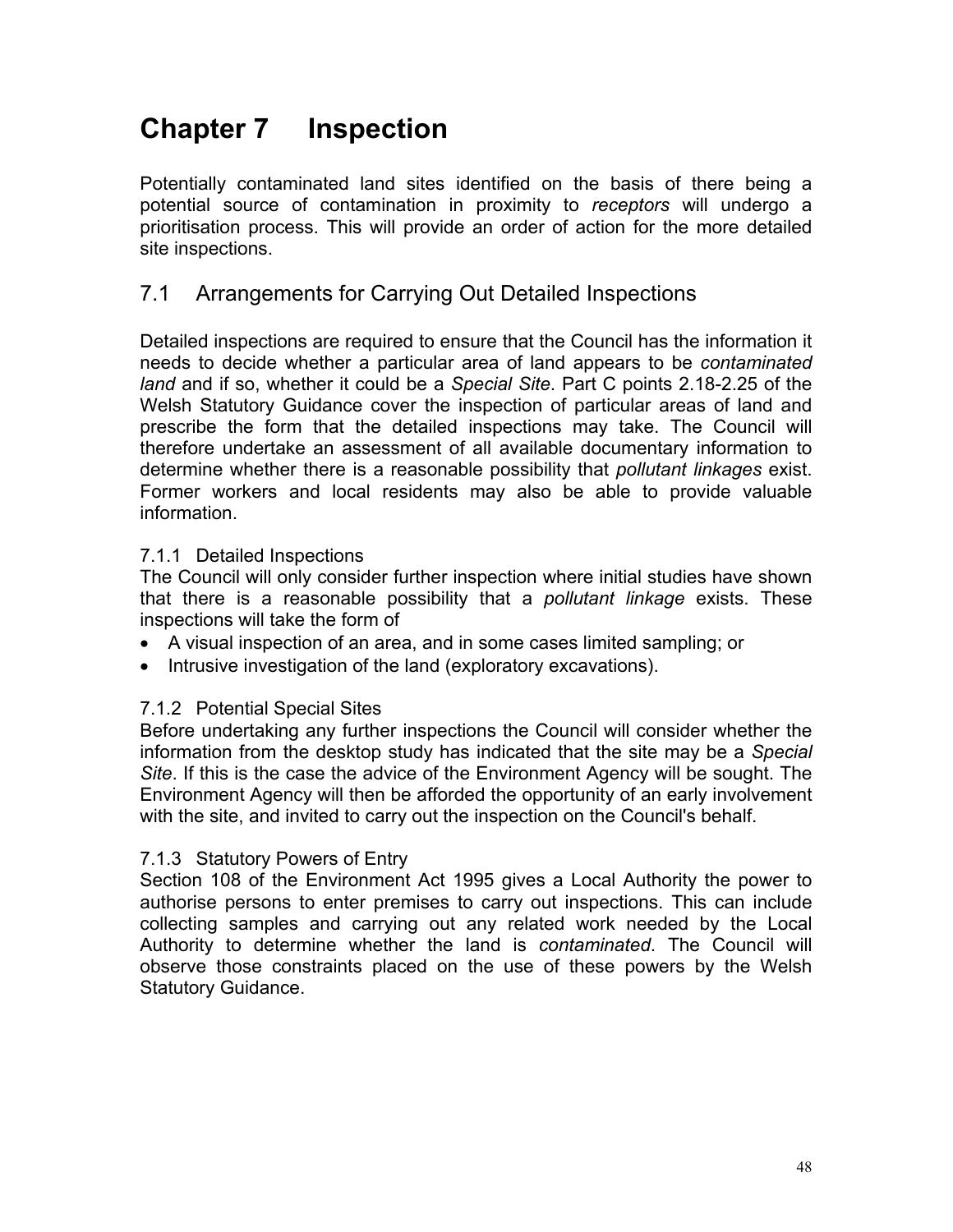#### 7.1.4 Visual Inspections

Often referred to as site reconnaissance, visual inspections allow the Council to check that the documentary information matches reality and allows additional information to be obtained. It may not be necessary to physically enter the site for this purpose. "CLR2, Guidance on Preliminary Site Inspection of Contaminated Land, DoE 1994" containing technical advice on visual inspection will be consulted along with any other appropriate references identified.

#### 7.1.5 Intrusive Investigations

In accordance with Welsh Statutory Guidance the Local Authority will only undertake intrusive investigations using its statutory powers of entry where it is satisfied that on the basis of the information already obtained that

- There is a reasonable possibility of a *pollutant linkage*; and
- it is likely that both the *contaminant* and *receptor* are actually present.

#### 7.1.6 Site Specific Liaison

The Local Authority will liaise with relevant statutory bodies and other *appropriate persons* such as the landowner prior to carrying out intrusive investigations. This will allow them to make available to the Council any detailed information that they may have to assist in the determination. Where a person offers to provide this information within a reasonable time limit and does so, the Council will not undertake an intrusive investigation.

#### 7.1.7 Procurement of External Services

It may become necessary to procure the services of external contractors and consultants to assist the Council in its inspection process. The Council's policy on procurement will be observed in these instances.

Since the *remediation* of *contaminated land* is usually very costly, the decision to determine land as *contaminated land* is likely to be scrutinised and contested in Court. Inspections and reports must therefore be of high quality. Due care will be exercised when securing external services and DoE guidance (A Quality Approach for Contaminated Land Consultancy, CLR12, 1997) will be considered.

#### 7.1.8 Frequency of Inspections

Part IIA of the Environmental Protection Act 1990 requires Local Authorities to inspect their areas from time to time. The frequency is not prescribed. After the first round of inspections have been completed, the Council will consider how best to meet this requirement in light of the findings to date.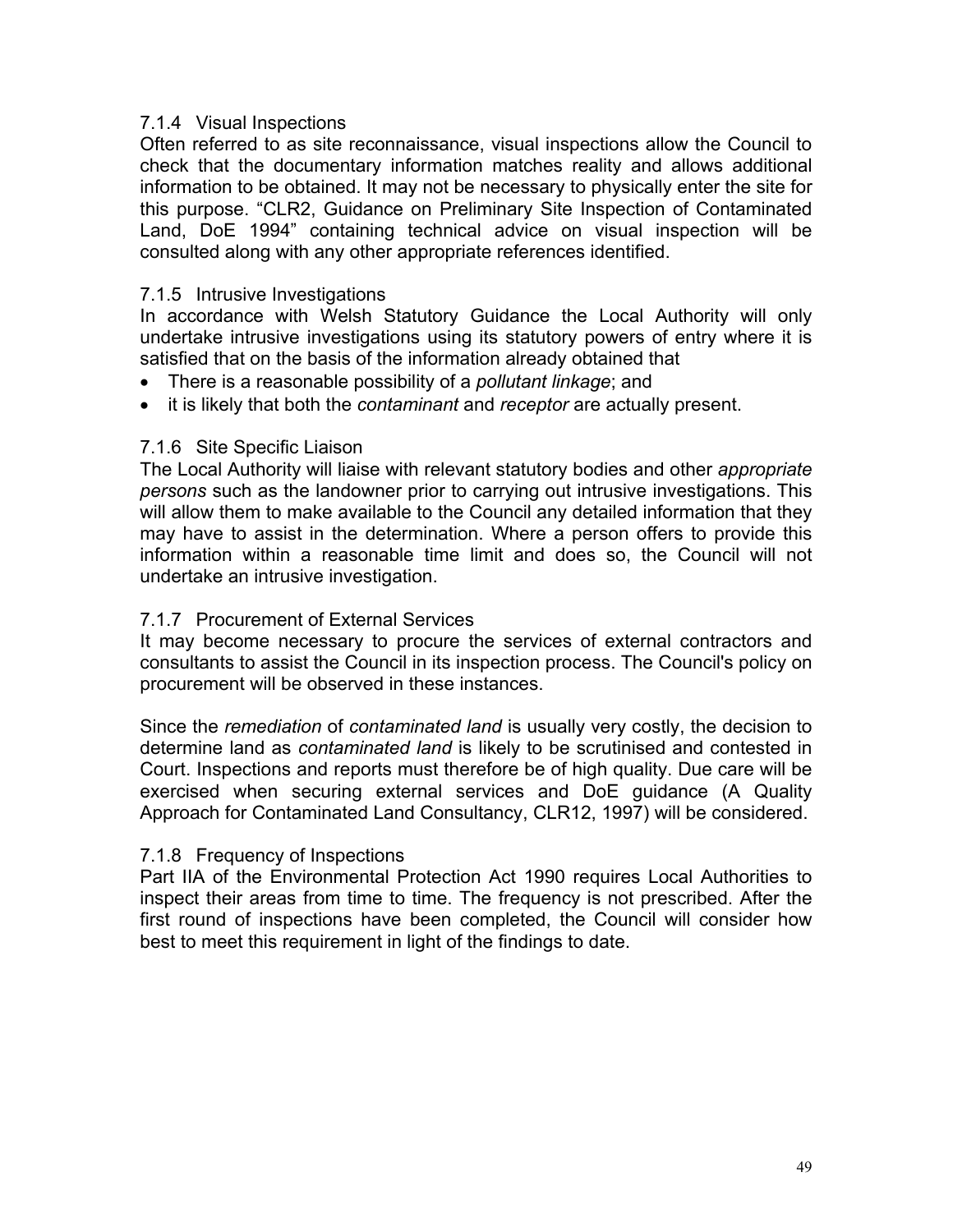# **Chapter 8 Review Mechanisms**

This Strategy outlines the general approach that will be taken in inspecting the County Borough for contamination. This chapter describes triggers for undertaking inspections outside of this general approach, triggers for reviewing inspection decisions and a mechanism for reviewing the Strategy itself to ensure that it remains effective and up-to-date.

## 8.1 Triggers for Undertaking Inspections

It may be necessary to carry out inspections outside the general inspection framework under certain circumstances, which may include:

- Localised health effects being identified which appear to relate to a particular piece of land
- Unforeseen events, e.g. if a chemical spill has occurred
- Supporting voluntary *remediation*
- Introduction of new *receptors*, e.g. if housing is to be built on a potentially contaminated site
- Responding to information from other statutory bodies, owners, occupiers, or other interested parties.

It should be emphasised that for the Strategy to progress effectively, non-routine inspections should not be allowed to significantly interfere with the general inspection framework.

## 8.2 Triggers for Reviewing Inspection Decisions

There may be instances when the decisions of previous inspections require reviewing. These may include:

- Significant changes in legislation
- Establishment of significant case law or other precedent
- Significant reviews of toxicological data used for risk assessments
- Verifiable reports of unusual or abnormal site conditions
- Responding to information from other statutory bodies, owners or occupiers, or other interested parties.
- Localised health effects apparently relating to a particular area of land
- Unplanned changes in the land use.

## 8.3 Review of Strategy

It is important to assess the effectiveness of the Strategy through the review process. This will ensure that the requirements of Part IIA are being met and that there is efficient use of resources.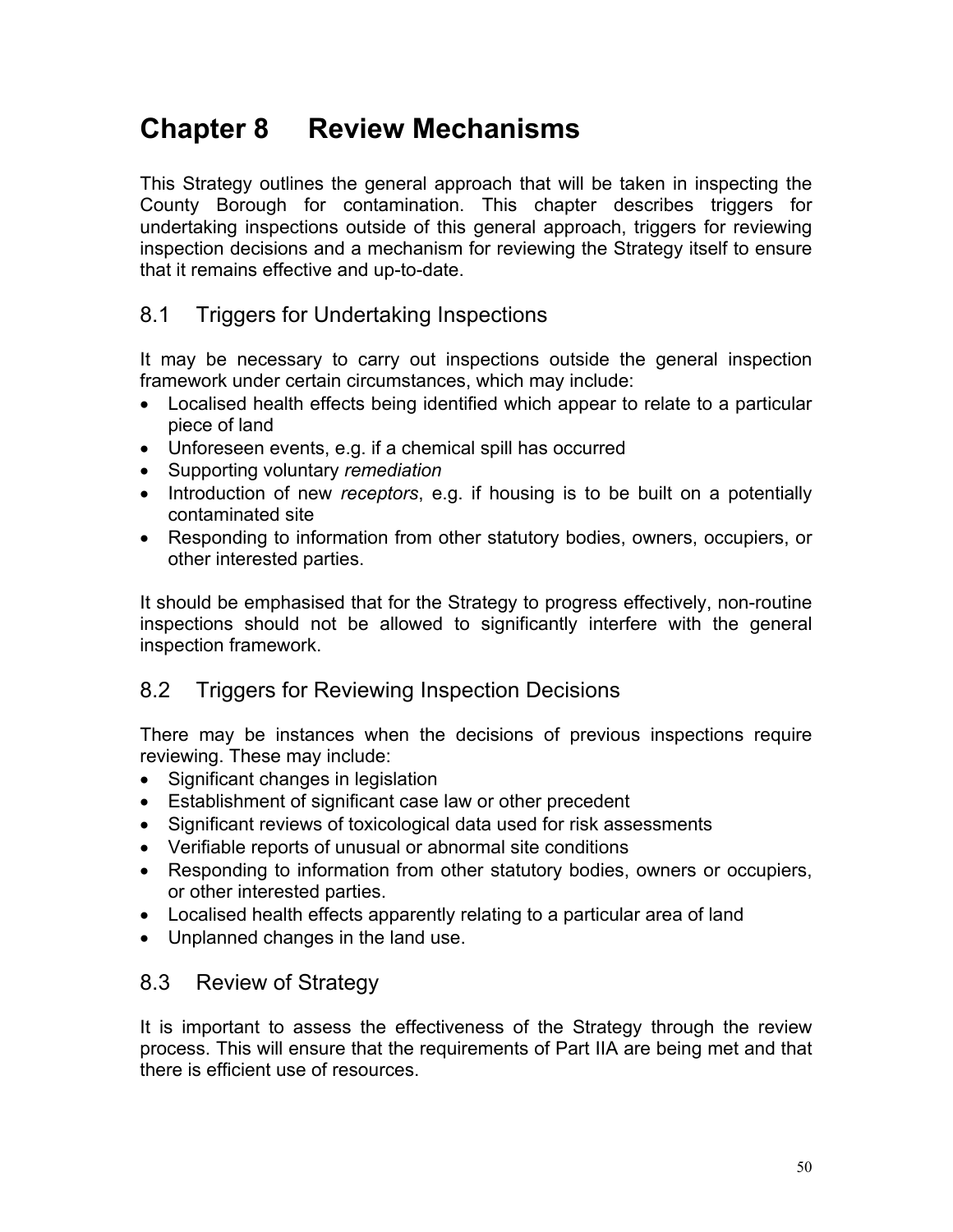The final Strategy will be adopted and published by the end of September 2003. It is then intended to review the progress made in September 2004, one full year after the Strategy's implementation.

Should this first review lead to significant changes in the Strategy being made, a date for a subsequent review will then be set. It is anticipated that this will occur after a reasonable period of time has elapsed to enable a balanced assessment of the changes to be made, e.g. 6-12 months.

If the Strategy is found to be progressing satisfactorily, the next review will be in 2007 when the first inspection of the area is completed and the sites have been prioritised for *remediation*.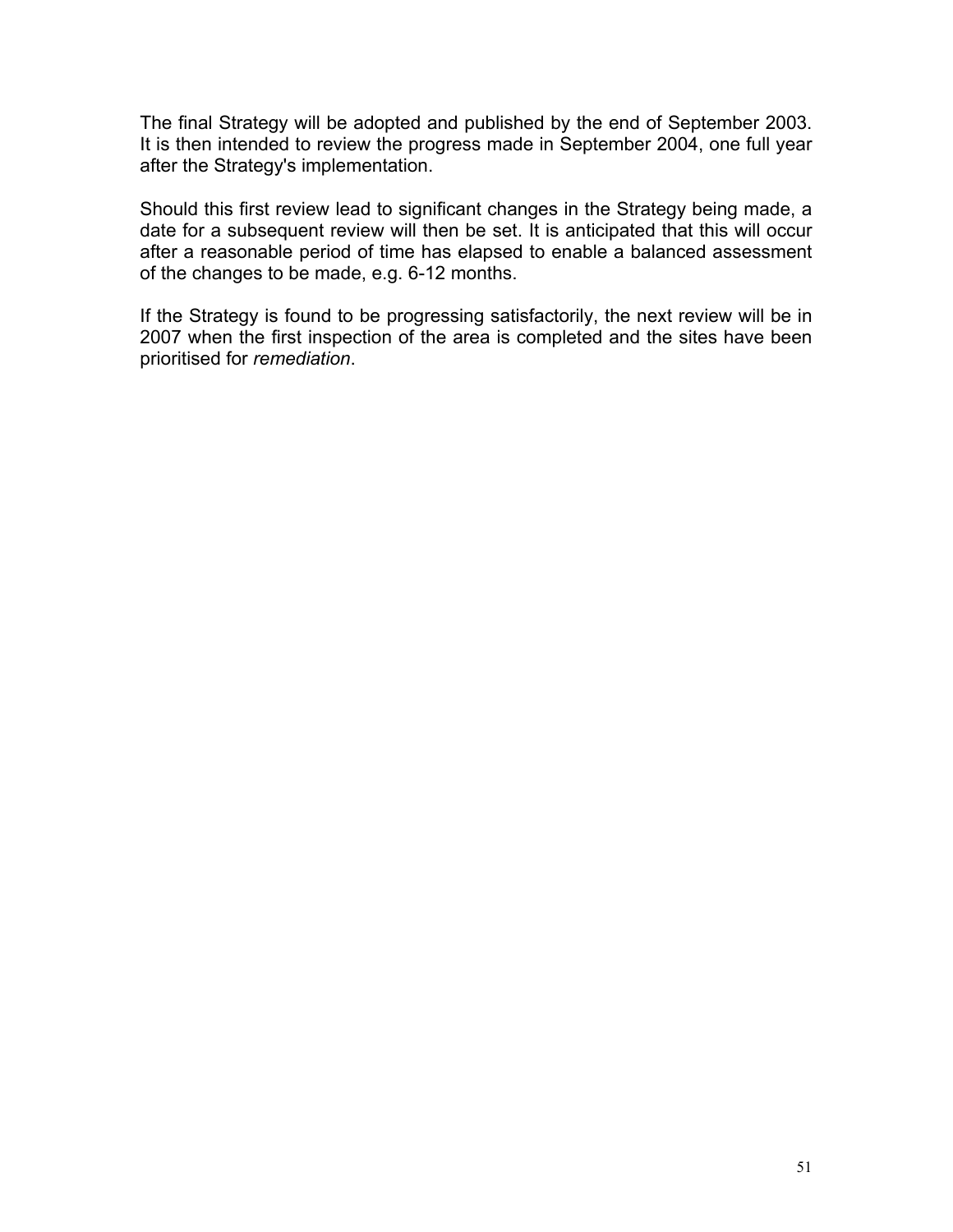# **Chapter 9 Information Management**

The *Contaminated Land Regime* will result in Local Authorities handling and storing significant amounts of information and data in connection with sites undergoing inspection and *remediation*.

## 9.1 The Public Register

Local Authorities are required by the legislation to maintain a public register of certain information relating to the *remediation* of *contaminated land*. This specifies that the following information is to be included on the register:

- *Remediation Notices*
- Appeals against *Remediation Notices* and the decisions on such appeals
- Remediation declarations, remediation statements, notification of claimed *remediation*
- Appeals against charging notices
- Designation of *Special Sites*
- Convictions
- Guidance issued by the Environment Agency to it under subsection 1 of Section 78V

The Register acts as a permanent record of all regulatory action taken in relation to the *remediation* of *contaminated land*. It should be noted that where land has been determined as *contaminated land* it would not appear on the Public Register until regulatory action is undertaken.

In Rhondda Cynon Taf, the register will be maintained by the Contaminated Land Officer who will ensure that all information is recorded as a matter of priority enabling the register to be as up-to-date as possible. The register will be paperbased for the foreseeable future and held by the Public Health and Protection Division at its offices, Ty Elai, Dinas Isaf East, Williamstown, Tonypandy, CF40 1NY. Members of the public may view the register free of charge during normal office hours. Facilities to make copies will be available subject to the Council's current rate of charges.

## 9.2 Information Excluded from the Register

Before information is included on the Public Register Local Authorities must consider whether it should be excluded on the grounds of commercial confidentiality or national security. Where information is excluded on such grounds the Council will make a statement on the register indicating the existence of such information.

The Public Register will not include details of land identified as potentially contaminated, or include research documents used to investigate potentially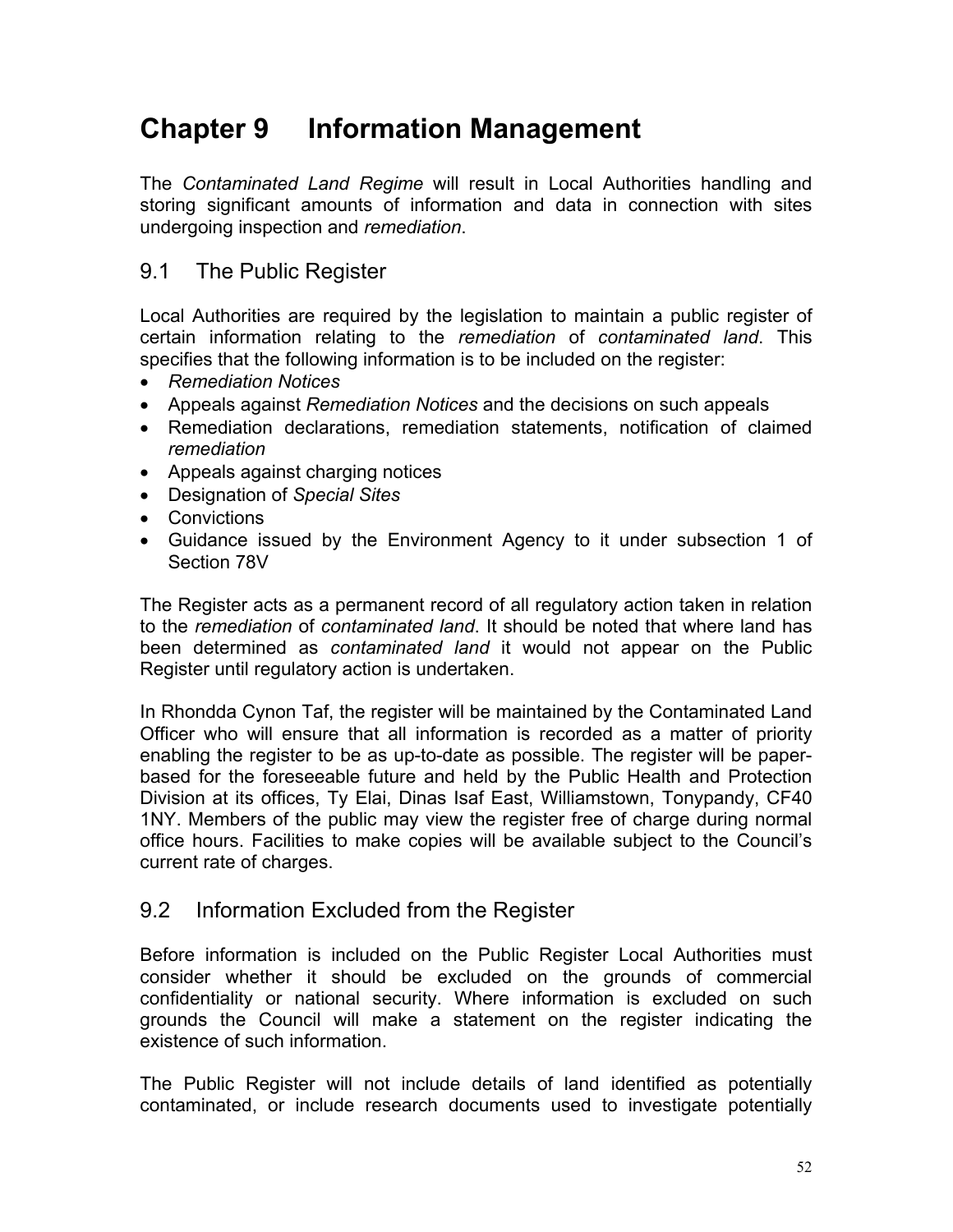contaminated land. These will be stored separately and used by the Council to respond to requests for information about specific sites as an additional local land charges enquiry. Enquiries should be directed through the Council's Local Land Charges department and should include the site's address, grid reference and plan showing the site. A fee will be levied by the Local Land Charges Department for the provision of this information. The fee will be set in accordance with the fees and charges in force at the time the enquiry is made.

## 9.3 Provision of Information to the Environment Agency

The Council will, upon the receipt of a written request from the Environment Agency, supply them with information required for their annual report for the Secretary of State on the state of contaminated land in England and Wales. The report will include:

- A summary of local authority Inspection Strategies including progress made towards the strategy and its effectiveness
- The amount of *contaminated land* and the nature of its contamination
- Measures taken to remediate land

Local Authorities are also required to inform the Environment Agency whenever a site is determined as *contaminated land*, and whenever a *remediation notice*, statement or declaration is issued or agreed. The Council will adopt the standard forms provided by the Environment Agency for these purposes to fulfil its statutory obligations.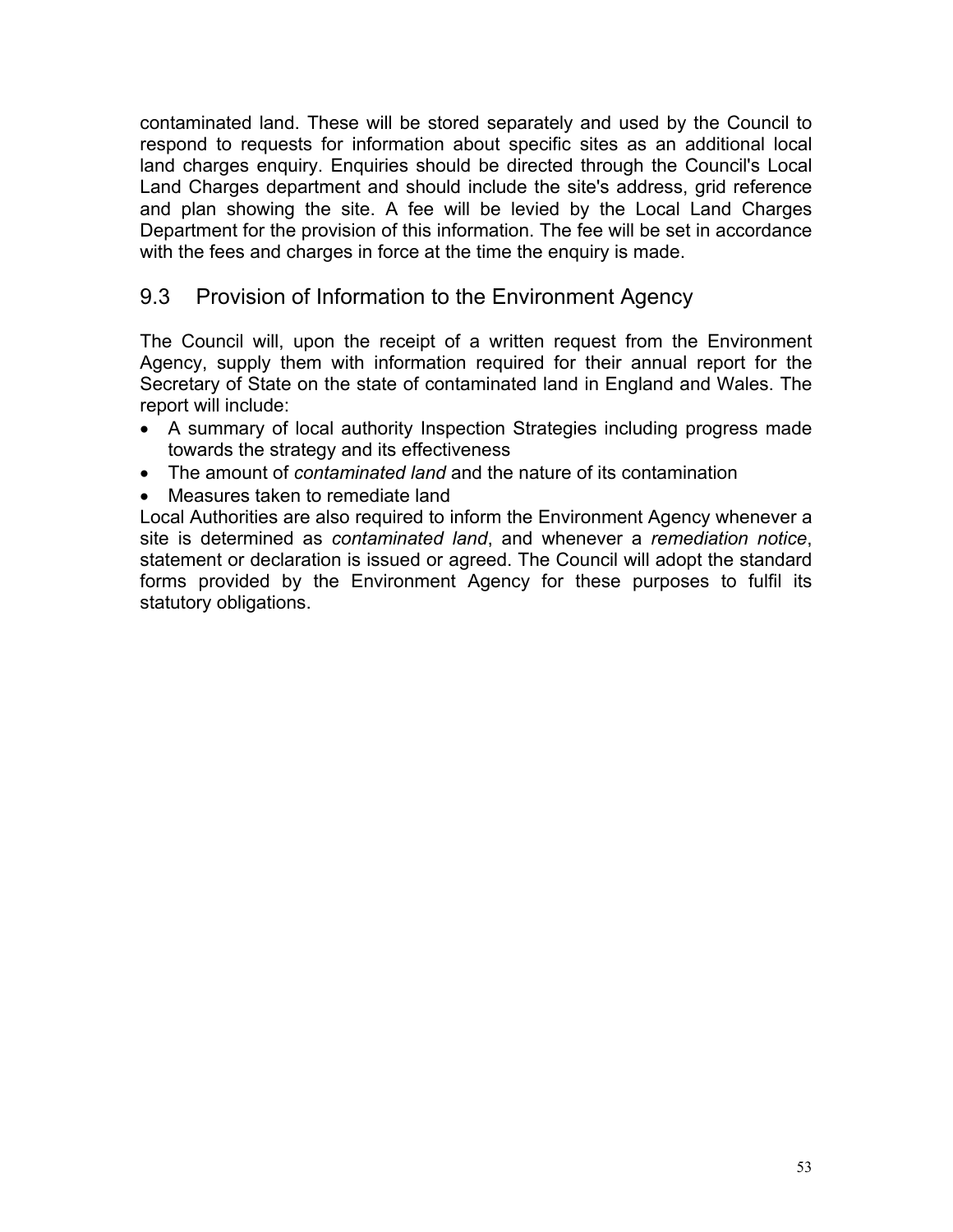# **Appendices**

## Appendix 1 Table A - Welsh Statutory Guidance

|                | iable of Categories of Significant Hami                                                                                                                                                                                                                                                                                                                                                                                                                                                                                                                                                                                                                                                                                                                                                                                                                                                                                           |                                                                                                                                                                                                                                                                                                                                                                                                                                                                                                                                                                                                                                                                                                                                                                                                                                                                                                                                                                                                                                                                                                                                           |  |
|----------------|-----------------------------------------------------------------------------------------------------------------------------------------------------------------------------------------------------------------------------------------------------------------------------------------------------------------------------------------------------------------------------------------------------------------------------------------------------------------------------------------------------------------------------------------------------------------------------------------------------------------------------------------------------------------------------------------------------------------------------------------------------------------------------------------------------------------------------------------------------------------------------------------------------------------------------------|-------------------------------------------------------------------------------------------------------------------------------------------------------------------------------------------------------------------------------------------------------------------------------------------------------------------------------------------------------------------------------------------------------------------------------------------------------------------------------------------------------------------------------------------------------------------------------------------------------------------------------------------------------------------------------------------------------------------------------------------------------------------------------------------------------------------------------------------------------------------------------------------------------------------------------------------------------------------------------------------------------------------------------------------------------------------------------------------------------------------------------------------|--|
|                | <b>Type of Receptor</b>                                                                                                                                                                                                                                                                                                                                                                                                                                                                                                                                                                                                                                                                                                                                                                                                                                                                                                           | Description of harm to that type of receptor that is                                                                                                                                                                                                                                                                                                                                                                                                                                                                                                                                                                                                                                                                                                                                                                                                                                                                                                                                                                                                                                                                                      |  |
|                |                                                                                                                                                                                                                                                                                                                                                                                                                                                                                                                                                                                                                                                                                                                                                                                                                                                                                                                                   | to be regarded as significant harm                                                                                                                                                                                                                                                                                                                                                                                                                                                                                                                                                                                                                                                                                                                                                                                                                                                                                                                                                                                                                                                                                                        |  |
| $\mathbf{1}$   | Human beings                                                                                                                                                                                                                                                                                                                                                                                                                                                                                                                                                                                                                                                                                                                                                                                                                                                                                                                      | Death, disease, serious injury, genetic mutation, birth<br>defects or the impairment of reproductive functions.<br>For these purposes, disease is to be taken to mean an<br>unhealthy condition of the body or a part of it and can<br>include, for example, cancer, liver dysfunction or extensive<br>skin ailments. Mental dysfunction is included only insofar<br>as it is attributable to the effects of a pollutant on the body<br>of the person concerned<br>In this Chapter, this description of significant harm is<br>referred to as a "human health effect".                                                                                                                                                                                                                                                                                                                                                                                                                                                                                                                                                                    |  |
| $\overline{2}$ | Any ecological system, or living<br>organism forming part of such a<br>system, within a location which is:<br>an area notified as an area of<br>special scientific interest under<br>section 28 of the Wildlife and<br>Countryside Act 1981;<br>any land declared a national<br>nature reserve under section 35 of<br>that Act:<br>any area designated as a marine<br>that Act<br>an Area of Special Protection for<br>birds, established under Section 3<br>any European Site within the<br>meaning of regulation 10 of the<br><b>Conservation (Natural Habitats</b><br>etc) Regulations 1994 (i.e. Special<br>Areas of Conservation and Special<br>Protection Areas);<br>any candidate Special Area of<br>Conservation, potential Special<br>Protection Area or listed Ramsar<br>site; or<br>any nature reserve established<br>under section 21 of the National<br>Parks<br>and<br>Access<br>the<br>to<br>Countryside Act 1949. | For any protected location:<br>Harm which results in an irreversible adverse change,<br>or in some other substantial adverse change, in the<br>functioning of the ecological system within any<br>substantial part of that location; or<br>harm which affects any species of special interest<br>within that location and which endangers the long-term<br>maintenance of the population of that species at that<br>location.<br>In addition, in the case of a protected location which is a<br>nature reserve under section 36 of European Site (or a candidate Special Area<br>0f<br>Conservation or a potential Special Protection Area), harm<br>which is incompatible with the favoured conservation of<br>Natural habitats at that location or species typically found<br>there.<br>In determining what constitutes such harm, the local<br>Authority should have regard to the advice of the<br>Countryside Council for Wales and to the requirements of<br>the Conservation (Natural Habitats etc) Regulations 1994.<br>In this Chapter, this description of significant harm is<br>referred to as an "ecological system effect". |  |
| 3              | Property in the form of:                                                                                                                                                                                                                                                                                                                                                                                                                                                                                                                                                                                                                                                                                                                                                                                                                                                                                                          | For crops, a substantial diminution in yield or other                                                                                                                                                                                                                                                                                                                                                                                                                                                                                                                                                                                                                                                                                                                                                                                                                                                                                                                                                                                                                                                                                     |  |
|                | crops, including timber;<br>produce grown domestically, or on<br>allotments, for consumption;<br>livestock;<br>other owned or domesticated<br>animals;                                                                                                                                                                                                                                                                                                                                                                                                                                                                                                                                                                                                                                                                                                                                                                            | substantial loss in their value resulting from death, disease<br>or other physical damage. For domestic pets, death,<br>disease or serious physical damage. For other property in<br>this category, a substantial loss in its value resulting from<br>death, disease or other serious physical damage.                                                                                                                                                                                                                                                                                                                                                                                                                                                                                                                                                                                                                                                                                                                                                                                                                                    |  |

## **Table of Categories of Significant Harm**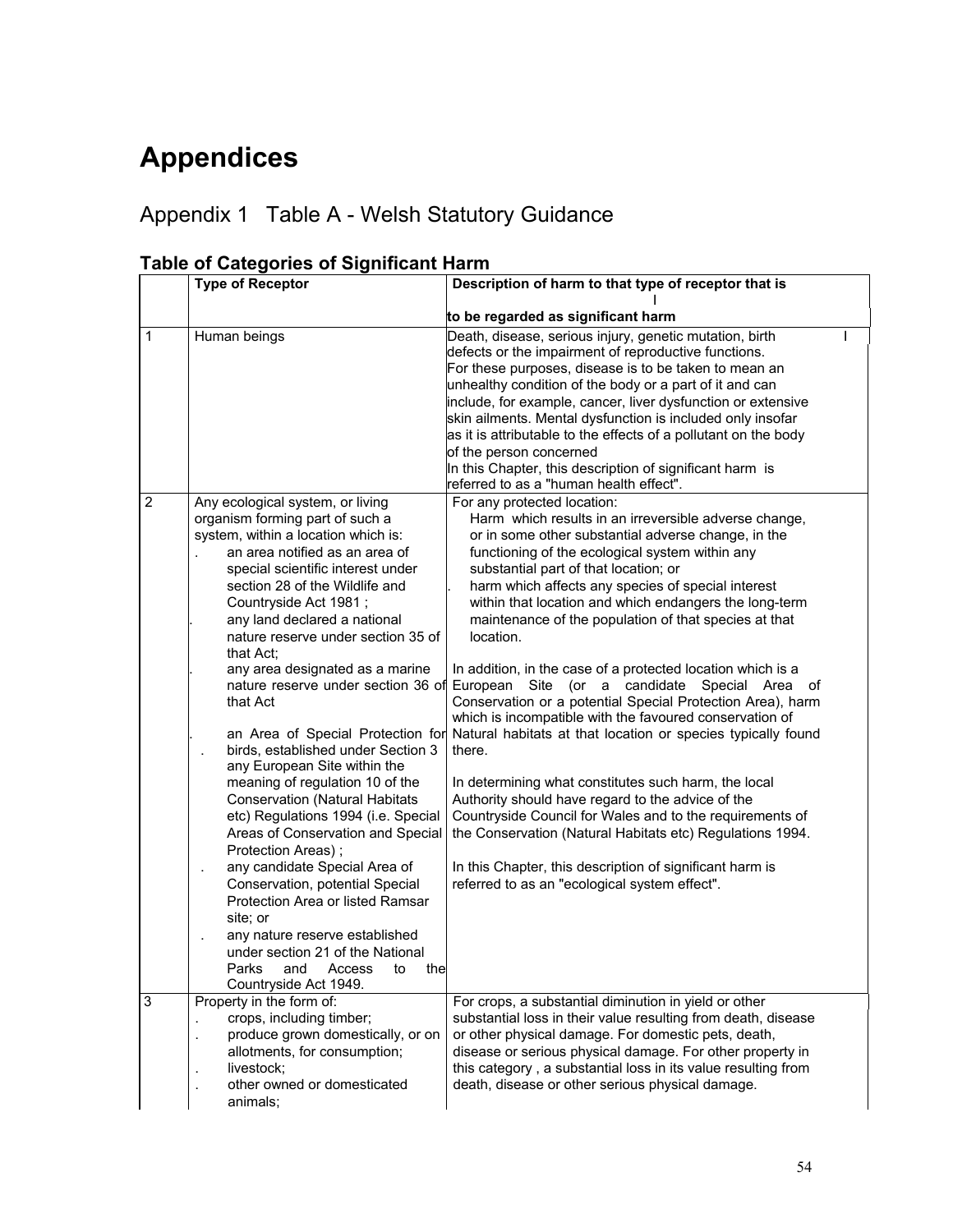|   | wild animals which are the subject<br>of shooting or fishing rights.                                                                                                                                                                                  | The Council should regard a substantial loss in value<br>as occurring only when a substantial proportion of the<br>animals or crops are dead or otherwise no longer fit for their<br>intended purpose. Food should be regarded as being no<br>longer fit for purpose when it fails to comply with the<br>provisions of the Food Safety Act 1990. Where a diminution<br>in yield or loss in value is caused by a pollutant linkage, a<br>20~6 diminution or loss should be regarded as a benchmark for<br>what constitutes a substantial diminution of<br>loss. In this Chapter, this description of significant harm is<br>referred to as an "animal or crop effect".                                                                        |
|---|-------------------------------------------------------------------------------------------------------------------------------------------------------------------------------------------------------------------------------------------------------|----------------------------------------------------------------------------------------------------------------------------------------------------------------------------------------------------------------------------------------------------------------------------------------------------------------------------------------------------------------------------------------------------------------------------------------------------------------------------------------------------------------------------------------------------------------------------------------------------------------------------------------------------------------------------------------------------------------------------------------------|
| 4 | Property in the form of buildings.<br>For this purpose, "building" means any<br>structure or erection, and any part of a<br>building including any part below<br>ground level, but does not include<br>plant or machinery comprised in a<br>building. | Structural failure, substantial damage or substantial<br>interference with any right of occupation.<br>For this purpose, the Council should regard<br>substantial damage or substantial interference as occurring<br>when any part of the building ceases to be capable of being<br>used for the purpose for which it is or was intended.<br>Additionally, in the case of a scheduled Ancient Monument,<br>substantial damage should be regarded as occurring when<br>the damage significantly impairs the historic, architectural,<br>traditional, artistic or archaeological interest by reason of<br>which the monument was scheduled.<br>In this Chapter, this description of significant harm is<br>referred to as a "building effect". |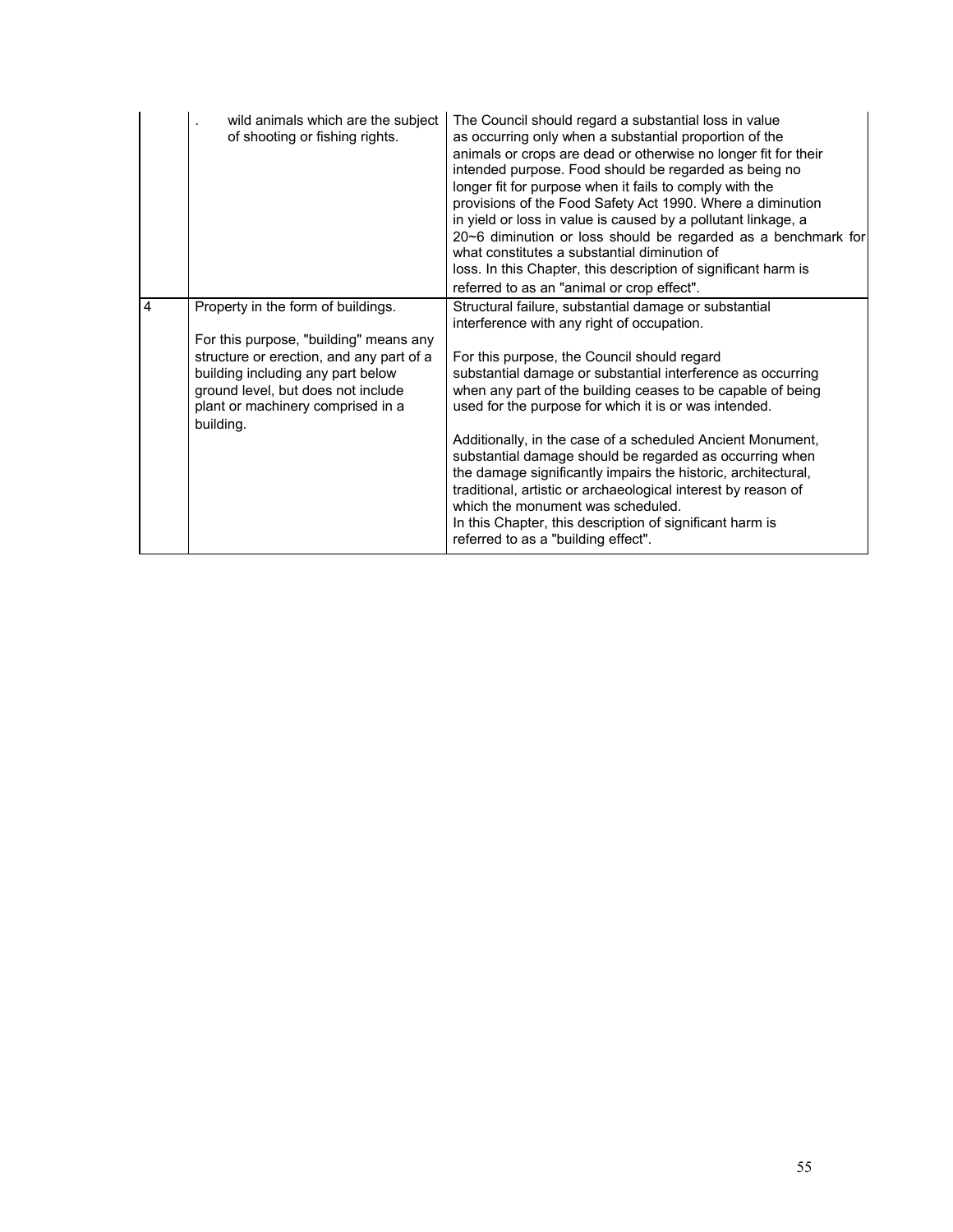## Appendix 2 Table B - Welsh Statutory Guidance

|                | <b>Descriptions Of Significant Harm</b>                                                                                    | <b>Conditions For There Being A Significant</b>                                                                                                                                                                                                                                                                                                                                                                                                                                                                                                                                                                                                                                                                                                                                                                                                                                                                                                                                                                                                                                                                                                                                                                                                                   |  |
|----------------|----------------------------------------------------------------------------------------------------------------------------|-------------------------------------------------------------------------------------------------------------------------------------------------------------------------------------------------------------------------------------------------------------------------------------------------------------------------------------------------------------------------------------------------------------------------------------------------------------------------------------------------------------------------------------------------------------------------------------------------------------------------------------------------------------------------------------------------------------------------------------------------------------------------------------------------------------------------------------------------------------------------------------------------------------------------------------------------------------------------------------------------------------------------------------------------------------------------------------------------------------------------------------------------------------------------------------------------------------------------------------------------------------------|--|
|                | (As Defined In Table A)                                                                                                    | <b>Possibility Of Significant Harm</b>                                                                                                                                                                                                                                                                                                                                                                                                                                                                                                                                                                                                                                                                                                                                                                                                                                                                                                                                                                                                                                                                                                                                                                                                                            |  |
| $\mathbf{1}$   | Human health effects arising from<br>the intake of a contaminant, or<br>other direct bodily contact with a<br>contaminant. | If the amount of the pollutant in the pollutant linkage in<br>question:<br>which a human receptor in that linkage might take<br>in, or<br>to which such a human might otherwise be exposed,<br>as a result of the pathway in that linkage, would<br>represent an unacceptable intake or exposure, assessed<br>on the basis of relevant information on the toxicological<br>properties of that pollutant.<br>Such an assessment should take into account:<br>the likely total intake of, or exposure to, the<br>substance or substances which form the pollutant,<br>from all sources including that from the pollutant<br>linkage in question;<br>the relative contribution of the pollutant linkage in<br>question to the likely aggregate intake of, or<br>exposure to, the relevant substance or substances;<br>and<br>the duration of intake or exposure resulting from the<br>pollutant linkage in question.<br>The question whether an intake or exposure is<br>unacceptable is independent of the number of people<br>who might experience or be affected by that intake or<br>exposure.<br>Toxicological properties should be taken to include<br>carcinogenic, mutagenic, teratogenic, pathogenic,<br>endocrine-disrupting and other similar properties. |  |
| $\overline{2}$ | All other human health effects<br>(particularly by way of explosion or<br>fire).                                           | If the probability, or frequency, of occurrence of<br>significant harm of that description is unacceptable,<br>assessed on the basis of relevant information concerning.<br>that type of pollutant linkage, or<br>that type of significant harm arising from other<br>causes.<br>Such an assessment should take into account the levels of risk,<br>which have been judged unacceptable in other similar contexts.                                                                                                                                                                                                                                                                                                                                                                                                                                                                                                                                                                                                                                                                                                                                                                                                                                                |  |
| $\mathsf 3$    | All ecological system effects.                                                                                             | If significant harm of that description is more likely than<br>not to result from the pollutant linkage in question,<br>taking into account relevant information for that type or<br>pollutant linkage, particularly in relation to the<br>ecotoxicological effects of the pollutant.                                                                                                                                                                                                                                                                                                                                                                                                                                                                                                                                                                                                                                                                                                                                                                                                                                                                                                                                                                             |  |
| 4              | All animal and crop effects.                                                                                               | If significant harm of that description is more likely<br>not to result from the pollutant linkage in question,<br>taking into account relevant information for that type of<br>pollutant linkage, particularly in relation to the<br>ecotoxicological effects of the pollutant.                                                                                                                                                                                                                                                                                                                                                                                                                                                                                                                                                                                                                                                                                                                                                                                                                                                                                                                                                                                  |  |
| 5              | All building effects                                                                                                       | If significant harm of that description is more likely than<br>not to result from the pollutant linkage in question during<br>the expected economic life of the building (or, in the<br>case of a scheduled Ancient Monument, the foreseeable<br>future), taking into account relevant information for that<br>type of pollutant linkage.                                                                                                                                                                                                                                                                                                                                                                                                                                                                                                                                                                                                                                                                                                                                                                                                                                                                                                                         |  |

## **Table of Significant Possibility of Significant Harm**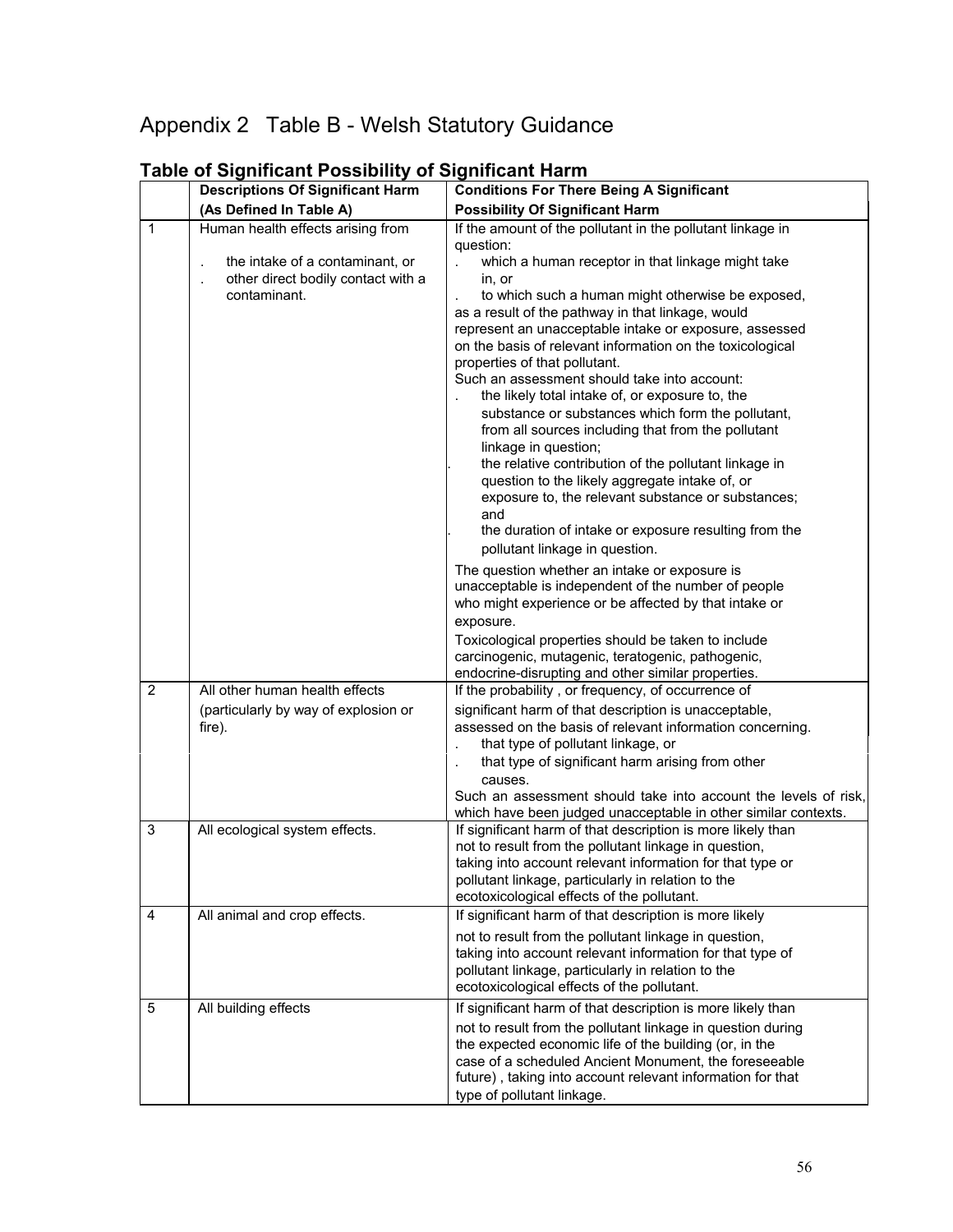|  | Appendix 3 Contact Details for Internal Liaison |
|--|-------------------------------------------------|
|--|-------------------------------------------------|

## **Community Services Group**

| <b>Environment Project</b><br><b>Public Health and Protection Division</b>                 |                                        |  |                                                          |  |  |
|--------------------------------------------------------------------------------------------|----------------------------------------|--|----------------------------------------------------------|--|--|
| Ty Elai,                                                                                   |                                        |  |                                                          |  |  |
| Dinas Isaf East,<br>Williamstown,                                                          |                                        |  |                                                          |  |  |
| Tonypandy,                                                                                 |                                        |  |                                                          |  |  |
| CF40 1NY                                                                                   | Telephone No: 01443 425386             |  | Contact: Sarah Illsley<br>(Contaminated Land<br>Officer) |  |  |
|                                                                                            | <b>Environmental Services Division</b> |  |                                                          |  |  |
| <b>Development Control</b>                                                                 |                                        |  |                                                          |  |  |
| <b>Sardis House</b><br><b>Sardis Road</b>                                                  |                                        |  |                                                          |  |  |
| Pontypridd                                                                                 | Telephone No: 01443 494700             |  | Contact: John Cunnane                                    |  |  |
| <b>Land Reclamation Team</b><br>Llwyncaston                                                |                                        |  |                                                          |  |  |
| <b>Library Road</b><br>Pontypridd                                                          | Telephone No: 01443 400563             |  | Contact: John Hurst<br>(Group Leader)                    |  |  |
| <b>Countryside Services</b>                                                                |                                        |  |                                                          |  |  |
| The Grange<br><b>Tyfica Road</b>                                                           |                                        |  |                                                          |  |  |
| Pontypridd                                                                                 | Telephone No: 01443 484400             |  | <b>Contact Richard Wistow</b><br>(Ecologist)             |  |  |
|                                                                                            | <b>Chief Executives Division</b>       |  |                                                          |  |  |
| <b>Forward Planning Team</b><br><b>Valleys Innovation Centre</b><br><b>Navigation Park</b> |                                        |  |                                                          |  |  |

Abercynon Telephone No: 01443 665700 Contact: The Director of Development and Regeneration or the Development Planning Manager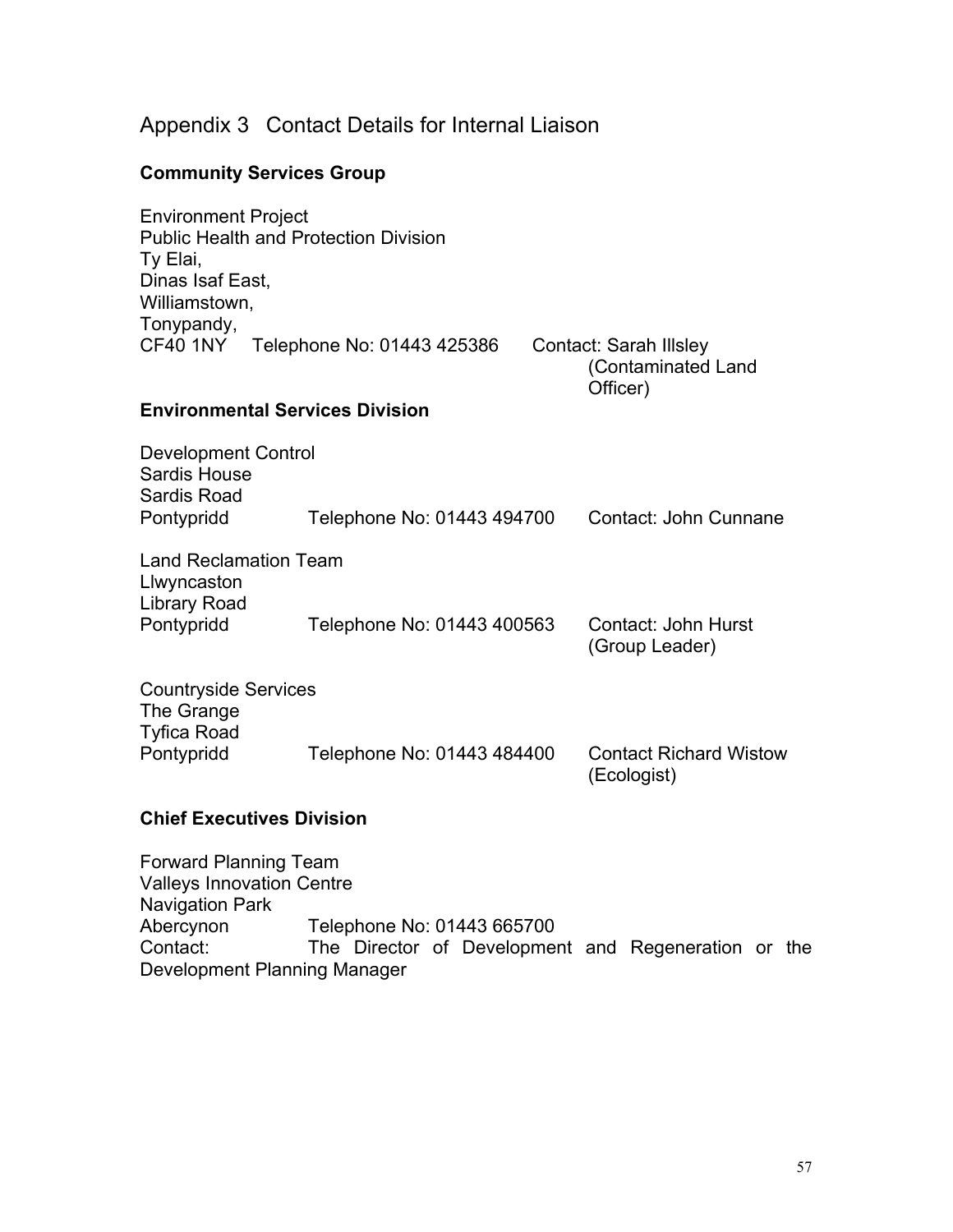#### **Property Services Division**

Property Information Valleys Innovation Centre Navigation Park Abercynon Telephone No: 01443 665700 Contact: Ron Jones

(Group Leader)

#### **Legal and Democratic Services Division**

Legal Services Municipal Buildings Llewellyn Street<br>Pontypridd Telephone No: 01443 424300 Contact: John Davies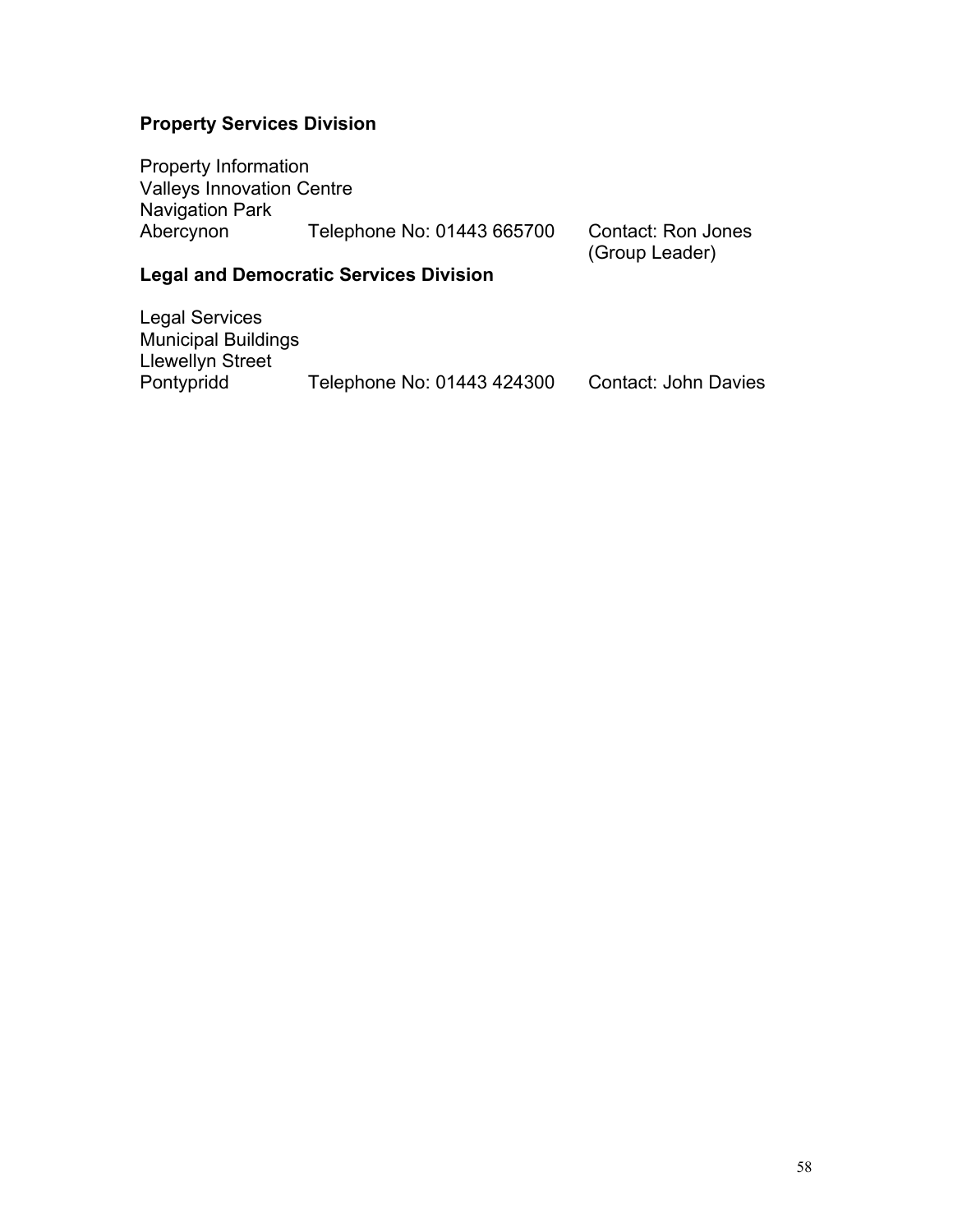| <b>Environment Agency (Wales)</b><br>Cambria House<br>29 Newport Road<br>Cardiff                                                                |                            |                                                 |  |  |
|-------------------------------------------------------------------------------------------------------------------------------------------------|----------------------------|-------------------------------------------------|--|--|
| <b>CF24 0TP</b>                                                                                                                                 | Telephone No: 029 20770088 | Contact:<br>(Area Contaminated Land<br>Officer) |  |  |
| <b>CADW - Welsh Historic Monuments</b><br><b>Cathays Park</b><br>Cathays<br>Cardiff                                                             |                            |                                                 |  |  |
| <b>CF10 3NQ</b>                                                                                                                                 | Telephone No:029 20500200  | Contact: Mr L Burr                              |  |  |
| Countryside Council for Wales (CCW)<br>Unit 4<br><b>Castleton Court</b><br><b>Fortran Road</b><br><b>St Mellons Business Park</b>               |                            |                                                 |  |  |
| <b>St Mellons</b><br>Cardiff                                                                                                                    | Telephone No: 029 20772400 | <b>Contact: Miss Gill Barter</b>                |  |  |
| Food Standards Agency (Wales)<br>1 <sup>st</sup> Floor<br>Southgate House<br><b>Wood Street</b>                                                 |                            | (Snr Conservation Officer)                      |  |  |
| Cardiff                                                                                                                                         | Telephone No: 029 20678999 | Contact: Mr K. Blake                            |  |  |
| <b>National Public Health Service</b><br><b>Consultant in Communicable Disease Control</b><br>Temple of Peace and Health<br><b>Cathays Park</b> |                            |                                                 |  |  |
| Cardiff                                                                                                                                         | Telephone No: 02920 402498 | Contact: Dr. Mark Temple                        |  |  |
| <b>Welsh Assembly Government</b><br><b>Environment Project 3</b><br><b>Cathays Park</b><br>Cathays<br>Cardiff                                   |                            |                                                 |  |  |
| <b>CF10 3NQ</b>                                                                                                                                 | Telephone No. 029 20500200 | Contact: Ms J. Osmond                           |  |  |

# Appendix 4 Contact Details for Statutory Consultees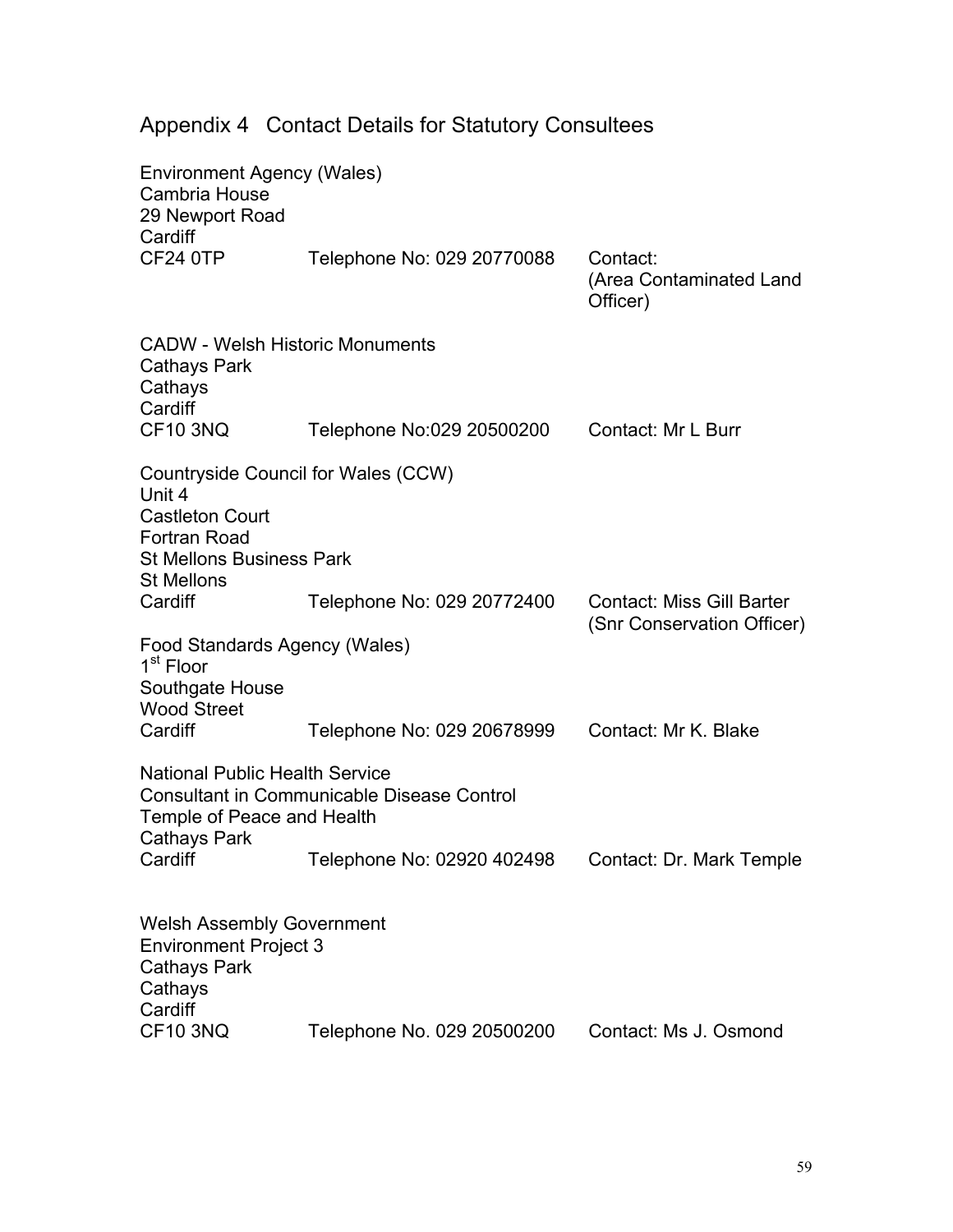Welsh Development Agency (South Division) QED Centre Treforest Industrial Estate Treforest Telephone No: 01443 845507 Contact: Mr Steven Smith

 Senior Land Reclamation Manager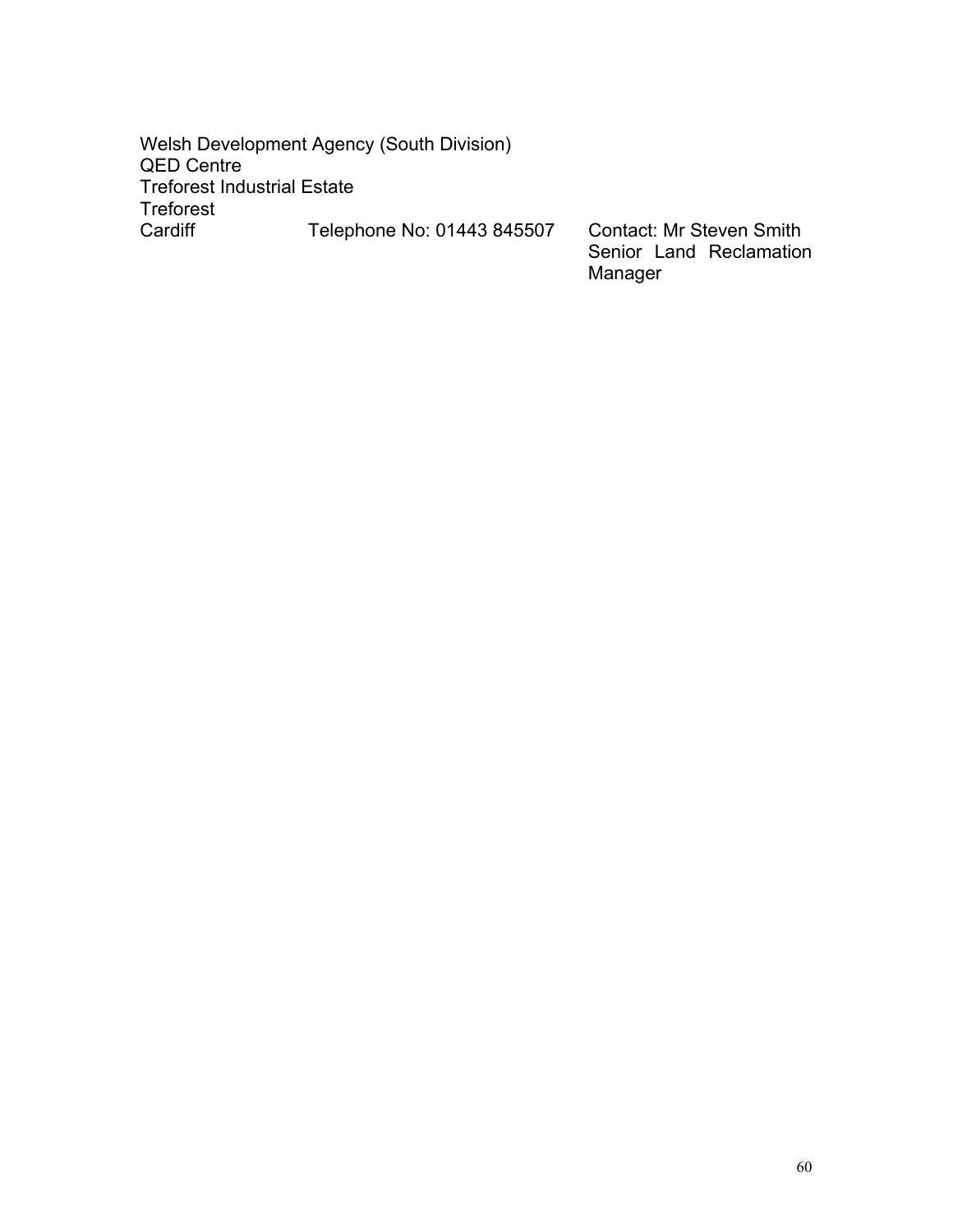## Appendix 5 Risk-Based Classification of Land Uses

Taken from 'Desk reference Guide to potentially Contaminative Land Uses' Paul Syms, the following table shows a perceived hierarchy of the likelihood of finding contamination on site. The perceived risk category is intended to indicate the likelihood of contaminative substances being present at concentrations which would result in *significant harm* being caused or may result in the pollution of *Controlled Waters*. The index of perceived risk is intended to represent the potential for contaminative substances to be present, at concentrations which will require remedial action to be undertaken if the site is to be redeveloped (1=certainty).

| Hazard                  | <b>Land Use Classification</b>                | Index of    | Perceived   |
|-------------------------|-----------------------------------------------|-------------|-------------|
| Rank                    |                                               | Perceived   | <b>Risk</b> |
|                         |                                               | <b>Risk</b> | Category    |
| $\mathbf 1$             | Asbestos Manufacture and use                  | High        | 1.00        |
| $\overline{\mathbf{c}}$ | Organic and inorganic chemical production     | High        | 0.93        |
| 3                       | Radioactive materials processing/disposal     | High        | 0.88        |
| 4                       | Gasworks, coke works, coal carbonisation      | High        | 0.85        |
| 5                       | Waste disposal sites, hazardous waste,        | High        | 0.85        |
|                         | incinerators, sanitary depots, drum and tank  |             |             |
|                         | cleaning and solvent recovery                 |             |             |
| 6                       | Oil refining, petrochemical production and    | High        | 0.84        |
|                         | storage                                       |             |             |
| $\overline{7}$          | Manufacture of pesticides                     | High        | 0.83        |
| 8                       | Pharmaceutical industries, including          | High        | 0.82        |
|                         | cosmetics and toiletries                      |             |             |
| 9                       | Fine chemicals, dyestuffs and pigments        | High        | 0.82        |
|                         | manufacture                                   |             |             |
| 10                      | Paint, varnishes and ink manufacture          | High        | 0.79        |
| 11                      | Animal slaughter and by-products including    | High        | 0.78        |
|                         | soap, candle and bone works; detergent        |             |             |
|                         | manufacture                                   |             |             |
| 12                      | Tanning and leather works                     | High        | 0.77        |
| 13                      | Metal smelting and refining, furnaces forges, | High        | 0.74        |
|                         | electroplating, galvanising and anodising     |             |             |
| 14                      | Explosives industry including fireworks       | High        | 0.73        |
| 15                      | Iron and steel works                          | High        | 0.72        |
| 16                      | Scrap yards                                   | High        | 0.68        |
| 17                      | Engineering; heavy and general                | Medium      | 0.66        |
| 18                      | Rubber products and processing                | Medium      | 0.65        |
| 19                      | Tar/bitumen, linoleum, vinyl & asphalt works  | Medium      | 0.65        |
| 20                      | Concrete, ceramics, cement and plaster        | Medium      | 0.65        |
|                         | works                                         |             |             |
| 21                      | Mining and extractive industries              | Medium      | 0.65        |
| 22                      | Electricity generating (excluding nuclear     | Medium      | 0.64        |
|                         | power stations)                               |             |             |
| 23                      | Film and photographic processing              | Medium      | 0.63        |
| 24                      | Manufacture of disinfectants                  | Medium      | 0.62        |
| 25                      | Paper and printing works (not high street)    | Medium      | 0.60        |
| 26                      | Glass manufacture                             | Medium      | 0.58        |
| 27                      | Fertiliser manufacture                        | Medium      | 0.58        |
| 28                      | <b>Timber treatment</b>                       | Medium      | 0.58        |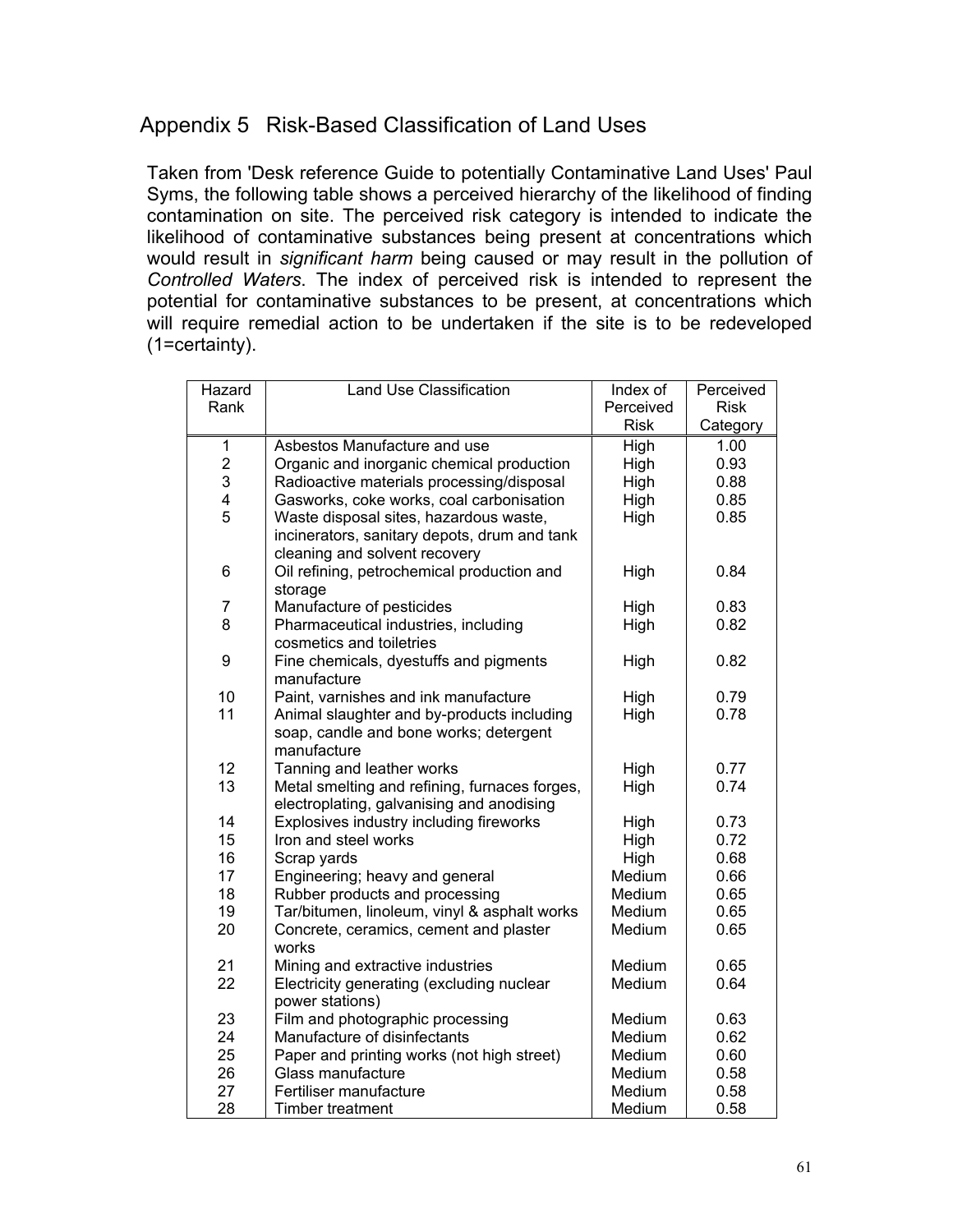| 29 | Sewage treatment works                                                             | Medium | 0.54 |
|----|------------------------------------------------------------------------------------|--------|------|
| 30 | Petrol stations and vehicle repair                                                 | Medium | 0.53 |
| 31 | Transport depots, local authority yards and<br>depots, road haulage and refuelling | Medium | 0.53 |
| 32 | Railway land including yards and tracks                                            | Medium | 0.53 |
| 33 | Electrical/ electronics manufacture                                                | Medium | 0.48 |
| 34 | Textiles manufacture and dyeing                                                    | Medium | 0.48 |
| 35 | Laundries and dry-cleaning (not high street)                                       | Medium | 0.48 |
| 36 | Plastic products, building material, fibre                                         | Medium | 0.48 |
|    | glass manufacture                                                                  |        |      |
| 37 | Dockyards and wharves                                                              | Low    | 0.48 |
| 38 | Food processing, brewing and distilling                                            | Low    | 0.45 |
| 39 | Airports and similar                                                               | Low    | 0.45 |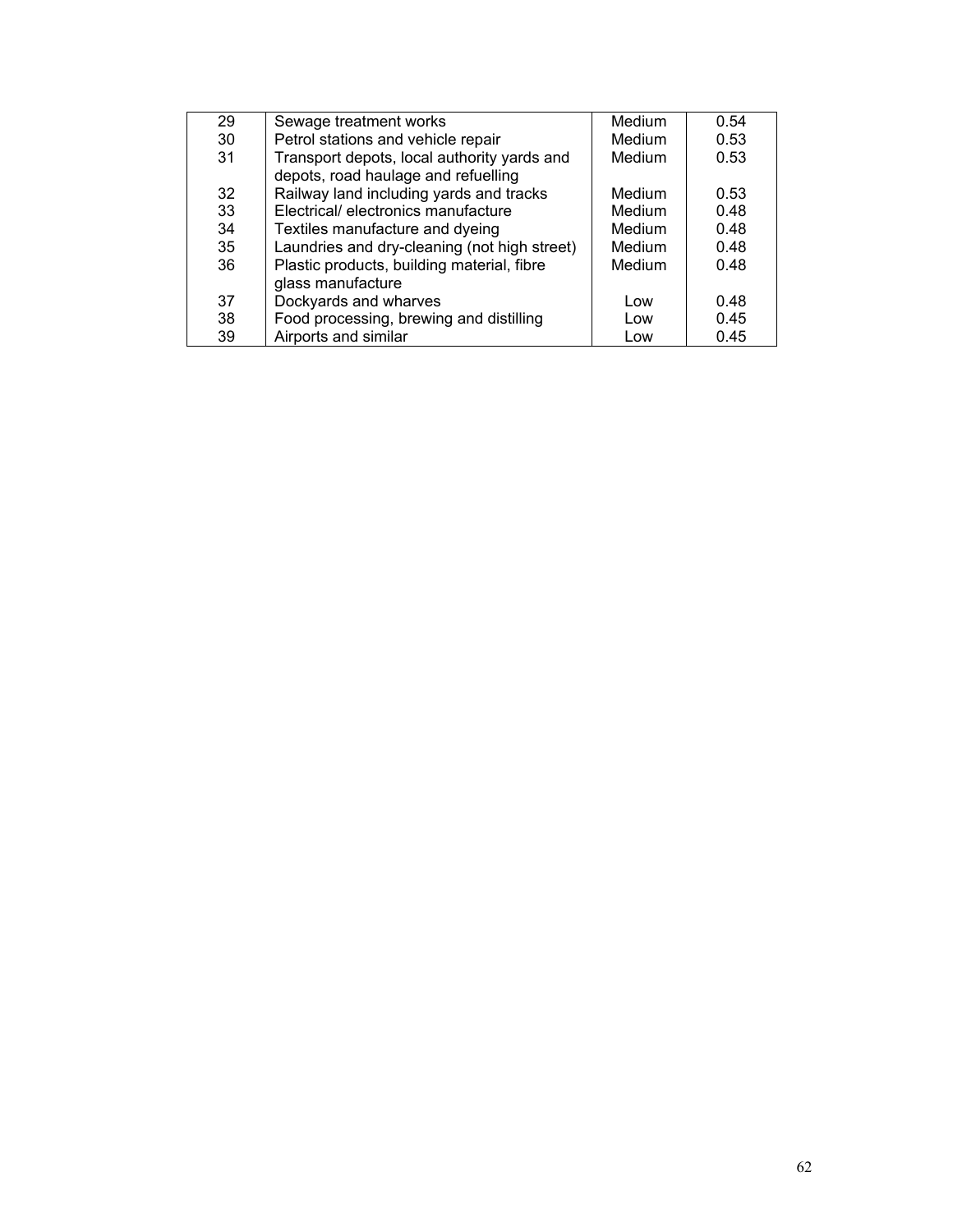## Appendix 6 -Glossary

*Appropriate Person* - any person defined by Section 78F of the Environmental Protection Act 1990, who is appropriate to bear the responsibility of effecting the remediation required by the enforcing authority.

Contaminant - a contaminant is a substance which is in, on or under the land and which has the potential to cause harm or to cause pollution to controlled waters.

*Class A Person* - are those regarded as an appropriate person because they caused or knowingly permitted the substance in question (the pollutant) to be in, on or under the land.

*Contaminated Land* - is defined by Section 78A of the Environmental Protection Act 1990 as "any land which appears to the local authority in whose area it is situated to be in such a condition, by reason of substances in, on or under the land, that significant harm is being caused or there is a significant possibility of such harm being caused; or pollution of controlled waters is being, or is likely to be caused."

*Contaminated Land Regime* - refers to the interaction of Part IIA of the Environmental Protection Act 1990,Statutory Guidance and Regulations issued and is a means by which historical contamination may be dealt with to ensure land is suitable for use.

*Controlled Waters* - has the same meaning as Part III of the Water Resources Act 1991

*Enforcing Authority* - means, in relation to Special Sites the Environment Agency and in relation to all other contaminated land the Local Authority in whose area the land is situated.

*GIS* - Geographical Information System is a computer-based application capable of generating maps and linking records to specific areas of land.

*Harm* - defined by Section 78A as "harm to the health of living organisms or other interference with the ecological systems of which they form a part and, in the case of man, includes harm to his property".

*IPC* - Integrated Pollution Control. Legislation introduced by Part I of the Environmental Protection Act 1990 covering the control of emissions to air, land and water from the most polluting industrial processes.

*Liability Group* – a group consisting of *appropriate persons* who have been identified by the *enforcing authority* as being liable for the cost of remediation relating to a *significant pollutant linkage* 

*Orphan Linkage –* is defined as a *significant pollutant linkage* for which there are no members of the *liability group.* This may occur where: (a) the *pollution linkage*  relates solely to the pollution of *controlled waters* (and not to *significant harm)* and no *Class A person* can be found; (b) no *Class A* or *Class B persons* can be found; or (c) those who would be otherwise liable are exempted by one of the statutory provisions.

*Orphan site*- where the *enforcing authority* can not find *Class A persons or Class B persons* in respect of all of the *significant pollutant linkages* for the site*,*  there will be no *liability group* to bear the cost of *remediation*.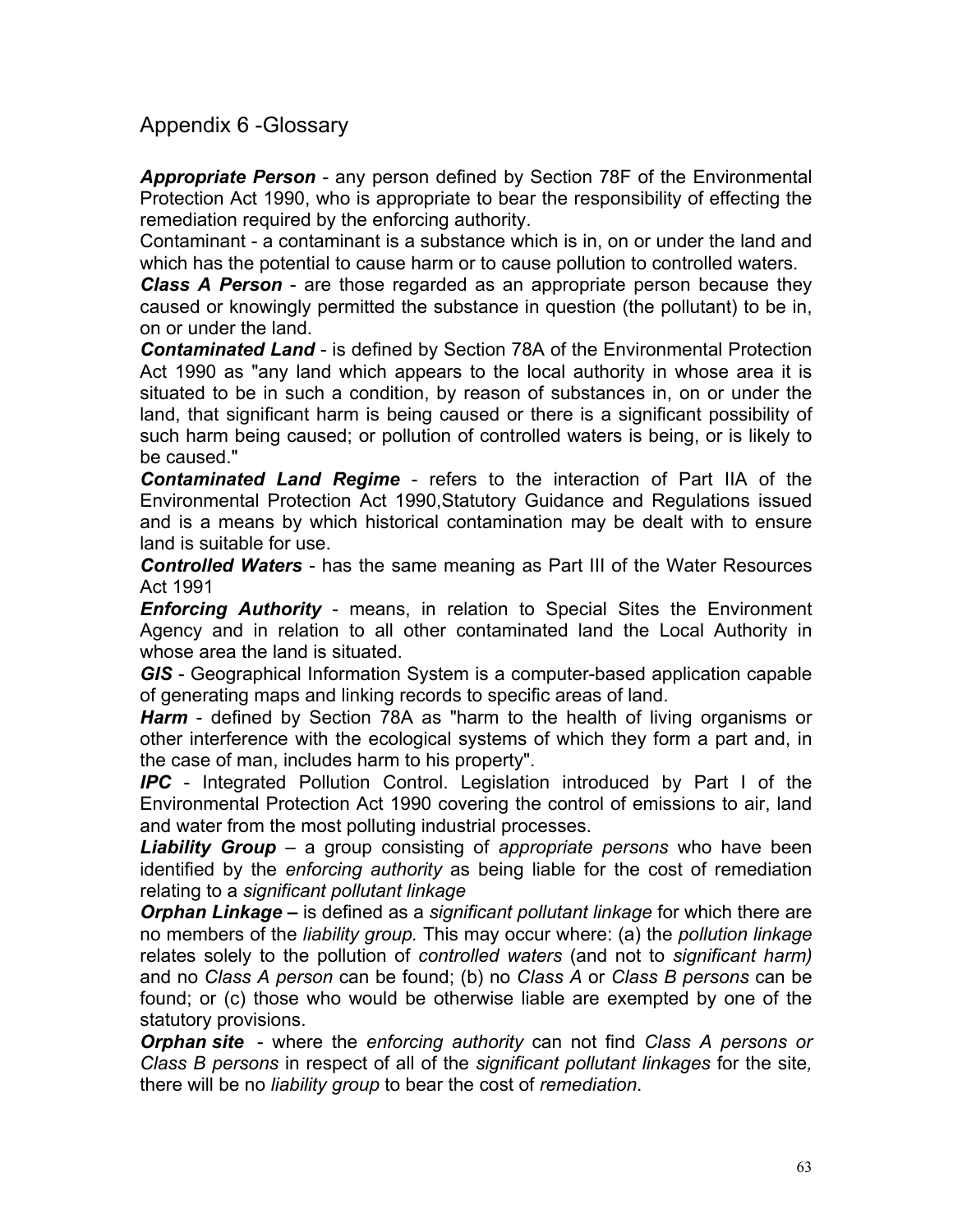**Pathway** - is one or more routes or means by, through, which a receptor is being exposed to, or affected by, a contaminant, or could be so exposed or affected.

*Pollutant Linkage* - means the relationship between a contaminant a pathway and a receptor.

*Receptor* - a living organism, a group of living organisms, an ecological system, or a piece of property which is in the categories listed by Table A of the Welsh Statutory Guidance (see Appendix 1, Page 57 of this strategy).

*Remediation* - is defined in Section 78A of the Environmental Protection Act 1990 as,

- 1. "the doing of anything for the purpose of assessing the condition of the contaminated land in question; any controlled waters affected by that land: or any land adjoining or adjacent to that land
- 2. the doing of any works, the carrying out of any operations or the taking of any steps in relation to any such land or waters for the purpose of a) preventing or minimising, or remedying or mitigating the effects of, any significant harm, or pollution of controlled waters, by reason of which the contaminated land is such land; or,
- 3. The making of subsequent inspections from time to time for the purpose of keeping under review the condition of the lands or waters."

*Remediation Notice* - has the meaning given by Section 78E of the Environmental Protection Act 1990 and is a notice served on appropriate persons by the enforcing authority specifying what the persons are to do by way of remediation and the periods within which he is required to do each of the things specified.

*Risk Assessment* - the definition of contaminated land is based upon the principles of risk assessment. Risk is defined as the probability, or frequency, of occurrence or a defined hazard (for example, exposure to a property of a substance with the potential to cause harm) and; the magnitude (including the seriousness) of the consequences.

*Significant Harm* - Welsh Statutory Guidance requires that the local authority should regard as significant only harm which is both; to a receptor of a type listed in Table A of the Guidance (see Appendix 1 on Page 57 of this Strategy) and within the description of harm specified for that type of receptor in that table. *Special Site* - The Contaminated Land (Wales) Regulations 2001, Regulations 2 and 3 and Schedule 1 identify those sites requiring determination as Special Sites.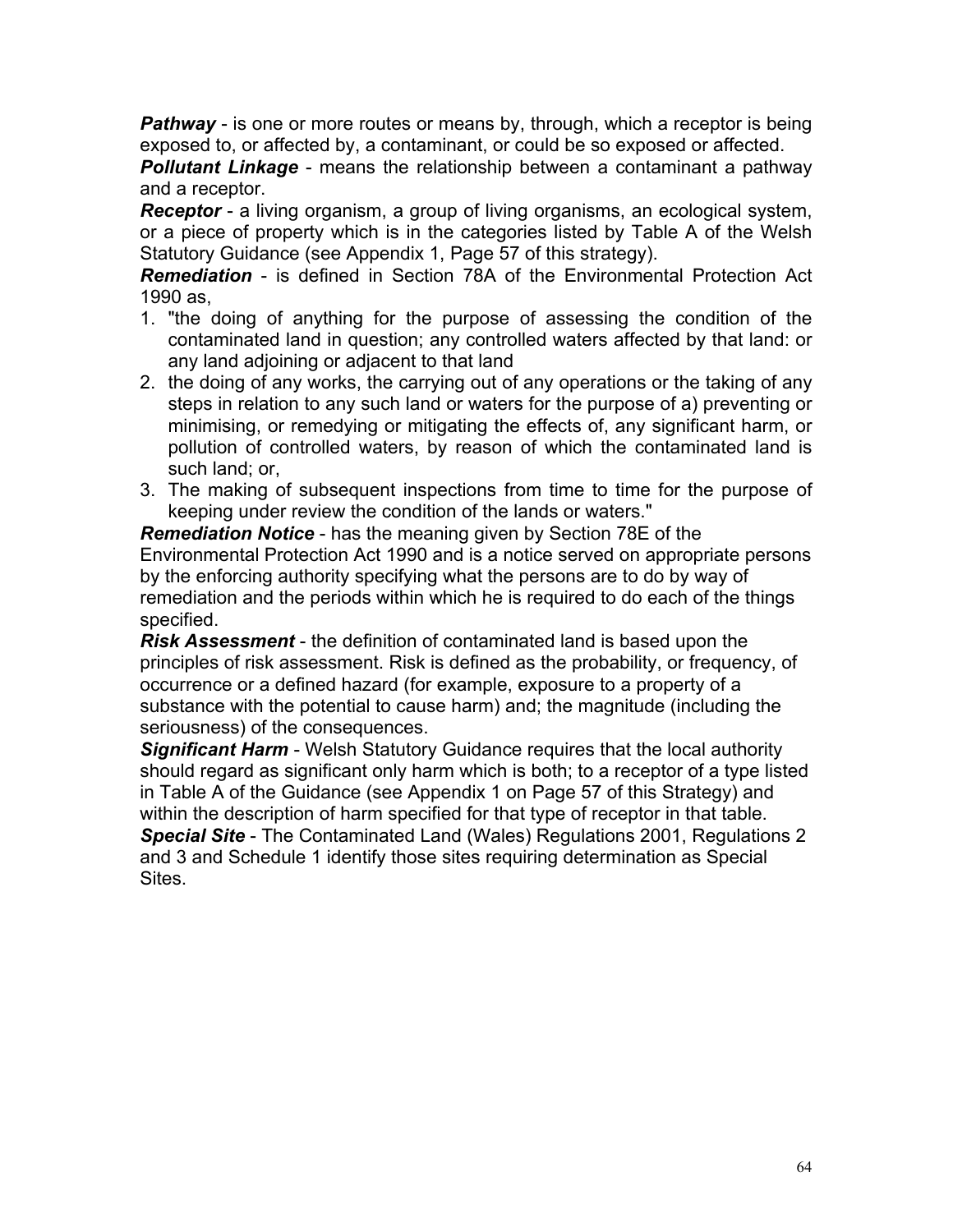Appendix 7 References

**Legislation** 

**Environment Act 1995** 

**Environmental Protection Act 1990, Part IIA, s.78A - s.78YC.** 

**Contaminated Land (Wales) Regulations 2001-** National Assembly for Wales

**Remediation of Contaminated Land** - National Assembly for Wales guidance to enforcing authorities under Part IIA of the Environmental Protection Act 1990.

**Guidance** 

**Assessment of the Risks to Human Health from Land Contamination; an Overview of the Development of Soil Guideline Values and Related Research CLR 7**- Department of the Environment, Food and Rural Affairs and the Environment Agency

**Contaminants in Soil; Collation of Toxicological Data and Intake Values for Humans CLR9** - Department of the Environment, Food and Rural Affairs and the Environment Agency

**Contaminated Land Inspection Strategies, Technical Advice for Local Authorities** - Department of the Environment, Transport and the Regions and the Environment Agency.

**Contaminated Land Part IIA, Local Authority Guide to the Application of Part IIA of the Environmental Protection Act 1990** - Environment Agency 2001.

**Environment Agency Technical Advice to Third Parties on the Pollution of Controlled Waters for Part IIA of the Environmental Protection Act 1990** - Environment Agency**.** 

**Guidance on the Assessment and Redevelopment of Contaminated Land**, **ICRCL 59/83: Second Edition July 1987** - Inter-departmental Committee on the Redevelopment of Contaminated Land.

**Investigation of Potentially Contaminated Sites - Code of Practice (BS 10175 : 2001)** - British Standards Institute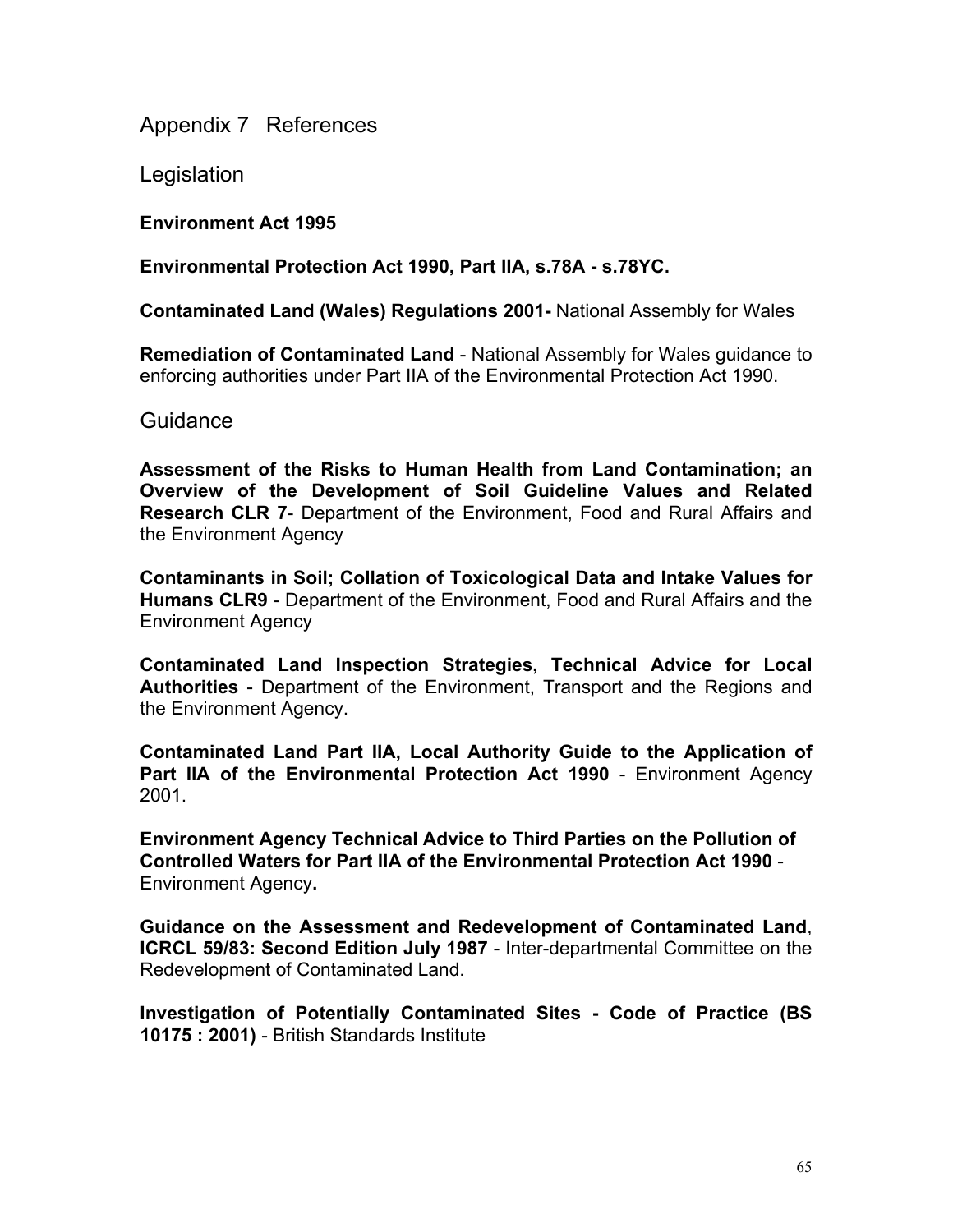**Potential Contaminants for the Assessment of Land (Contaminated Land Report (CLR) 8)** - Department of the Environment, Food and Rural Affairs and the Environment Agency

**Welsh Local Authority Guide to the Application of Part IIA of the Environmental Protection Act 1990,** WLGA 2002.

Development Plans

**The Mid Glamorgan Local Plan for Limestone Quarrying as affecting Rhondda Cynon Taf**, adopted 1997.

**The Mid Glamorgan (Rhondda Cynon Taf County Borough) Replacement Structure Plan**, adopted 1999.

**Rhondda Local Plan (Including Waste Policies)**, adopted 1998.

**Taff Ely Local Plan (Including Waste Policies)**, adopted 2003.

**Cynon Valley Local Plan (Including Waste Policies)**, as proposed to be modified.

**Bibliography** 

**British Regional Geology South Wales,** Natural Environment Research Council Institute of Geological Sciences, HM Stationary Office 1970.

**Communicating Understanding of Contaminated Land Risk,** SNIFFER 1999

**Community Involvement in ATSDR's Public Health Assessment Process,**  Agency for Toxic Substances and Disease Registry (ATSDR), June 2002.

**Derelict Land and Land Reclamation in the Borough of Cynon Valley 1980- 1985.** 

**Desk Reference Guide to Potentially Contaminative Land Uses,** Paul Syms, Sheffield Hallam University, published by ISVA in association with The Royal Institute of Chartered Surveyors and the Chartered Institute of Environmental Health. ISBN 0 9029 1303 4.

**Development of Contaminated Land - Professional Guidance, Institute of Environmental Health Officers,** Aspinwall and Co. Ltd.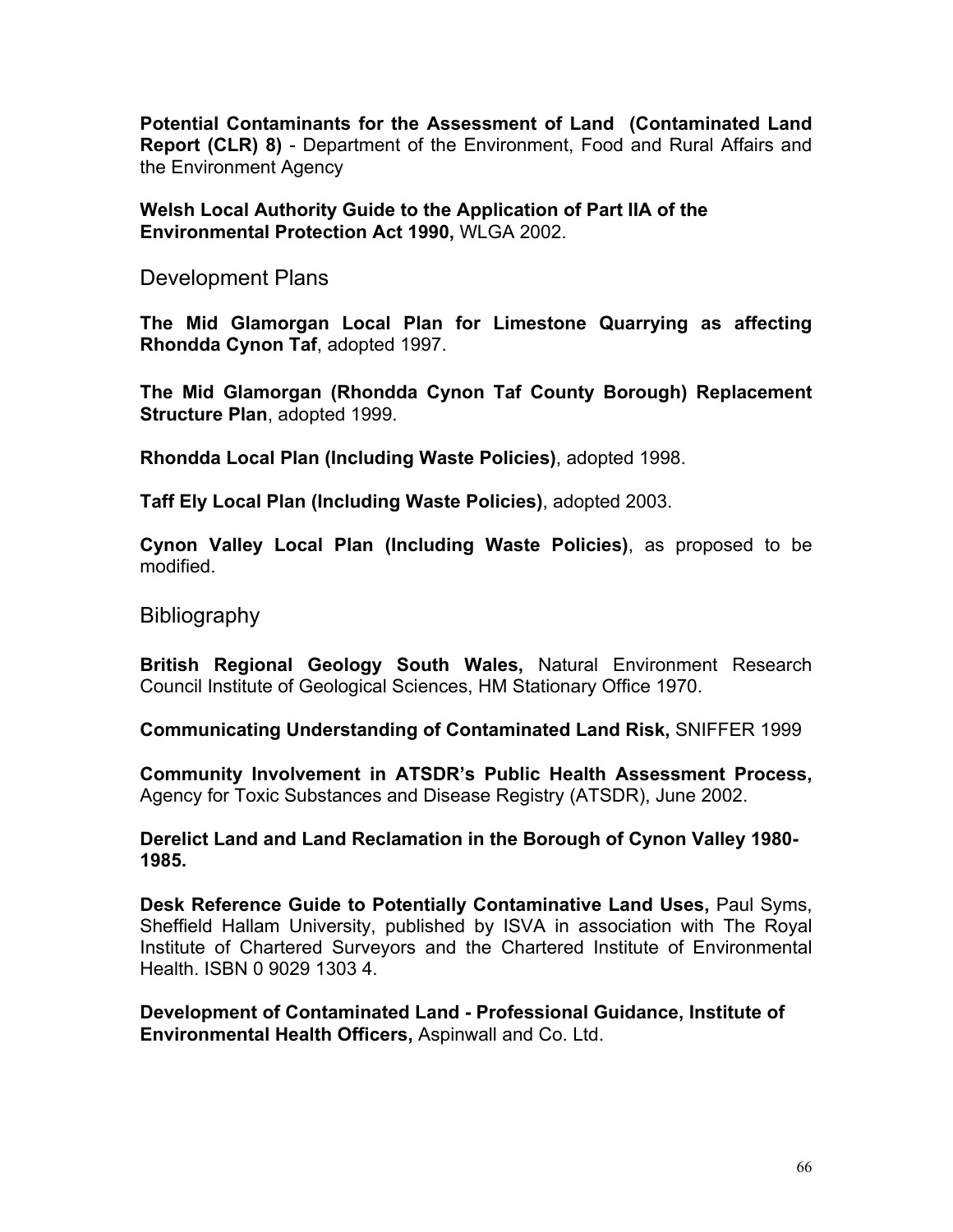**Environmental Protection Act 1990 Part IIA: Contaminated Land. Consultation on Draft Statutory Guidance on Contaminated Land,** National Assembly for Wales.

**Guidance for the Safe Development of Housing on Land Affected by Contamination,** Environment Agency and NHBC R&D publication 66, 2000

**Industrial Britain, South Wales,** Graham Humphrys, David and Charles: Newton Abbot 1972.

**Industrial South Wales 1750-1914, Essays in Welsh Economic History**, Edited by W.E. Minchinton, Frank Cass and Co. Ltd,1969.

**Industry Before the Industrial Revolution,** William Rees, Cardiff University Press, 1969.

**Pilot Survey of Potentially Contaminated Land in Cheshire - A Methodology for Identifying Potentially Contaminated Land Sites,** Department of the Environment July 1990.

**Planning Policy Wales, 2002** 

**Rhondda Cynon Taf Performance Plan 2001 - 2002** 

**The Rhondda Valleys,** E.D.Lewis, University College Cardiff Press, 1963.

**The WDA Manual on the Remediation of Contaminated Land,** WDA 1993.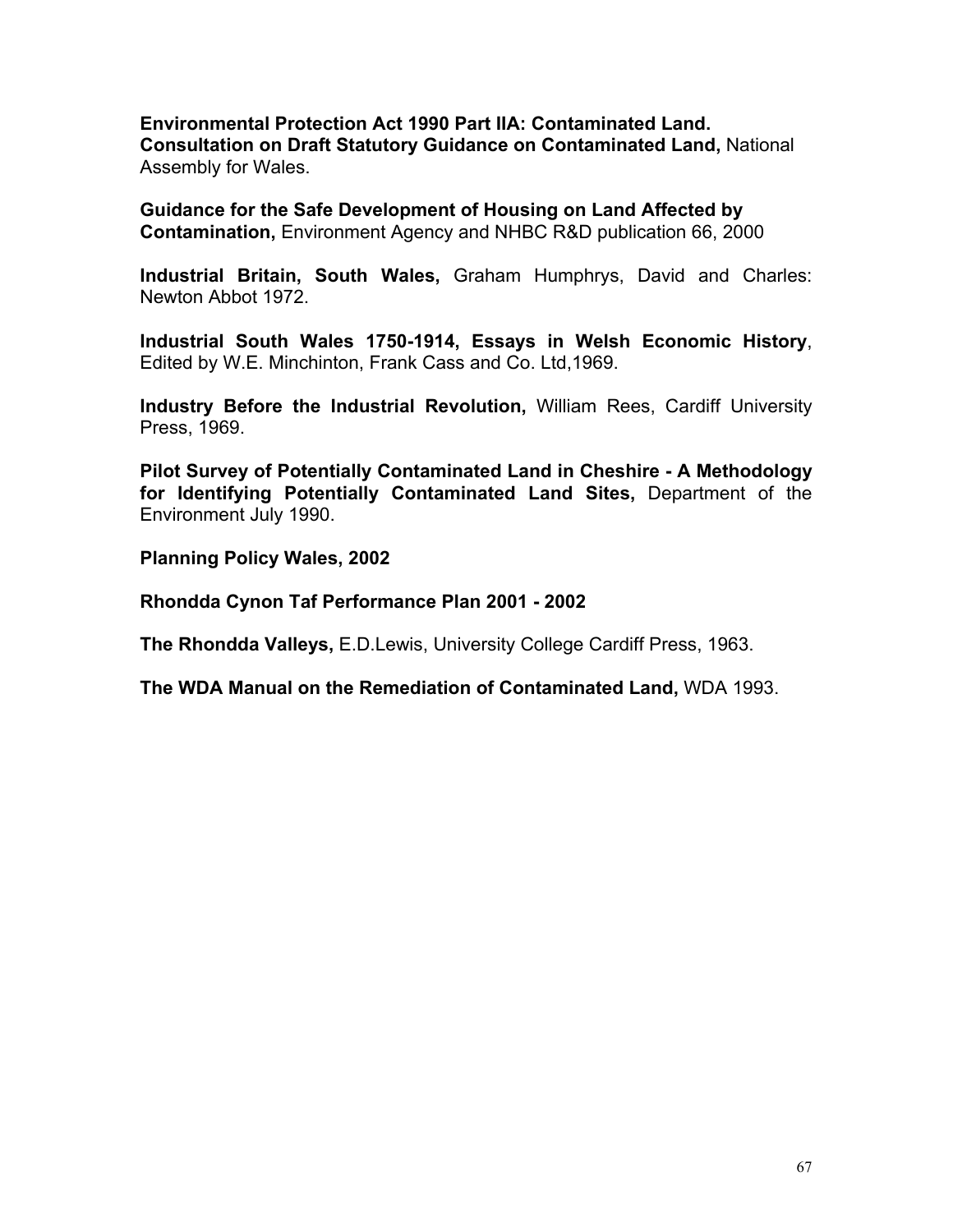## Appendix 8 Simplified Procedure for Service of Remediation Notices

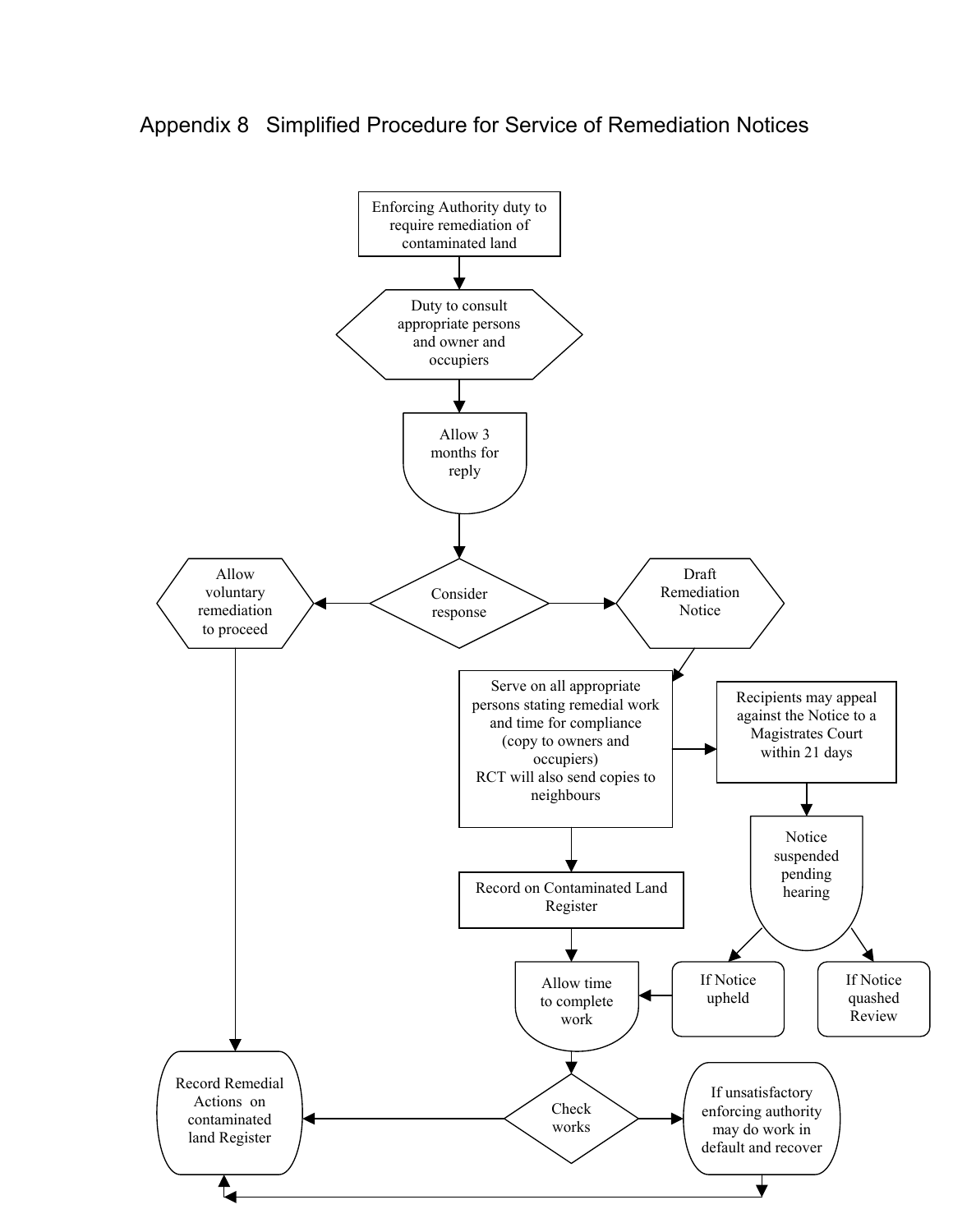## Appendix 9 List of Consultees

## Statutory Consultees

Environment Agency (Wales) CADW - Welsh Historic Monuments Countryside Council for Wales (CCW) Welsh Development Agency Food Standards Agency

#### Health Advisors

National Public Health Service Local Health Board

#### Neighbouring Authorities

Brecon Beacons National Park Bridgend CBC Caerphilly CBC Cardiff CBC Merthyr CBC Neath Port Talbot CBC Vale of Glamorgan CBC

## Local Members of Parliament and Assembly Members

Ann Clwyd MP Dr Kim Howells MP Chris Bryant MP Huw Irranca-Davies MP Jane Davidson AM Christine Chapman AM Leighton Andrews AM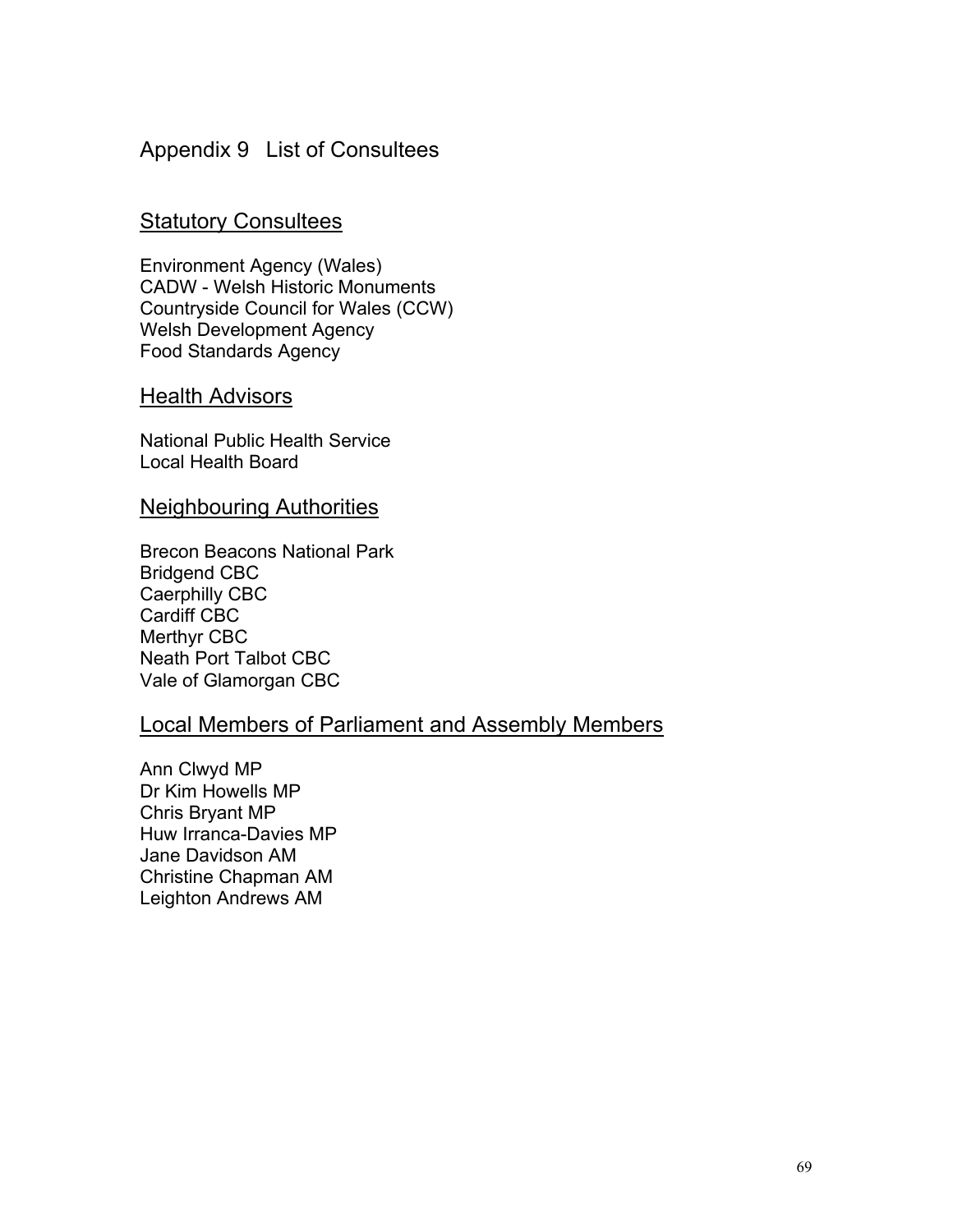## Elected Members of Rhondda Cynon Taf County Borough Council

Brian [Arnold](http://rct_www/councillors/brian_arnold.htm) [Richard](http://rct_www/councillors/richard_ashton.htm) J Ashton Paul [Baccara](http://rct_www/councillors/paul_baccara.htm) [Graeme](http://rct_www/councillors/graeme_beard.htm) Beard [Stephen](http://rct_www/councillors/stephen_belzak.htm) Belzak Terry [Benney](http://rct_www/councillors/terry_benney.htm) [Robert](http://rct_www/councillors/robert_bevan.htm) Bevan [Michael](http://rct_www/councillors/michael_brittain.htm) Brittain [Gordon](http://rct_www/councillors/gordon_bunn.htm) Bunn Judith [Burford](http://rct_www/councillors/judith_burford.htm) [Yvonne](http://rct_www/councillors/yvonne_caple.htm) Caple Bernard P [Channon](http://rct_www/councillors/bernard_channon.htm) [Michael](http://rct_www/councillors/michael_forey.htm) Forey Anthony [Christopher](http://rct_www/councillors/anthony_christopher.htm) [Robert](http://rct_www/councillors/robert_fox.htm) G Fox John [Codd](http://rct_www/councillors/john_codd.htm) [Henry](http://rct_www/councillors/henry_cox.htm) J Cox John [Daniel](http://rct_www/councillors/john_daniel.htm) [Annette](http://rct_www/councillors/annette_daviesP.htm) Davies [Cennard](http://rct_www/councillors/cennard_davies.htm) Davies [Eurwen](http://rct_www/councillors/eurwen_davies.htm) Davies [Geraint](http://rct_www/councillors/geraint_daviesAM.htm) R Davies Jim [Davies](http://rct_www/councillors/jim_davies.htm) [Pauline](http://rct_www/councillors/pauline_jarman.htm) Jarman Emlyn [Jenkins](http://rct_www/councillors/emlyn_jenkins.htm) [Raymond](http://rct_www/councillors/raymond_davies.htm) Davies John [David](http://rct_www/councillors/john_david.htm) [A.L.](http://rct_www/councillors/Alby Davies.htm) Davies, MBE [Annette](http://rct_www/councillors/annette_daviesL.htm) Davies [Gerwyn](http://rct_www/councillors/gerwyn_evans.htm) Evans [Kathleen](http://rct_www/councillors/kathleen_evans.htm) Evans Bryan [Fitzgerald](http://rct_www/councillors/bryan_fitzgerald.htm) [Bernard](http://rct_www/councillors/bernard_gooch.htm) J Gooch Stuart [Gregory](http://rct_www/councillors/stuart_gregory.htm) Eudine [Hanagan](http://rct_www/councillors/eudine_hanagan.htm) Edward L [Hancock](http://rct_www/councillors/edward_hancock.htm) Adrian E [Hobson](http://rct_www/councillors/adrian_hobson.htm) [Charles](http://rct_www/councillors/charles_hughes.htm) Hughes

[Jonathan](http://rct_www/councillors/jonathan_huish.htm) Huish Shah [Imtiaz](http://rct_www/councillors/shah_imtiaz.htm) Paul [James](http://rct_www/councillors/paul_james.htm) Idris [Jones](http://rct_www/councillors/idris_jones.htm) Jill M [Jones](http://rct_www/councillors/jill_jones.htm) [Katrina](http://rct_www/councillors/katrina_jones.htm) Jones [Larraine](http://rct_www/councillors/larraine_jones.htm) Jones [Layton](http://rct_www/councillors/layton_jones.htm) Jones Lionel [Langford](http://rct_www/councillors/lionel_longford.htm) Lisa [Lewis](http://rct_www/councillors/lisa_marie_lewis.htm) Philip [Lewis](http://rct_www/councillors/philip_lewis.htm) [Christina](http://rct_www/councillors/christina_leyshon.htm) Leyshon Robert B [McDonald](http://rct_www/councillors/robert_mcdonald.htm) D Ifor [Williams](http://rct_www/councillors/d_ifor_williams.htm) Syd [Morgan](http://rct_www/councillors/syd_morgan.htm) Rita [Moses](http://rct_www/councillors/rita_moses.htm) Gordon R [Norman](http://rct_www/councillors/gordon_norman.htm) Neil [O'Farrell](http://rct_www/councillors/neil_o) [Gregory](http://rct_www/councillors/greg_powell.htm) M Powell [Michael](http://rct_www/councillors/mike_powell.htm) J Powell

Aurfron [Roberts](http://rct_www/councillors/aurfron_roberts.htm) Karen [Roberts](http://rct_www/councillors/karen_roberts.htm) Russell [Roberts](http://rct_www/councillors/russell_roberts.htm) David J [Rogers](http://rct_www/councillors/david_rogers.htm) [Graham](http://rct_www/councillors/graham_stacey.htm) Stacey Victor C [Thomas](http://rct_www/councillors/victor_thomas.htm) Roger [Turner](http://rct_www/councillors/roger_turner.htm) [Elizabeth](http://rct_www/councillors/elizabeth_walters.htm) A Walters Jane S [Ward](http://rct_www/councillors/jane_ward.htm) Dennis R [Watkins](http://rct_www/councillors/dennis_watkins.htm) [Maureen](http://rct_www/councillors/maureen_webber.htm) Webber Islwyn [Wilkins](http://rct_www/councillors/islywn_wilkins.htm) Julie [Williams](http://rct_www/councillors/julie_williams.htm) Julie A [Williams](http://rct_www/councillors/julieA_williams.htm) Vyvyan T [Williams](http://rct_www/councillors/vyvyan_williams.htm) [Clayton](http://rct_www/councillors/clayton_willis.htm) Willis [Rebecca](http://rct_www/councillors/rebecca_winter.htm) L Winter

## Community Councils in Rhondda Cynon Taf

Gilfach Goch Community Council Hirwaun Community Council Llanharan Community Council Llanharry Community Council Llantrisant Town Council Llantwit Fadre Community Council Pontyclun Community Council Pontypridd Town Council Rhigos Community Council Taffs Well Community Council Tonyrefail Community Council Ynysbwl, Coedycwm Community Council